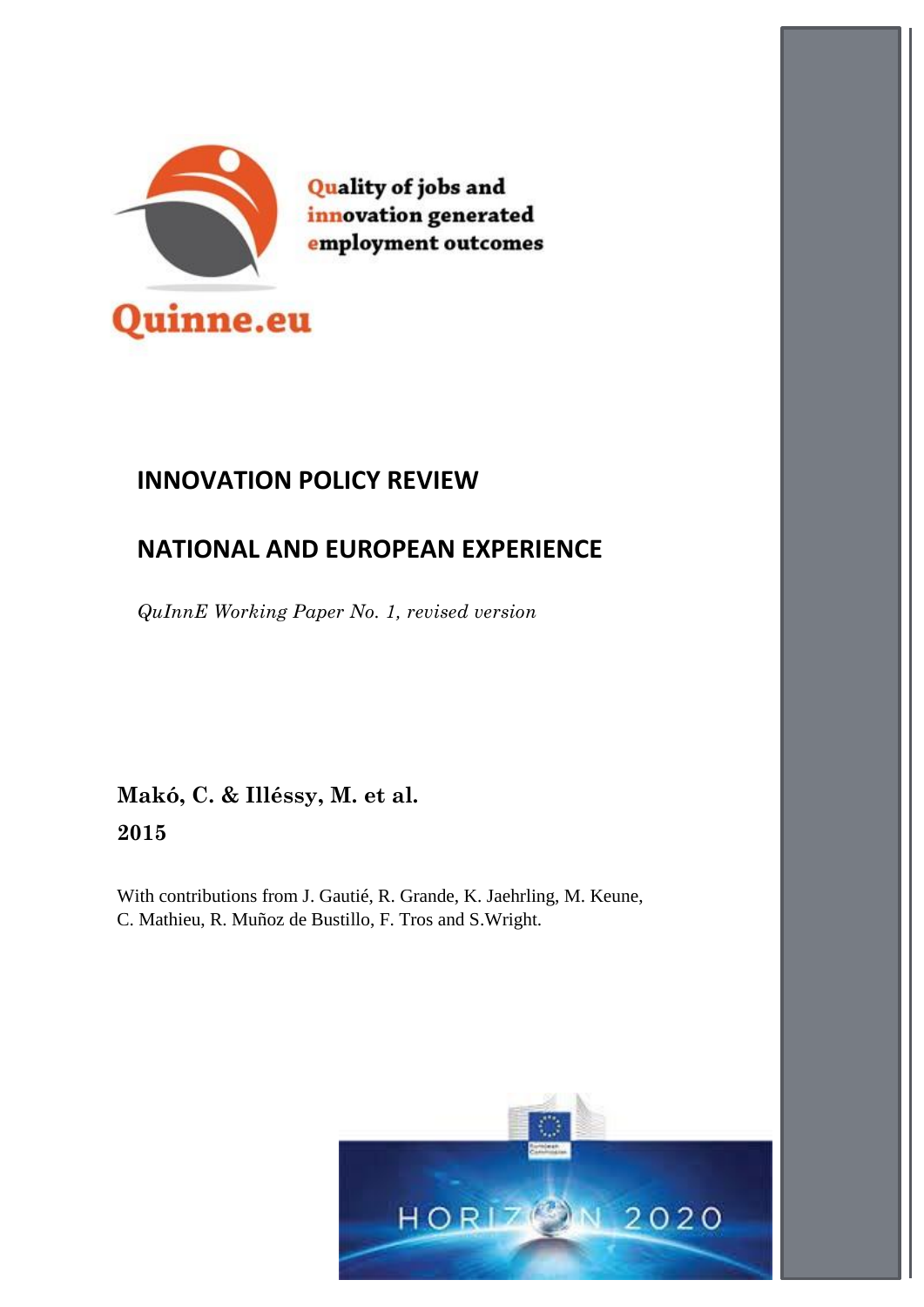QuInnE - *Quality of jobs and Innovation generated Employment outcomes* -is an interdisciplinary project investigating how job quality and innovation mutually impact each other, and the effects this has on job creation and the quality of these job.

The project will run from April 2015 through July 2018. The QuInnE project is financed by the European Commission's Horizon 2020 Programme 'EURO-2- 2014 -The European growth agenda', project reference number: 649497.

Quinne project brings together a multidisciplinary team of experts from nine partner institutions across seven European countries.

Project partners:

*CEPREMAP (Centre Pour la Recherche Economique et ses Applications), France Institute of Sociology of the Hungarian Academy of Sciences, Hungary Lund University, Sweden Malmö University, Sweden University of Amsterdam, The Netherlands University of Duisburg-Essen, Germany University Rotterdam, The Netherlands University of Salamanca, Spain University of Warwick, United Kingdom of Great Britain*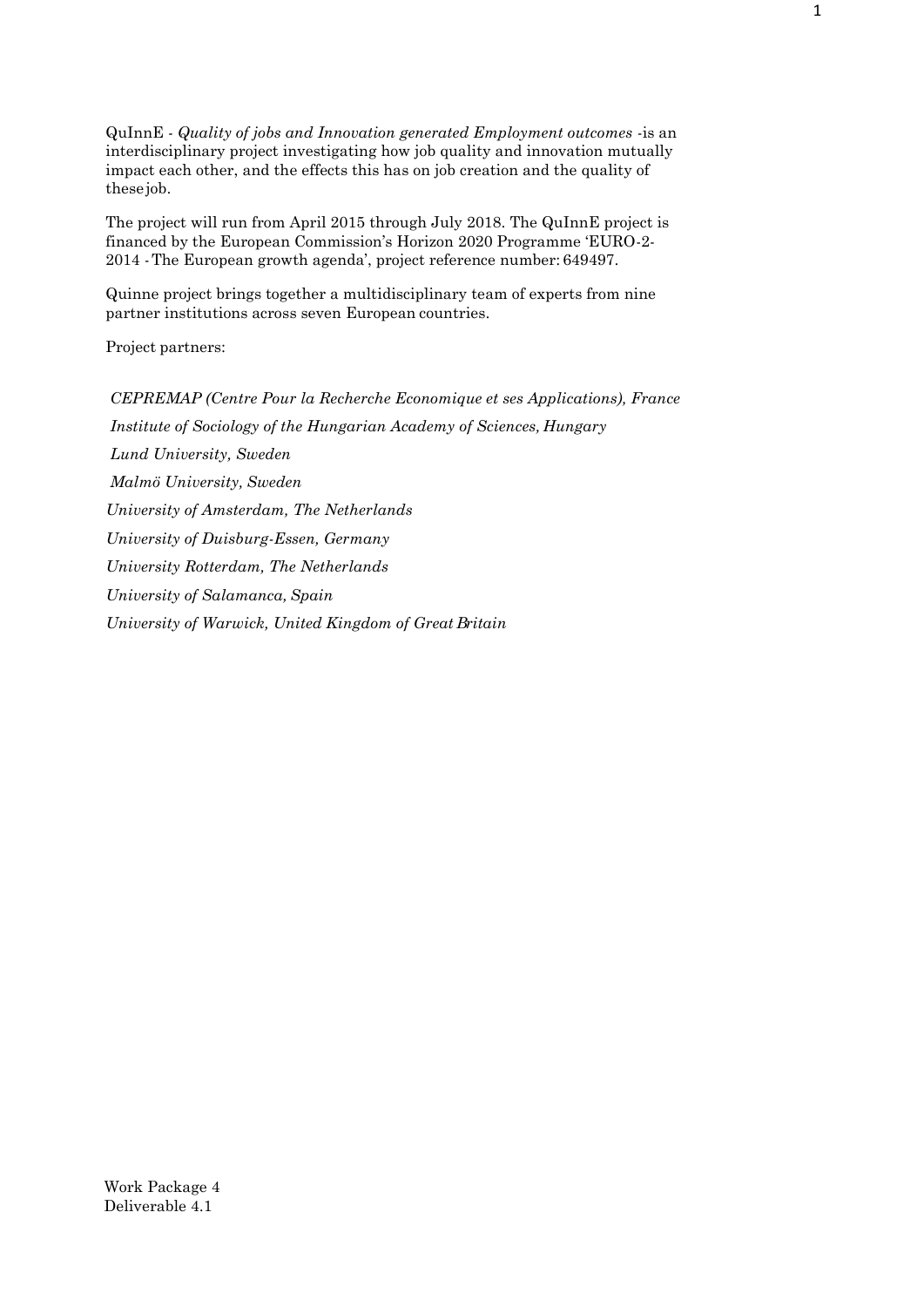# **Table of content**

| 2.2 Innovation policy mixes: Country Group Differences in the EU 16                           |  |
|-----------------------------------------------------------------------------------------------|--|
| 3. Lessons from the Comparison of the National Policy Review in the QulnnE countries20        |  |
| 3.1 Innovation in policy documents: dominance of the narrow approach and recent shift         |  |
| 3.2 Priorities in the innovation strategies: focus on sectors, intelligent infrastructure and |  |
| 3.3 Role of stakeholders in designing innovation strategy: coexistence of asymmetric and      |  |
| 3.4 Implementing innovation strategies: policy tools and policy learning 28                   |  |
|                                                                                               |  |
| 4.1 Varieties in national innovation policies: mix practices instead of clear shift into the  |  |
| 4.2 Growing role of business community as the locus of innovation  37                         |  |
| 4.3 National Innovation System: Re-focusing the role of intra-organisational                  |  |
| 4.4 Need for a better equilibrium between players and locus (macro-, meso and micro           |  |
|                                                                                               |  |
|                                                                                               |  |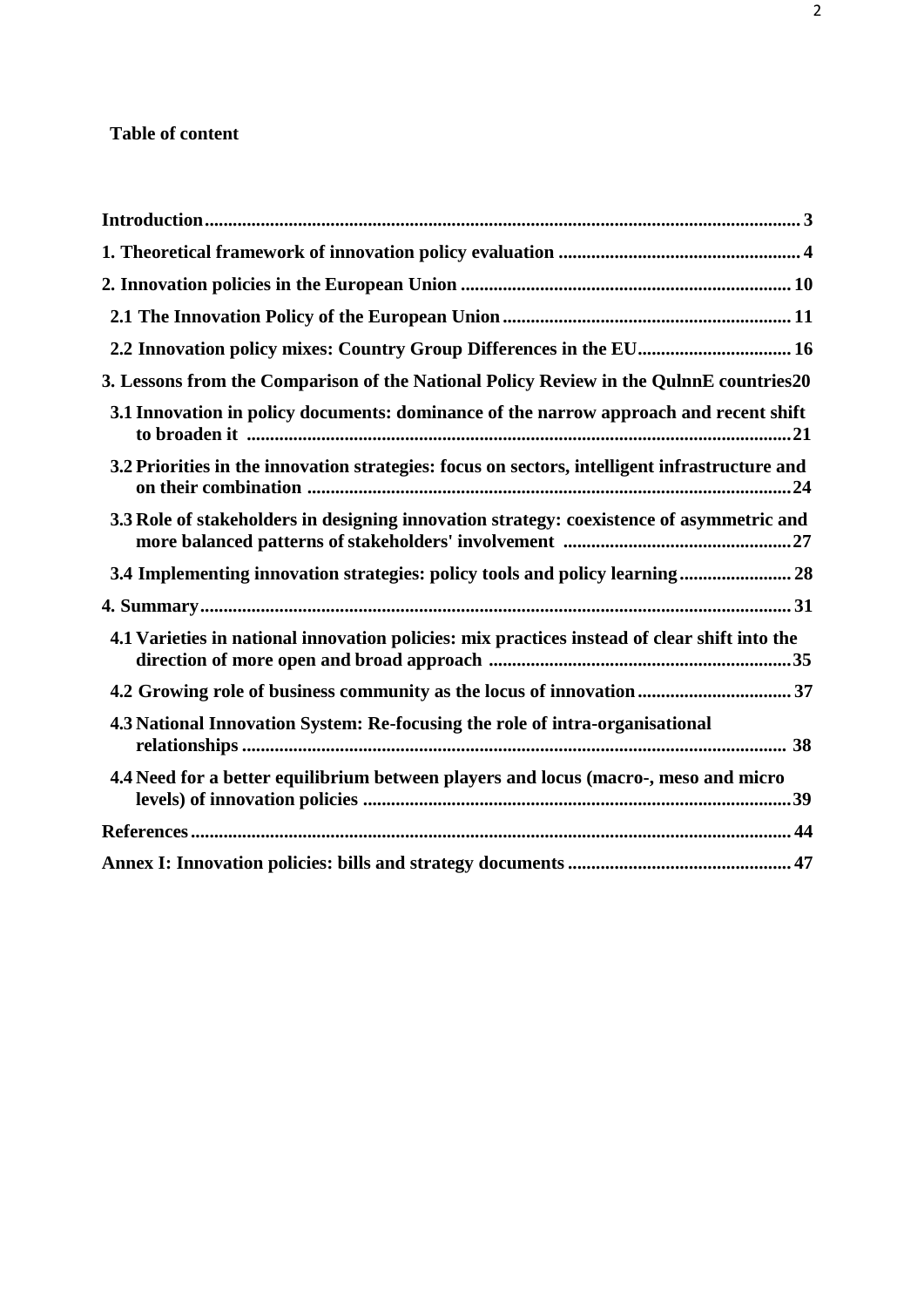#### <span id="page-3-0"></span>**INTRODUCTION**

One of the main research activities carried out in the framework of the QuInnE project is systematically reviewing EU and national level policies aimed to boost innovation. The aim of this activity is to better understand which policies and modes of implementation produce positive innovation effects, especially in relation to job quality and employment under various national contexts. As QuInnE has a very strong focus on policy, this initial review has an ambition to give a first stage evaluation of the innovation policies implemented in the QuInnE countries, i.e. in France, Germany, Hungary, the Netherlands, Spain, Sweden and in the UK. In doing so, we try to find evidence of possible linkages to job quality and employment creation in these national innovation policies, as well as implicitly developing and applying a method of comparative analysis in this field.

Our work is based on an overview of existing policy evaluation literature and especially on the contributions of our project partners. Each partner involved in Work Package 4 prepared a short overview on their national innovation policies. We are more than grateful to them because this task required working with extremely tight deadlines at the very beginning of the project. This was achieved through the following steps:

- 1) After the kick-off meeting held in Lund on early April 2015, the Hungarian research team elaborated the draft template for the national reports on innovation policies.
- 2) This template was circulated among the project leaders and the relevant experts of the project's Advisory Board members.
- 3) The final version of the template was sent to the project partners on 24 April 2015.
- 4) The partners had 3-4 weeks to populate the country template.
- 5) The synthesis of this first stage policy evaluation report was elaborated during the last two weeks of May and revised in July 2015.

This extremely reduced amount of time of course poses substantial limitations to the depth and scope of this policy evaluation. This report can be regarded as a first attempt at developing a substantive approach to processing national innovation policies in a meaningful way in order to create possible linkages to job quality and employment creation. The first section presents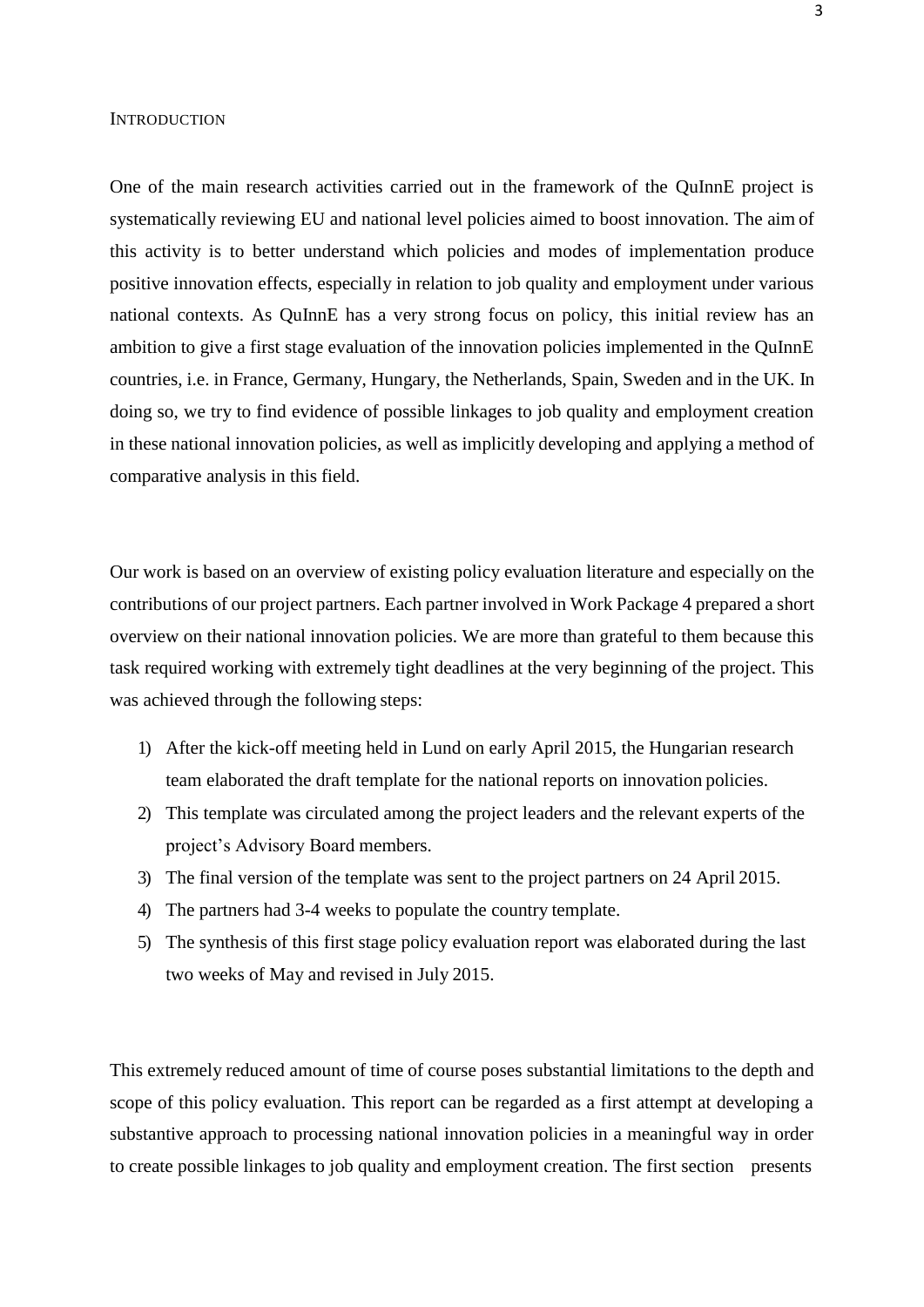the theoretical foundations and outlines the main features of both narrow and broad approaches to innovation policies. In the second section of the report, EU-level innovation strategies will be analysed according to the theoretical framework elaborated in the first section. In the third section we will draw the most important lessons from the national innovation policy reviews and finally we will make some concluding remarks.

### <span id="page-4-0"></span>1. THEORETICAL FRAMEWORK OF INNOVATION POLICY EVALUATION

Although innovation policy is not a new phenomenon at all, it gained particular attention from the mid-1990s. Accordingly, the theoretical thinking about what innovation policy is and how can it be evaluated is still in its infancy. There is a consensus in the community of innovation researchers that there are two main approaches related to innovation policy. The broad approach considers all policies that influence innovation in a way or another. In contrast, the narrow approach deals exclusively with those policies that have been created with the intention of direct impact on innovation. Though effective policy making requires the broad approach, in this initial review we limit the scope of analysis to innovation policies defined in the narrow sense of the word.

As Fagerberg (2014) rightly observed the definition of innovation policy depends on the theoretical foundations of innovation. This means that all choices policy makers take in elaborating innovation policies have their more or less direct theoretical implications. In order to understand innovation policies in Europe at different (European, national or regional) levels we have to understand the theoretical choices and assumptions that are implicitly or explicitly made. On the basis of the abovementioned recent work of Fagerberg, we can sketch two stylized approaches to innovation policies. In the following we will briefly present these two approaches and complement this by the explanation of some basic notions of innovation theory.

In the more traditional narrow policy approach innovation is regarded as a linear process, where the source of all innovation activity is scientific research. The results of the scientific basic research are in turn transformed into engineering and manufacturing, while the new product is sold through marketing and sales activities. The directions in the process are unilateral, there are no feedback mechanisms in this system. An implicit consequence of this approach is that innovation is mainly regarded as something primarily producing radically new products or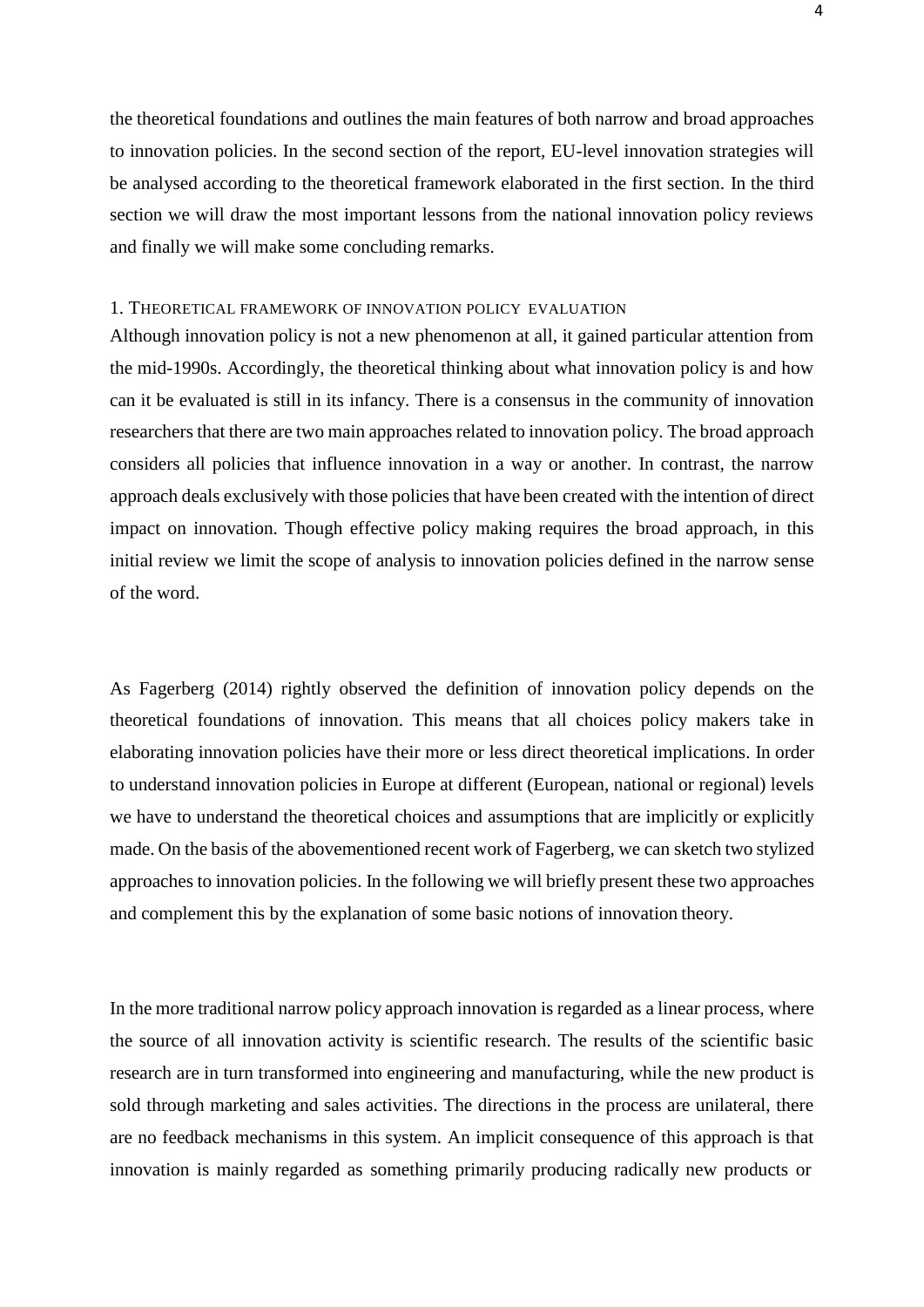processes, incremental innovations are seen as of secondary importance. It is also worth noting that the narrow approach puts particular emphasis on the emergence of new ideas, while their wider exploitation and diffusion remains a relatively neglected aspect of innovation. In the narrow approach, innovation is something very technological and thus the primary location where it occurs is the manufacturing sector. This approach also puts special emphasis on the generation of explicit knowledge. Policies therefore aim to improve both the quantitative and the qualitative aspects of the higher education system (e.g. by raising the number of PhD students) and the research base of the country.

All these characteristics of the narrow approach denote the main rationale of state intervention in the field of innovation. It is embedded in the neo-classical stream of the economic literature in which self-regulated markets would create the optimal resource allocation. According to this argument, innovation has 'public good' properties inhibiting firms to invest as much in innovation as the 'optimum level' would require. This is the so-called market failure argument (Fagerberg, 2014, p. 5.). Schienstock and Hamalainen (2001) gave an essential critic of the narrow (traditional) approach by underlining its following implicit assumptions: innovation is understood in the narrow approach as an exceptional event; innovation and the process of knowledge creation is seen as an isolated process; problems of uncertainty remain unsolved; R&D is supposed to be the main (if not the only) source of innovation; and the narrow approach also neglects collaborative elements of innovation (Schienstock and Hamalainen, 2001, p. 50.).

There is increasing volume of evidence in the research community that suggests that the linear model of innovation represents rather the exception than the rule (Edquist, 2014). Most of the times it is hard to find any direct casual link between new scientific knowledge and innovation. Schienstock and Hamalainen (2001) as well as Alasoini (2015) contrast the activity-based understanding of innovation to the science-based notion of innovation which can take place anytime and anywhere. Instead of being a single event, innovation should be rather seen as a continuous process related to everyday practices in the organisation. Thus they stress the importance of incremental innovations. Another basic feature of innovation concerns its ambiguous and uncertain character. In order to cope with this inherent uncertainty, they propose using the recursive model of innovation as opposed to the linear one: 'Because of this uncertainty, we cannot identify clear sequences of stages in innovation processes; instead, we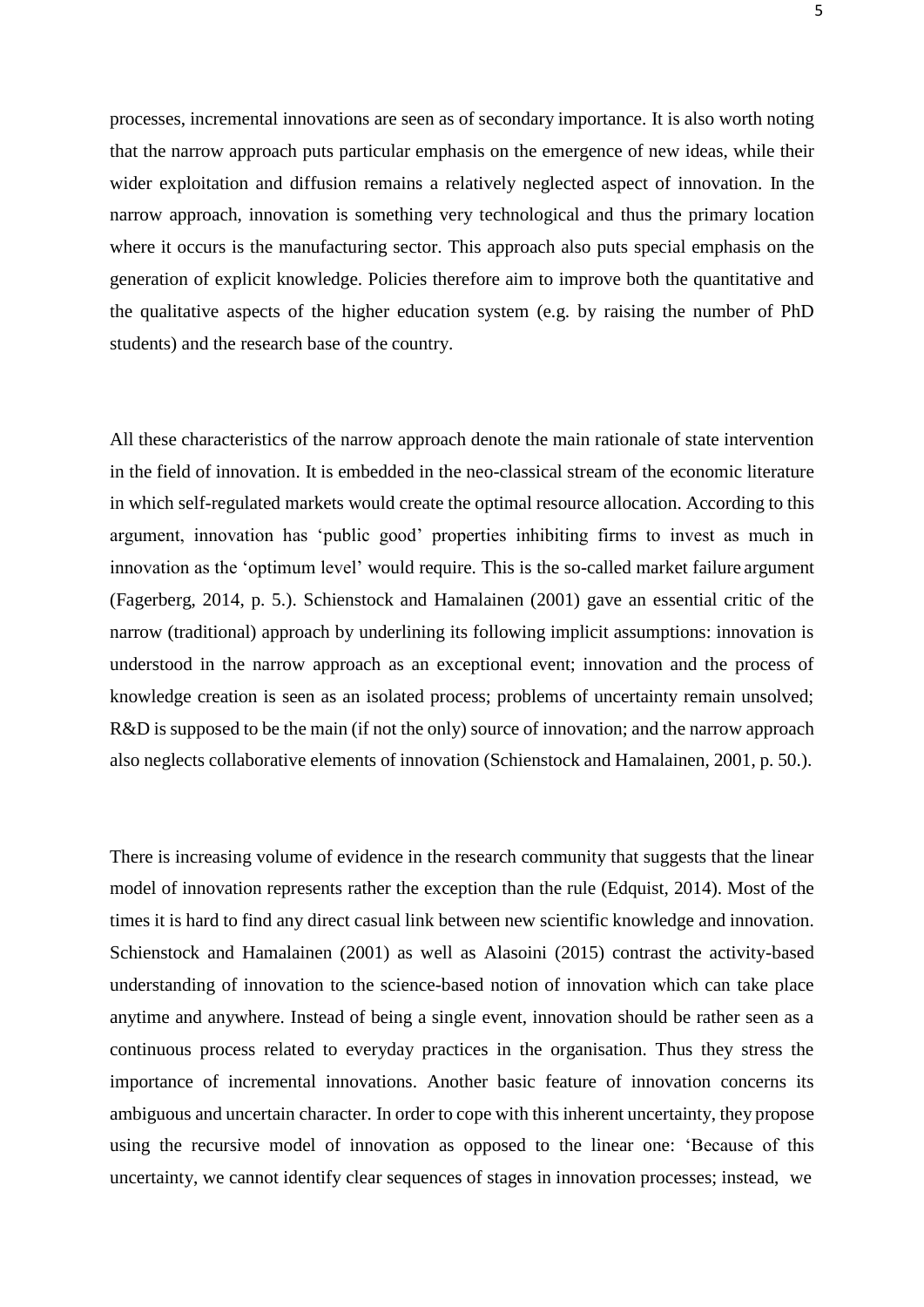have to analyse innovation as a recursive process, in which particular innovation activities can become both cause and effect, consequence and prerequisite' (ib. id. p. 51.) In this model the triggers of innovation may vary depending of the given case, there are multiple actors involved in the process of innovation and there are 'complicated feedback mechanisms and interactive relationships' among them.

As this model stresses the importance of the socially embedded character of innovation, it is implied that instead of explicit knowledge, the tacit dimension of knowledge will be more relevant, with trust relations and collective knowledge playing a key role (Lundvall, 2009). Similarly Jensen et al. (2004) analysed the interrelationships between innovation activities and their knowledge base. They distinguished four types of knowledge and two main modes of innovation activities. The four types of knowledge are 'know what', 'know why', 'know who' and 'know how'. The former two types ('know what' and 'know why') refer mainly to explicit scientific knowledge, whilst the latter two ('know who' and 'know how') which are something closer to tacit knowledge: competence or (social skills). These types of knowledge are complementary, in most of the cases all of them are used during the process of innovation. However, they involve different types of learning processes and thus require different types of knowledge management systems (KMS).

The authors distinguish two types of KMS: the STI-mode and the DUI-mode. As concerning the former: 'The STI-mode of knowledge management and learning (Science, Technology, Innovation) implies that codified knowledge, and scientifically based ways of getting access to, producing and utilizing it are dominating the process of innovation. The STI mode most obviously depends on explicit know-why though, as we have argued, skills and interpretative frames also play a role' (Jensen et al., 2004, p. 14.). In contrast: 'The DUI-mode of learning and innovation (Doing, Using, Interacting) most obviously relies on know-how, which is tacit and often highly localized. This mode involves building structures and relationships, which enhance and utilize learning by doing, using and interacting. (…) The DUI mode of learning is characterised by on-going changes that continuously confront employees with new problems. Finding solutions to these problems enhances the skills of the employees and extend their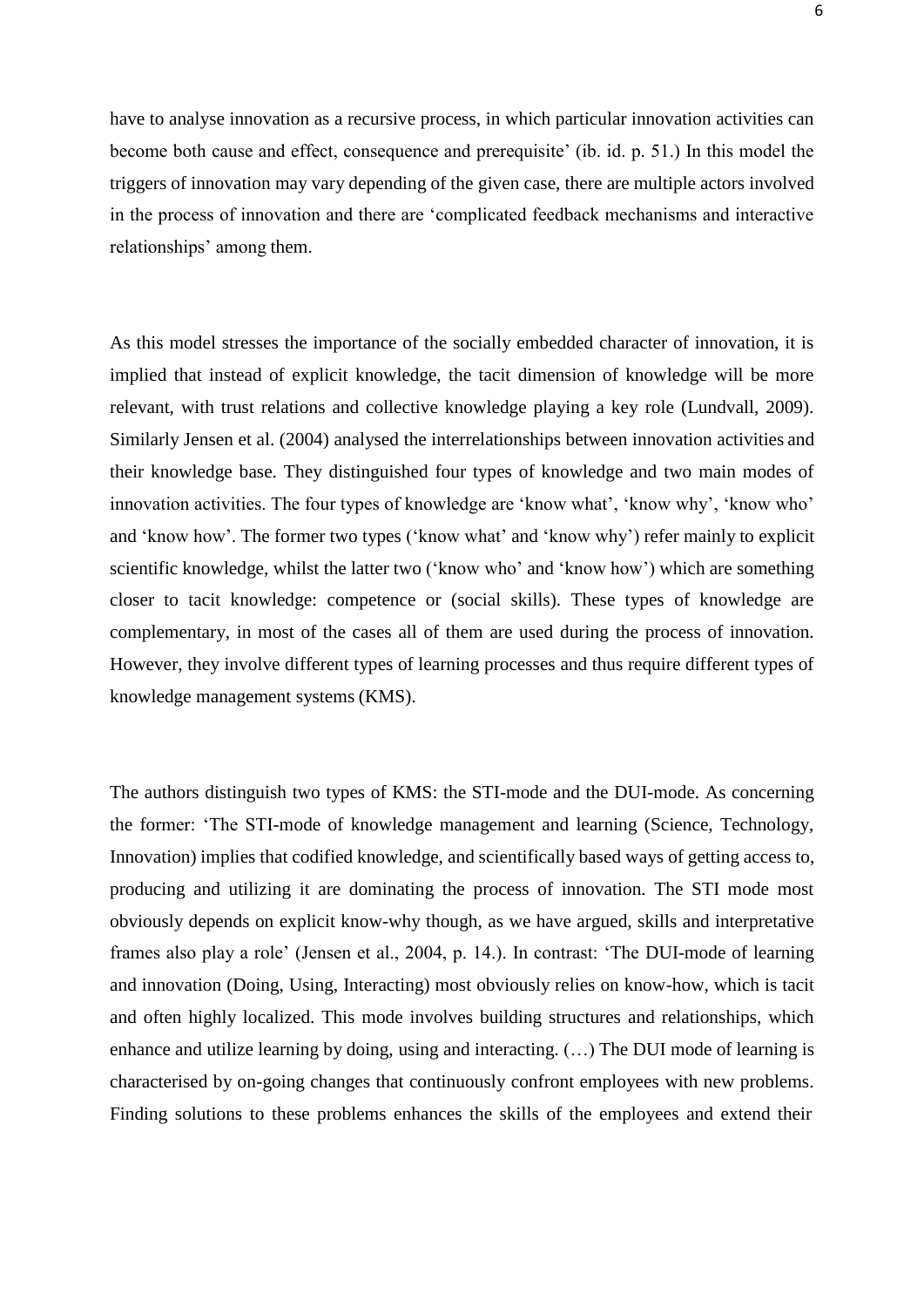repertoires. Some of the problems are specific while others are generic ' (Jensen et al., 2004, p.  $15-16.$  $15-16.$ ).<sup>1</sup>

The recursive model of innovation implies different policy making strategy compared to the linear model of the narrow approach. This is mainly because the interactive character of innovation, much emphasised in the recursive model, has to be taken into account. Trust relations, strong cooperation and intensive social interactions between the actors involved ensure the necessary flow of information and shape continuously the learning processes playing a central role in this model (Schienstock&Hamalainen, 2001 and Alasoini, 2015). This different approach in policy making is best reflected by the theoretical stream of national innovation systems. In this view each country represents a specific case with specific actors and institutions and with unique relationships among them. National systems of innovation evolve historically and show path-dependent character, i.e. resisting capacity towards the changes in the environment. It is also implied that there are no universal policy solutions or instruments that can be effectively implemented independently from the concrete context of the given country.

**Table 1: Narrow and broad approach of innovation**

| <b>Dimensions</b>          | <b>Narrow Approach</b>                                      | <b>Broad Approach</b>        |
|----------------------------|-------------------------------------------------------------|------------------------------|
| <b>Model of innovation</b> | Linear                                                      | Recursive                    |
| Dominant form of           | Radical                                                     | Incremental                  |
| innovation                 | Technological                                               | Non-technological            |
| <b>Knowledge base</b>      | Scientific, explicit and<br>Practical, tacit and collective |                              |
|                            | individual                                                  |                              |
| <b>Mode of innovation</b>  | STI-mode                                                    | DUI-mode                     |
| <b>Sector</b>              | Manufacturing                                               | No focus on specific sectors |
| <b>Policy implications</b> | Market failure approach                                     | System approach              |

*Source:* own compilation

Fagerberg (2014) gives a stylized model of national innovation system, where the output of all innovation activities is labelled as 'technology dynamics'. These technology dynamics are influenced by both domestic and international processes. Fagerberg identifies five generic and

<span id="page-7-0"></span><sup>11</sup>Lundvall (2008) demonstrated that this distinction is not new at all and some its elements can be traced back to Adam Smith (Lundvall, 2008, p. 22-23.).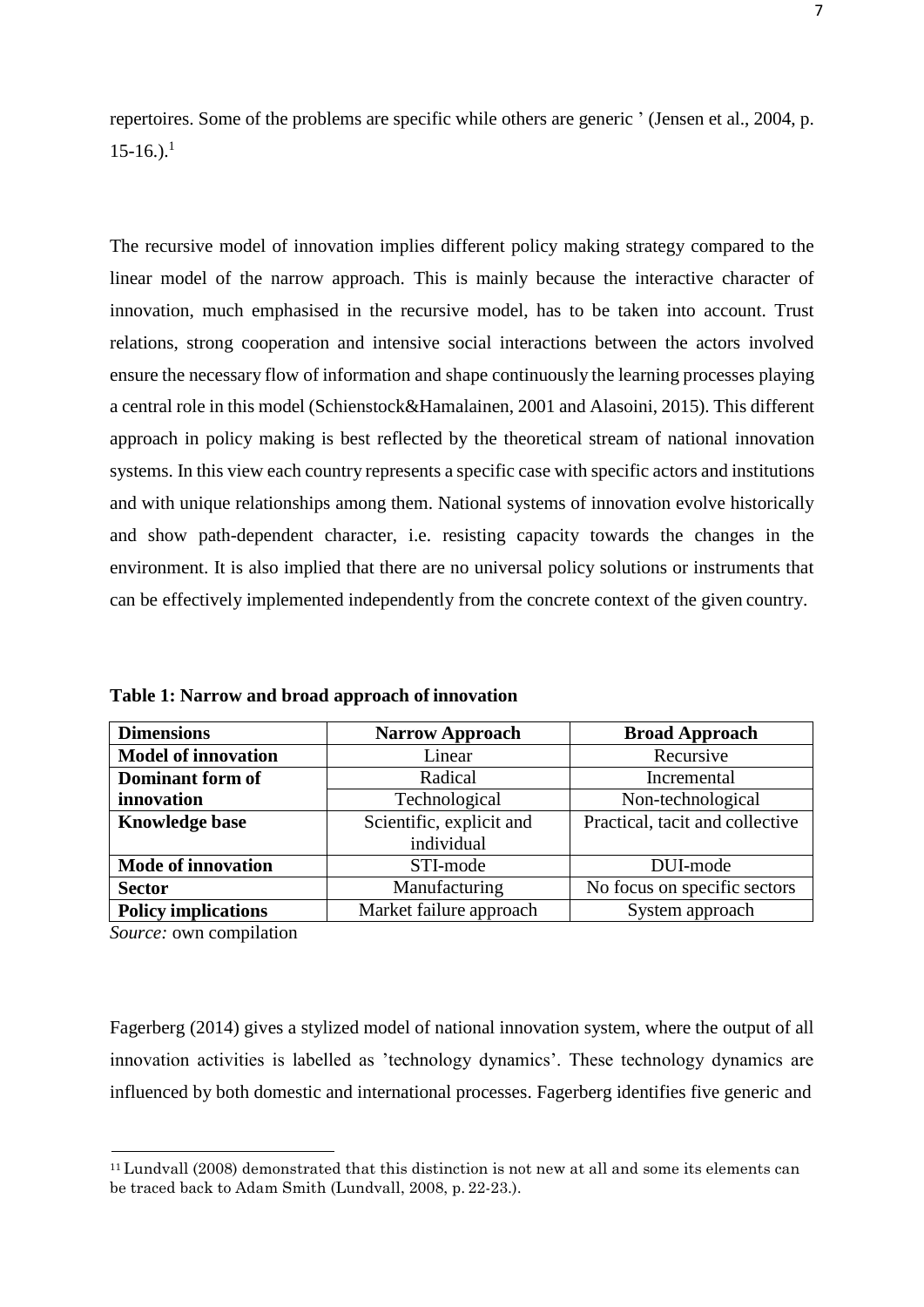strongly interrelated processes which have decisive impacts on technology dynamics: knowledge, skills, demand, finance and institutions (possible feedback mechanisms are represented by dotted arrows). As Fagerberg rightly stresses, there is a strong complementarity in this dynamic system. If one element of these five processes doesn't function at an appropriate level, it negatively affects the outputs of the whole system. According to this model, policy making can only influence innovation indirectly, by shaping these five generic processes: 'Policy makers may influence the technological dynamics by helping to shape the processes that impact the dynamics. To do so they need to have access to an adequate supporting knowledge base and they may need to coordinate policies across different domains (see below). Their actions will also be motivated by goals they themselves set, i.e., strategic choices that they make and their "visions" for the development of society. Therefore we have labelled this process "strategic innovation system management".' (Fagerberg, 2014, p. 11.)



**Figure 4: The National Innovation System: Dynamics, processes and policy**

*Source:* Fagerberg, 2014:11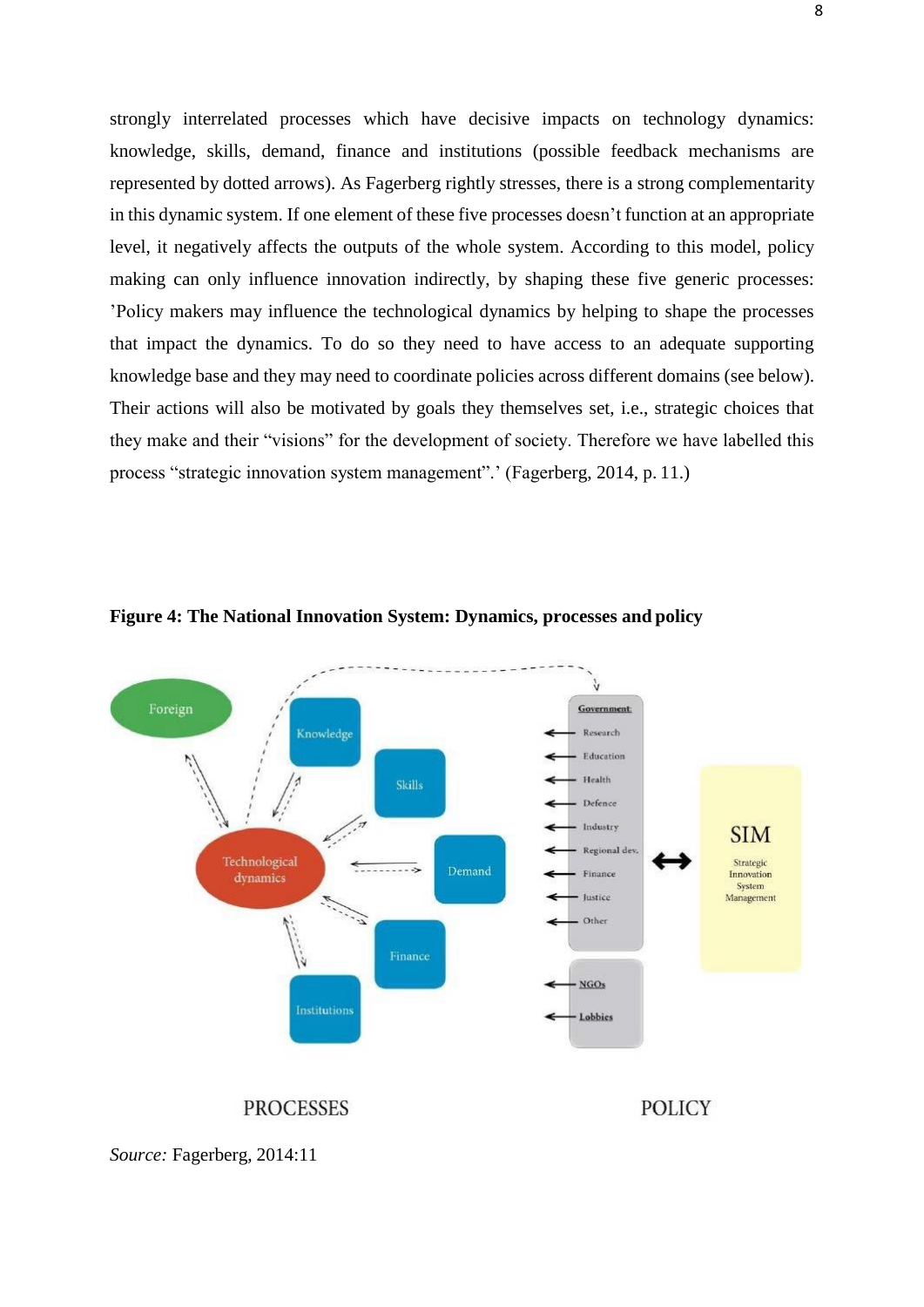Note: The green circle with the label 'Foreign' denotes influence from abroad (for a detailed explication of the figure see Fagerberg, 2014:12).

Ramstad (2014) proposes a different policy approach within the broad-based and systemic stream of the literature. The expanded triple helix innovation-generating model differs from the national system of innovation approach in the four main aspects:

(1) it uses a much broader notion of innovation, including organisational, service and policy innovations;

(2) does not limit key players in policy shaping exclusively to public sector institutions (including the representatives of employers' association and trade union), generally speaking work organisations are seen as the main driver of innovation;

(3) intra-organisational relationships are just as much important as inter-organisational dynamics, a special emphasis is therefore put on high-involvement innovation practices (autonomous working teams, relationship between management and employees, employeedriven innovation, etc.) which can enhance both productivity and quality of working life;

(4) the innovation-generating model identifies players and process at both micro, meso and macro level and argues that changes at one level imply changes at the other levels, so it investigates the interrelated character of players and processes at different levels.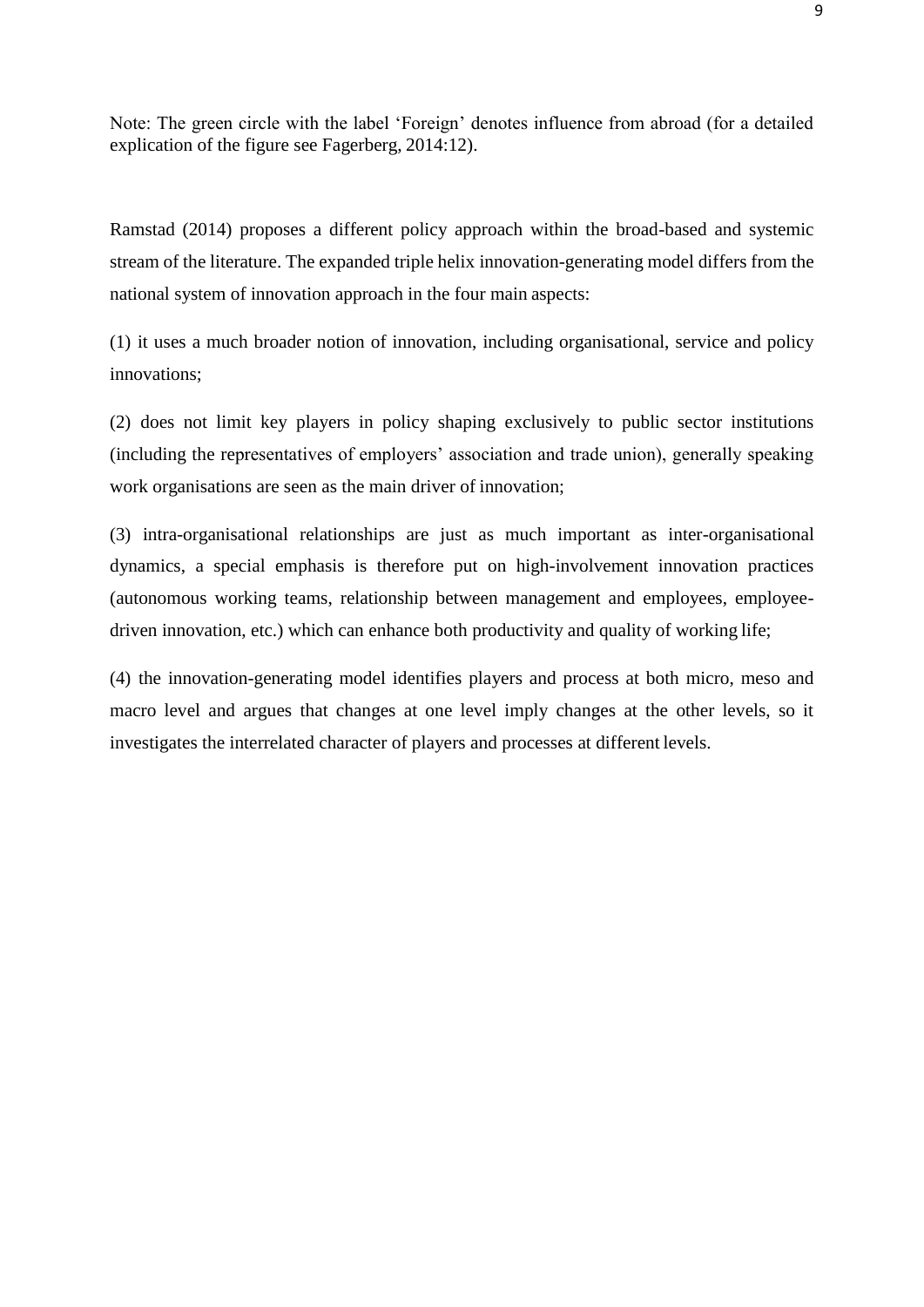



*Source:* Ramstad, 2014:1

### <span id="page-10-0"></span>2. INNOVATION POLICIES IN THE EUROPEAN UNION

This section has a twofold aim. On the one hand it will analyse the European Union's innovation strategy, summarises the main lessons learnt during the first years of its implementation process and shortly evaluate it according the principles outlined in the former section of this report. On the other hand it will briefly present the first analytical attempts to classify the existing innovation policies of the European Union's Member States.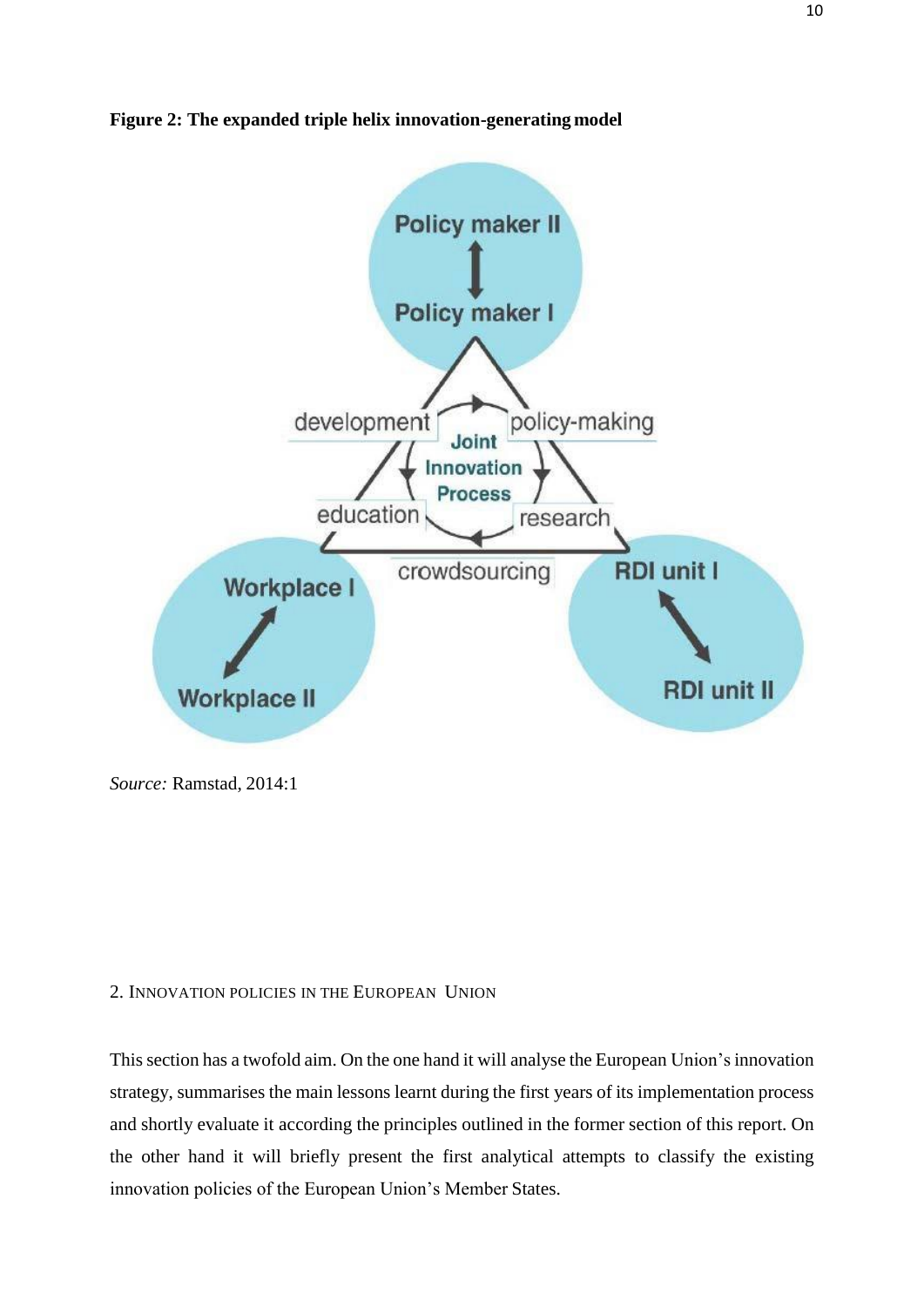#### <span id="page-11-0"></span>2.1 The Innovation Policy of the European Union

Innovation is regarded as a primary source of competitiveness in the European Union and also a primary reason why the EU is lagging behind the US and Japan in the economic performance. Therefore it is not surprising at all that innovation became one of the seven flagship initiatives in the EU's Horizon 2020 strategy. The aim was to adopt a much more strategic approach to innovation: 'An approach whereby innovation is the overarching policy objective' (European Commission, 2010a:2). The so-called Innovation Union initiative is built around 34 specific commitments in five main thematic areas: strengthening the knowledge base and reducing fragmentation, getting good ideas to market, maximising social and territorial cohesion, pooling forces to achieve breakthroughs: European Innovation Partnerships, leveraging policies externally.

Innovation Union identifies three main weaknesses of the European innovation system:

1) Under-investment in our knowledge foundation. Other countries, like the US and Japan, are out-investing us, and China is rapidly catching up.

2) Unsatisfactory framework conditions, ranging from poor access to finance, high costs of IPR to slow standardisation and ineffective use of public procurement. This is a serious handicap when companies can choose to invest and conduct research in many other parts of the world.

3) Too much fragmentation and costly duplication. We must spend our resources more efficiently and achieve critical mass.' (European Commission, 2010a:2)

Instead of presenting all 34 commitments we will only outline the most important points of the strategy. One of the primary aims of the strategy is to increase the R&D&I investments to 3% as a share of the GDP in all Member States. This remains an important threshold to reach despite the financial and economic crisis. The strategy argues that investments in education, R&D, innovation and ICTs should be protected from budget cuts. Modernisation of the education system includes the creation of more world-class universities as well as attracting top talents from abroad. The strategy not only aims to increase the amount of investments but also wants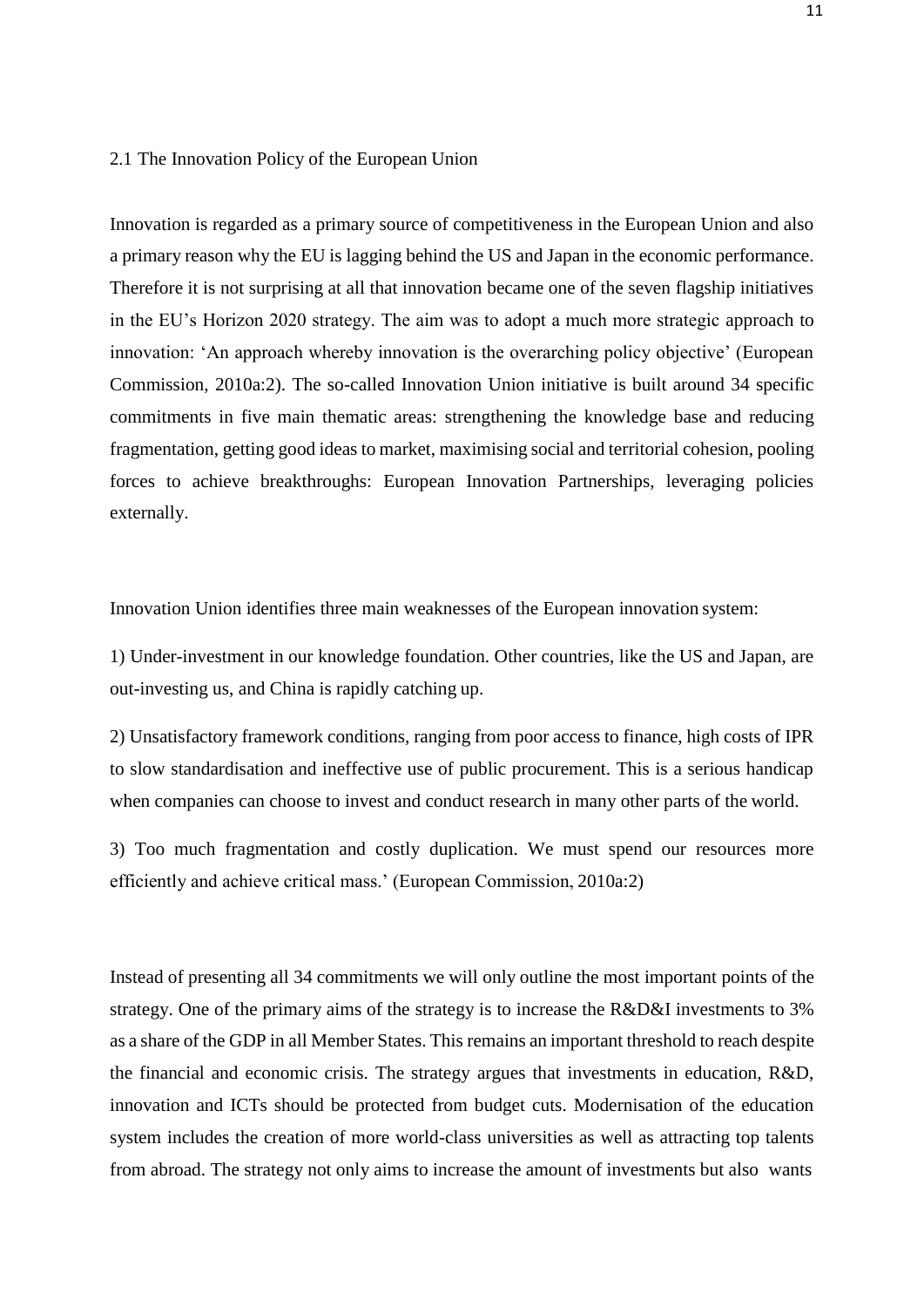to use this money in a more effective way by tackling fragmentation in research & innovation systems at EU and national level. The European Research Area needs to be strengthened promoting cross-border cooperation of European researchers and innovators and ensuring a truly free movement of knowledge.

As concerning the EU's own R&D&I programmes, these have to be simplified and the access for them has to be guaranteed to everyone in an equal way. The leverage effect of public spending on private sector investments has to be also enhanced via for example Public Procurement for Innovation (PPI) which is: '...a very important demand-side innovation policy instrument' (Edquist, 2014:26). Obstacles to bring ideas to market have to be removed. Fast growing  $\text{SMEs}^2$  $\text{SMEs}^2$  are one of the most important target groups of these initiatives of easing access to finance, making intellectual property rights more affordable to enterprises and setting of interoperable standards.

The European Regional Development Fund should support projects that are based on smart regional specialisation strategies reflecting the special needs, strengths and weaknesses of the regions. Public procurements also have to be used in a more strategic way promoting innovation activities of the enterprises. The strategy also aims to link better research and innovation to each other in order to get out more value from investments in research on the innovation side.

In order to tackle societal challenges more effectively, the strategy launched a special programme called the European Innovation Partnership. The main societal challenges identified by the strategy are: 'life-threatening diseases, new solutionsto improve the lives of elder people, ways to radically cut CO2 emissions and other sources of pollution in particular in cities, alternative sources of energy and substitutes for increasingly scarce raw materials, reducing and recycling waste and ending landfill, improvements in the quality of our water supply, smart transport with less congestion, healthy or high-quality food stuffs using sustainable production methods and technologies for fast and secure information handling and sharing, communication

<span id="page-12-0"></span><sup>2</sup> The 'SMEs represent more than 99 per cent of European business and about two thirds of private sector employment, policymakers at all levels need to understand the characteristics and needs of smaller firms in order to provide appropriate support for this backbone of the European economy.' Mandl, 2013:11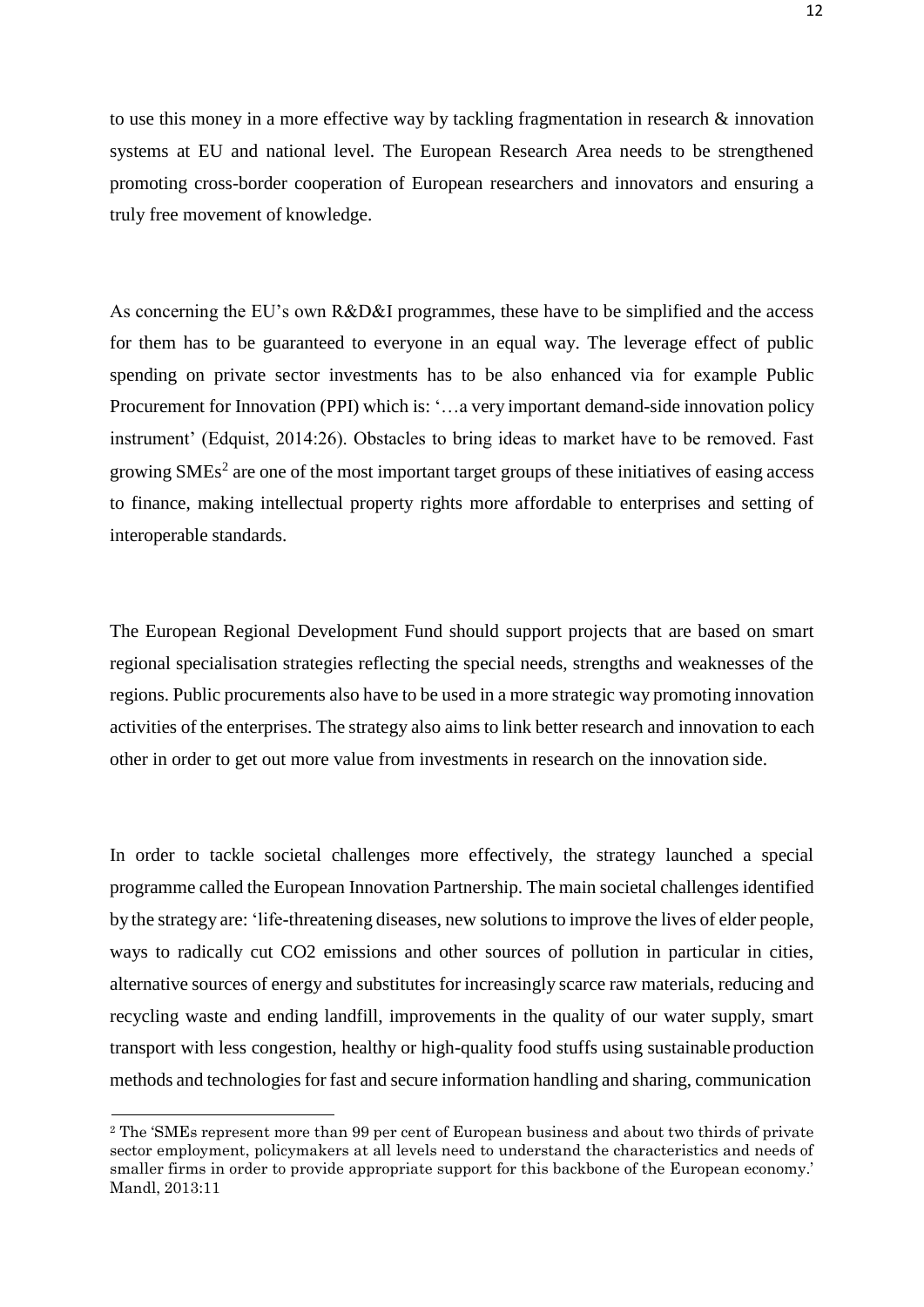and interfacing' (European Commission, 2010a:22). These partnership initiatives must focus on one or two of these challenges, have to be accompanied by strong political and stakeholder commitment, clear added value for the EU, strong focus on results, outcomes and impacts with an adequate financial support. The strategy emphasizes the importance of design and creative activities, innovation in the public sector and social innovations.

The expectations concerning the implementation of the strategy are high. It is estimated that if the EU succeed in reaching the targeted spending of 3% of GDP on R&D by 2020, it would create 3.7 million new jobs and would increase the GDP by  $\epsilon$ 800 billion annually five years later. Beside the share of R&D&I spending relative to the GDP, the EU continuouslymonitors the progress of innovation activities of the Member States by a set of indicators developed by the High Level Panel on the Measurement of Innovation established by Ms Máire Geoghegan-Quinn, former European Commissioner for Research and Innovation. The panel proposed five key indicators (European Commission, 2010b:4-6.):

- 1) Contribution of innovative-related trade in manufactured goods to the balance of trade of goods
- 2) Share of fast growing (or young?) and innovative firms in the economy
- 3) Percentage of employment in knowledge intensive activities
- 4) Patent applications weighted by GDP
- 5) Hourly labour productivity

Later the Panel proposed one single composite indicator to capture innovation performance which consists of four variables: number of patent applications filed under the Patent Cooperation Treaty per billion GDP, employment in knowledge-intensive activities in business industries (including financial services) as % of total employment, contribution of medium and high-tech products exports to the trade balance, knowledge-intensive services exports as % of total service exports, and employment in fast-growing firms of innovative business industries, excluding financial services (European Commission, 2013c:12).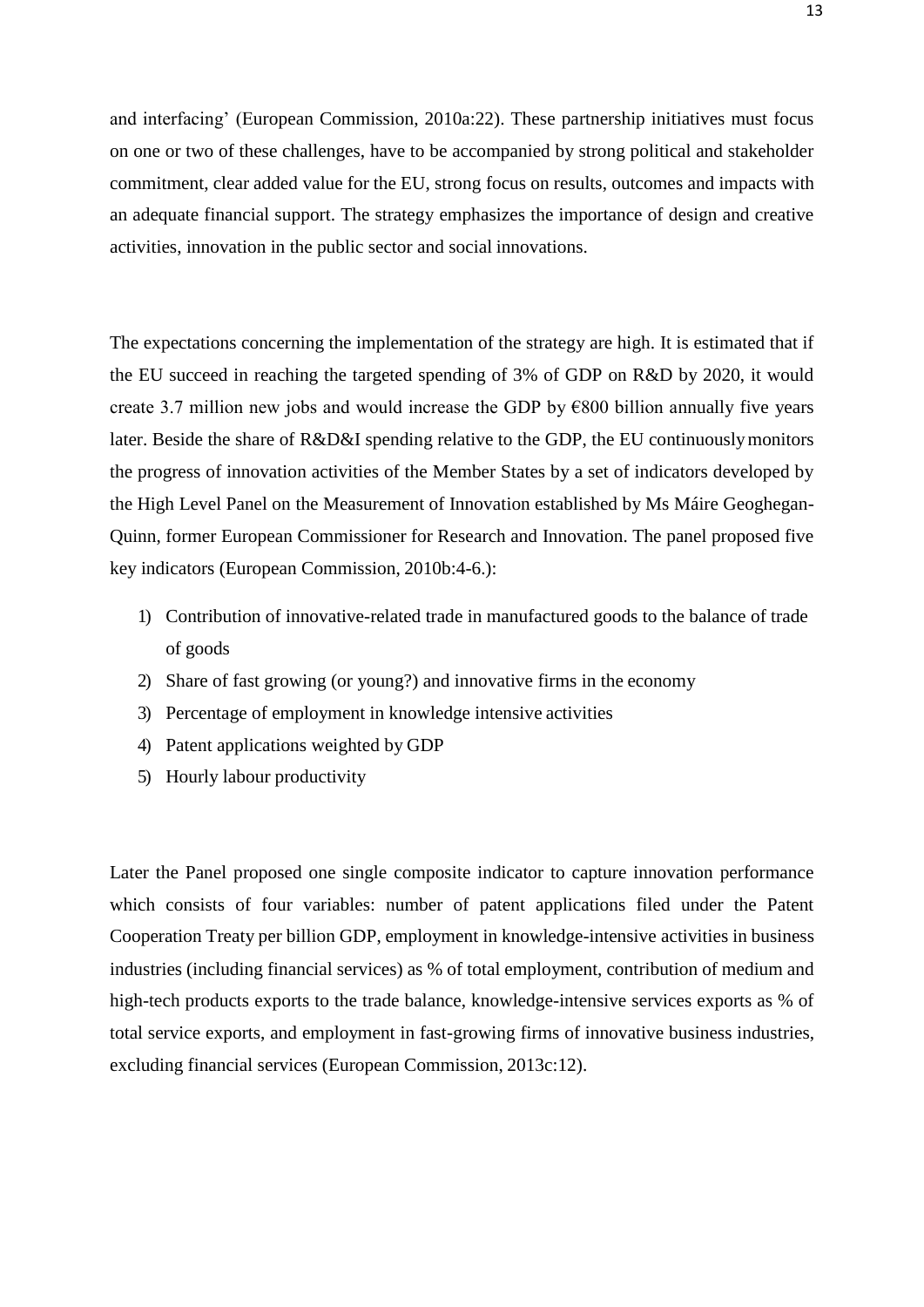The EU also constructed a separate tool to measure and compare the performance of their higher education institution called 'U-Multirank'. This helps not only policy makers and other relevant stakeholders to compare two or more universities across Europe but also students to select the university that fits the best to their needs [\(http://www.umultirank.org/#!/home?trackType=home&section=entrance\)](http://www.umultirank.org/%23!/home?trackType=home&section=entrance). This is based on a broad set of indicators capturing general data, teaching and learning, research activities, international orientation, regional engagement, and knowledge transfer.[3](#page-14-0)

As concerning the monitoring of the implementation of the strategy, a first internal evaluation was prepared in 2014 and another is currently under preparation by external experts from Ernst & Young, Open Evidence, Matrix and Wuppertal Institute. According to the internal evaluation, great efforts have been made in reducing fragmentation and overlapping in the European research system, researchers' mobility increased to a considerable extent. Achievements have been reached in the field of unitary patent regulation as well as in the public procurement directives. Availability of finance became also easier to enterprises boosting venture capital and other risk-sharing schemes particularly in the SME sector. Five programmes have been launched within the framework of the European Innovation Partnerships in the areas of active and healthy ageing, water, agriculture, raw materials and smart cities: 'An independent evaluation of the overall performance of the EIPs has concluded that there are sound reasons for the EU to continue promoting the EIP approach, provided that the EIPs target systemic innovation with a strong focus on diffusion of innovation.' (European Commission, 2014a:10) Empirical data show that EU succeeded to reduce the innovation gap between EU-27 and its main competitors, the US and Japan by almost 50% (European Commission, 2014a:11).

Further improvements are needed in eliminating inconsistencies in rules and practices making innovation activity less burdensome and risky, especially by creating a real European single market. Another gap identified is the weak innovation culture which could be only improved by a closer involvement of stakeholders. Although major achievements have been reached concerning public sector innovation, significant reserves remained unused in this field. The

<span id="page-14-0"></span><sup>3</sup> For a full description of variables used, please visit[:](http://www.umultirank.org/%23!/measures?trackType=home&sightMode=undefined&section=undefi) [http://www.umultirank.org/#!/measures?trackType=home&sightMode=undefined&section=undefi](http://www.umultirank.org/%23!/measures?trackType=home&sightMode=undefined&section=undefi) ned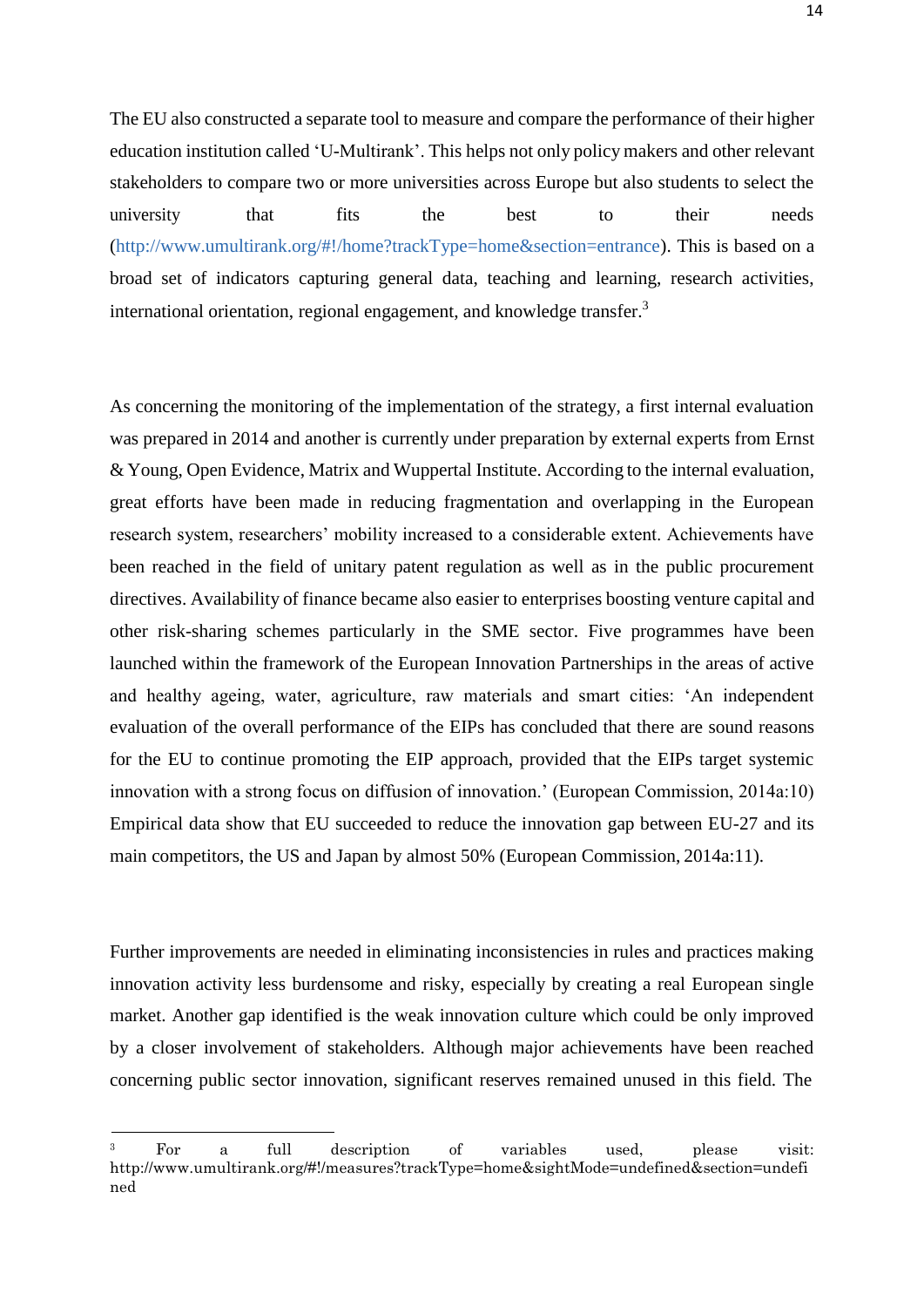strategy puts a special emphasis on promoting the inclusive character of innovation, that is on equal access to both development capacities and the benefits of innovation, and further steps need to be taken in order to strengthen this inclusive dimension. The evaluation also identifies considerable skills shortage and mismatches: 'It does not only concern sector-specific skills, but also numeracy and literacy skills, as well as the '21st century skills' for creativity and entrepreneurial spirit' (European Commission, 2014a:11). As the authors note, in order to fully exploit the potentials residing in the strategy, it is necessary to continue its implementation using the experiences gained during the first 4-5 years.

Overall, we can say that the European innovation strategy represents a significant shift from the narrow to the broad approach of innovation policy although it is far from its full application and can be placed somewhere on the halfway mark between the two. In this relation it is necessary to stress that the EU launched other important initiatives as well. The European Commission's publication 'Employment and social development in Europe 2014', in its chapter 3 deals with the '... future of work in Europe: job quality and work organisation for a smart and inclusive growth...'. The DG GROW (the former DG ENTR) of the European Commission is supporting the diffusion of workplace innovation created in 2013 the European Workplace Innovation Network – EUWIN '...to exchange good practices and promote workplace innovation'. (Pot, 2015: 4-5.)

Using the criteria developed by Ramstad to characterise the expanded triple helix model, it can be said that:

- (1) Although the strategy uses a broader notion of innovation, recognising the importance of organisational, social and public sector innovation, it however remains very much technology-oriented. The same is true for the implicit innovation model which reflects the linear mode of innovation, overemphasizing the importance of research activities compared to everyday practice within firms.
- (2) The strategy also recognises the importance of stakeholder involvement in the innovation process. It tries to identify a wide range of actors and build effective partnerships around important topics.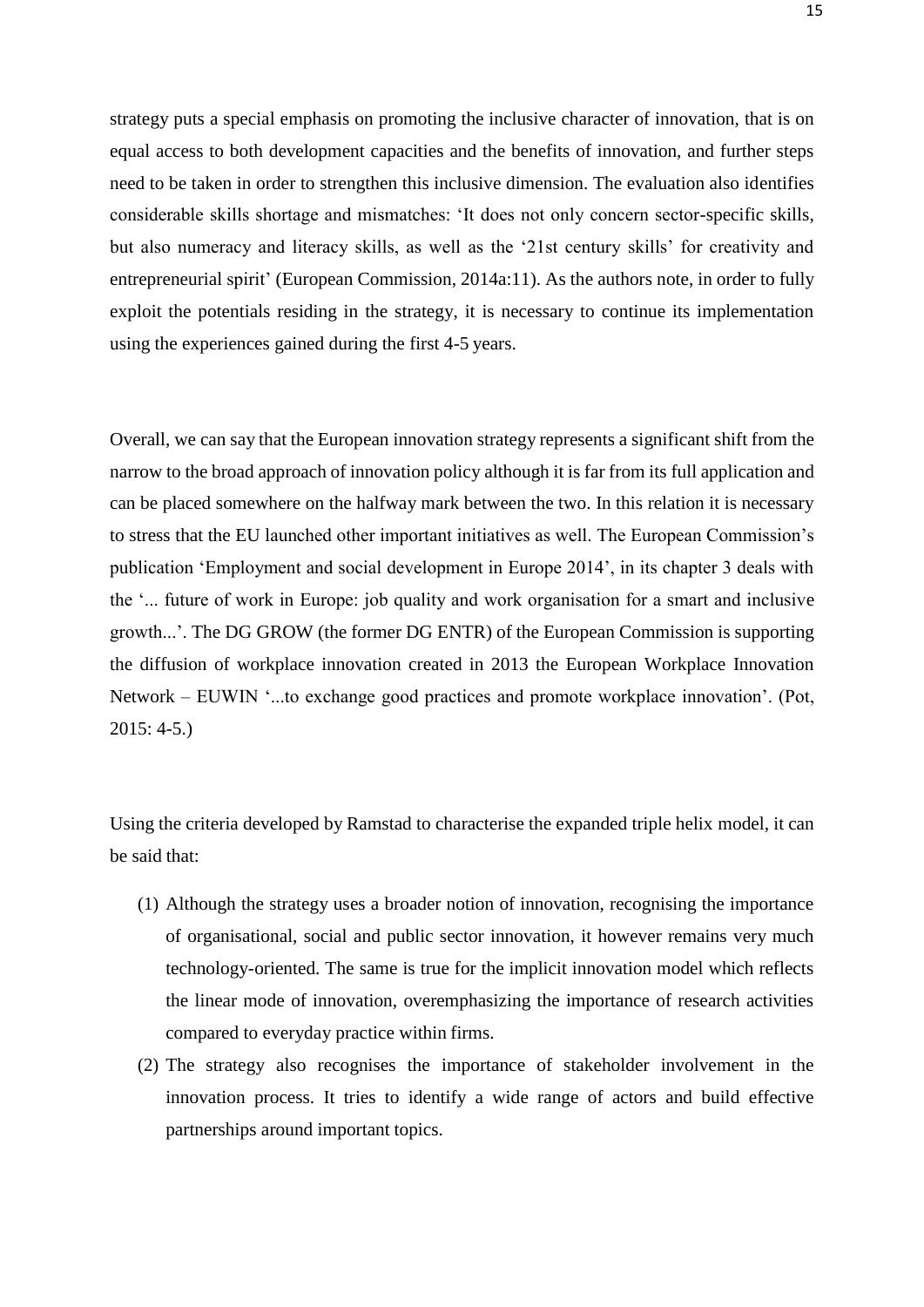- (3) Intra-organisational dynamics are poorly represented in the strategy partly because of its technological focus and the linear model of innovation applied.
- (4) The strategy represents a top-down approach and the interrelated character of players and processes at micro, meso and macro level is poorly recognised.

## <span id="page-16-0"></span>2.2 Innovation policy mixes: Country Group Differences in the EU

A recent analysis (Izsák et al., 2014) of types of innovation policy instruments established five country clusters in Europe. The authors adopted the following definition of policy instruments: 'A policy instrument is an intervention into a dynamic and ever-changing system of actors, institutions, networks and knowledge in a certain period. The combination of policy instruments together with complementary framework policies (such as fiscal policies, education, regulatory framework etc.) forms the innovation policy mix.' (Izsák et al. 2014:4) According to the authors in analysing policy instruments and policy mixes one has to answer four key questions: why to intervene, how, where and when (ib. id. p. 4.). They also argue that a good policy mix responds to the actual needs of the country, universal solutions rarely work. The policy mixes thus are continuously changing in time and are shaped according to the policy learning mechanisms which are therefore of crucial importance.

This analysis was based on the database produced by Erawatch and INNO Policy TrendChart initiatives of the European Commission (referred to as 'TrendChart database' in the followings). This database gathered more than 2000 policy measures launched at national level among the EU-27 member states plus Norway and Switzerland (for a detailed description of these policy measures see EC 2013b:90-92). Izsák and her colleagues classified these policy instruments into 6 main categories as follows:

- 1) Public R&D including Competitive research and Centres of excellence;
- 2) Industry-Science Collaboration including Collaborative research, Cluster policies and Competence centres where both industry and academic sector is involved;
- 3) Knowledge and Technology Transfer including Technology transfer and Spin-off measures;
- 4) Business RDI including direct support to business R&D and business innovation;
- 5) Tax incentives and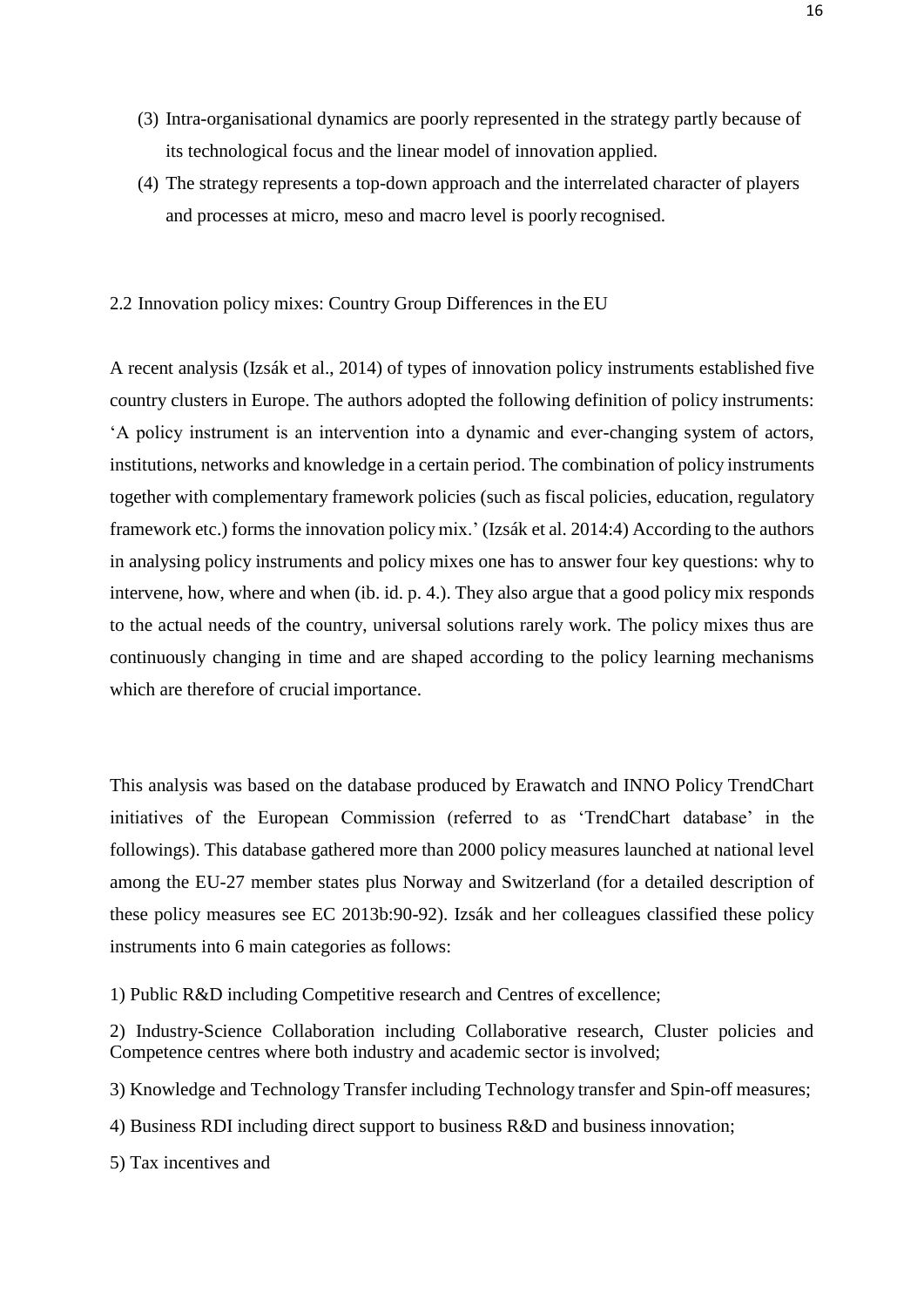6) Venture capital funds (state-backed).

The cluster analysis was looking for similar patterns of innovation instruments and policy strategies across countries independently from their real innovation performance. The results show significant stability over time among the country groups: 'The relative stability of policy mixes is quite a robust feature of the EU27 countries, which suggests that policy mixes are shaped either by durable structural features and/or by equally persistent policy philosophies or policy approaches.' (Izsák et al. 2014:10)

This stability can be interpreted in many different ways. It could be seen as an indication that these policies are impervious to change – that ideas and philosophies are durable in policy circles – regardless of changes in governments (i.e. there is broad national consensus on these issues). Another possible interpretation was given by Edquist (2014) who called the attention that there exists a visible knowledge gap between research community and stakeholders involved in policymaking processes. In relation to the linear vs. recursive or holistic approaches of innovation, he rightly notices that the former has been completely replaced by the latter in the last couple of decades in the research literature. However, at the level of policy making, this shift remained almost unperceivable. The majority of the Member States: 'strive to develop into a more holistic one, but only a few use demand-side policy instruments to any considerable degree, i.e. innovation policy is dominantly linear and far behind innovation research.' (Edquist, 2014:26) A third possible interpretation for these stable patterns in policy mixes, is that national innovation environments are so stable that policies to interact with them are equally stable. The impacts of the abovementioned interpretation schemes varies by countries and measuring their validity requires further research.

In relation with these explanatory factors, we intend to stress again, the key driver role of various types (e.g. structural, ideological and cognitive) of path dependencies in line with the national innovation system approach: 'As a result national systems of innovation may differ greatly, (…) and a policy mix that works in one context may be totally inadequate in another. Adopting an innovation system approach, therefore, leads to a sceptical attitude towards policy advice that advocates the same solution everywhere independent of contextual differences (for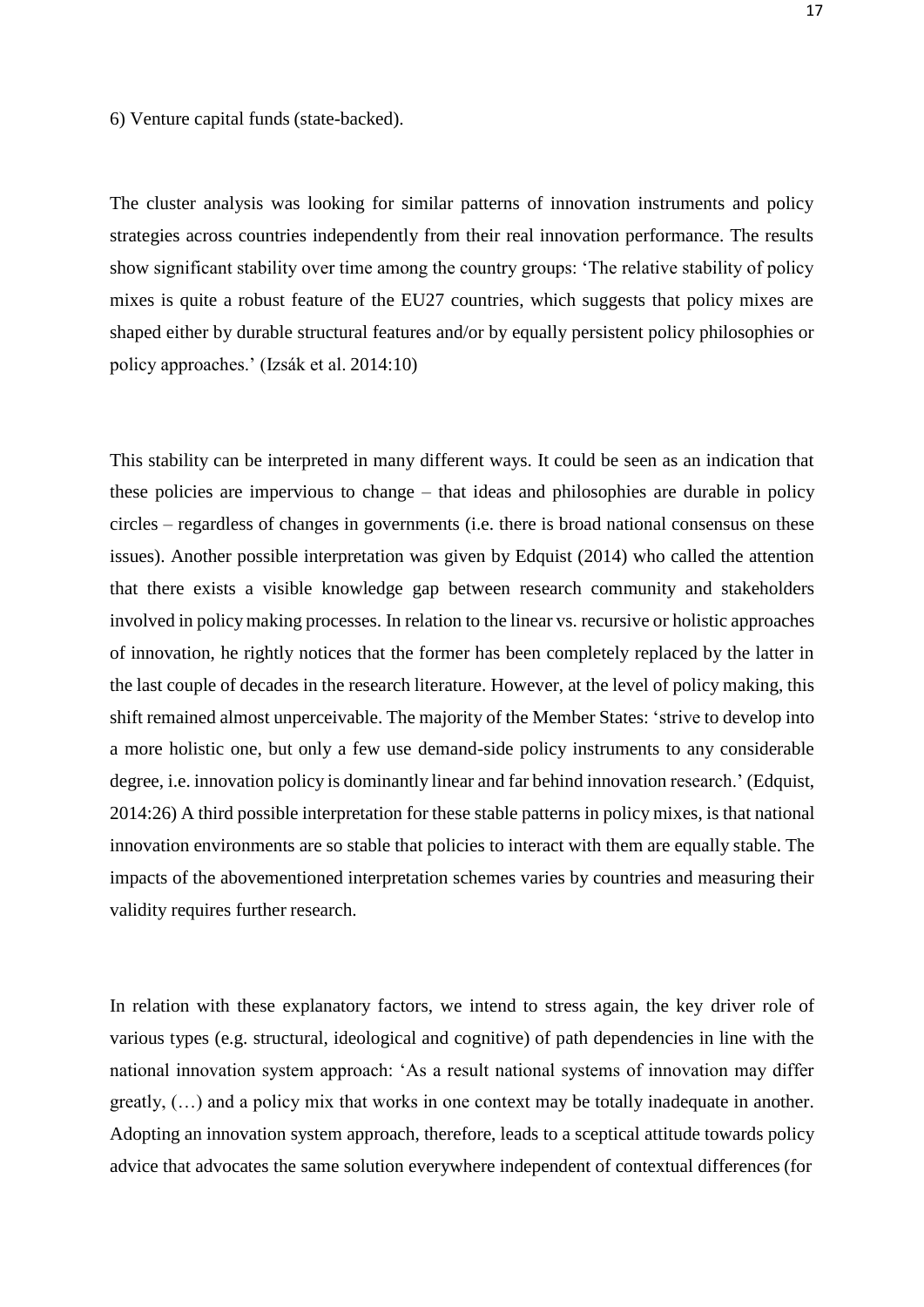example, the European Union's stated goal of raising R&D investments as a percentage of EU GDP to 3%).' (Fagerberg, 201[4](#page-18-0), p. 9.)<sup>4</sup>

In order to measure the variability over longer periods of time, the authors distinguished policy instruments launched between 2004-2008 and those implemented between 2009-2012. The country groups remained the same with the only exception of Germany moving from its own cluster to Group 2 of countries. Therefore we will only present here the results referring to the period 2009-2012. The five clusters identified during the analysis were as follows:

**Table 2: Country clusters according to their implemented innovation policy mixes(2009- 2012)**

| <b>Country groups</b>                                                                   | Description of group following a qualitative<br>analysis                                               |
|-----------------------------------------------------------------------------------------|--------------------------------------------------------------------------------------------------------|
| Group 1:                                                                                | Focus on competitive R&D programmes with                                                               |
| Ireland, Malta, Poland, Slovenia                                                        | increasing share of business innovation support                                                        |
|                                                                                         | measures and the use of R&D tax incentives                                                             |
| Group 2:<br>Estonia, Finland, Germany, Greece,<br>Latvia, Sweden, Switzerland           | Focus on collaborative R&D, support to loan and<br>venture capital funds, no use of R&D tax incentives |
| Group 3:                                                                                | Focus on technology transfer mechanisms, strong                                                        |
| France, Italy, Netherlands, UK                                                          | support to entrepreneurship, loans and venture<br>capital and extensive use of R&D tax incentives      |
| Group 4:                                                                                |                                                                                                        |
| Austria, Belgium, Czech Republic,<br>Norway,<br>Denmark,<br>Hungary,<br>Portugal, Spain | Focus on direct business R&D and business<br>innovation, use of R&D tax incentives                     |
| Group 5:<br>Bulgaria,<br>Lithuania,<br>Cyprus,<br>Luxembourg, Romania, Slovakia         | Focus on competitive R&D programmes, no use of<br>R&D tax incentives                                   |

<span id="page-18-0"></span><sup>4</sup>It is important to note here that the path dependency approach is not a static one, but always accompanied by threats of lock-in situations as well as by opportunities of path unlocking and new path creation. Analysing the transformation of the Finnish economy, Schienstock identified four main factors helping the process of new path creation: 'A window of new opportunities opened up by a new knowledge paradigm, economic pressures to adapt to the new paradigm, change events that trigger and support the transformation process as well as courses of action that steer technoeconomic development into a new direction.' (Schienstock, 2007:28) Beside these external factors, the author stresses the importance of internal learning processes, as well as institutions and actors actively engaged in the transformation: 'A fundamental reorientation of business strategies, an anticipatory institutional change as well as a new policy approach have to be considered as important factors contributing to Finland's shift towards a knowledge-based economy more successfully than almost all other industrialised countries. It is also important to mention that maintaining the highly developed welfare state has contributed significantly to the smooth development of the Finnish knowledge-based economy.' (Schienstock, 2007:43)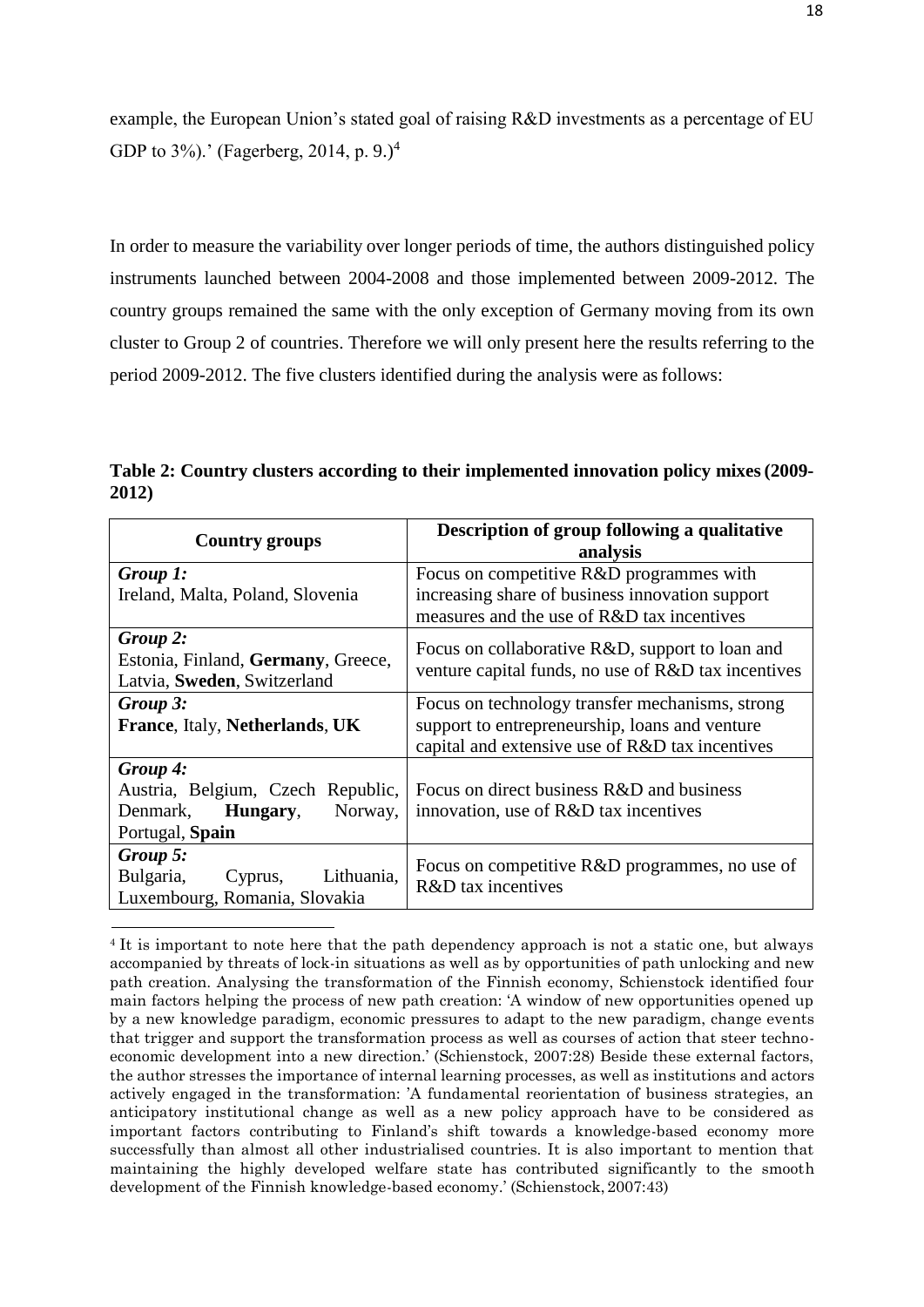*Source:* Izsák et al., 2014:14-15. Countries in **bold** are sampled in QuInnE.

After establishing five country clusters, the authors confronted the results by the innovation performance of the countries. The innovation performance was measured by the Innovation Union Scoreboard (IUS). This Scoreboard is composed by 25 indicators measuring the enablers (such as human resources; open, excellent and attractive research system; finance and support), the firms' activities (e.g. investments, linkages and entrepreneurship, intellectual assets) and the outputs (e.g. share of innovative firms and economic effects of innovation). The IUS 2013 distinguished five country clusters based on their innovation performance. These were the followings:

**Table 3: Country clusters based on Innovation Union Scoreboard's Summary Innovation Index (2013)**

| <b>Country clusters</b>     | <b>Countries</b>                                                    |
|-----------------------------|---------------------------------------------------------------------|
| <b>Innovation leaders</b>   | Finland, Denmark, Germany, Sweden                                   |
| <b>Innovation followers</b> | Estonia, Cyprus, Slovenia, France, Ireland, Austria, UK,            |
|                             | Belgium, Luxemburg, Netherlands                                     |
| <b>Moderate innovators</b>  | Lithuania, Malta, <b>Hungary</b> , Slovakia, Greece Czech Republic, |
|                             | Portugal, Spain, Italy,                                             |
| <b>Modest innovators</b>    | Bulgaria, Romania, Poland, Latvia                                   |

*Source:* European Commission, 2013:5. Countries in **bold** are sampled in QuInnE

Izsák et al. demonstrated that very similar policy mixes can lead to very different results in the Scoreboard ranking. The only exceptions are countries belonging to the category of innovation leaders. However, it is worth noting that in the case of countries represented in the QuInnE project, there is a considerable overlap between the two country groupings. In terms of innovation policy mixes, Sweden and Germany belong to the country cluster focusing on collaborative R&D, support to loan and venture capital funds, and no use of R&D tax incentives. This goes hand in hand with top ranking in the Summary Innovation Index as both countries are innovation leaders. In the case of the Netherlands, France and the UK, the focus is on technology transfer mechanisms, strong support to entrepreneurship, loans and venture capital and extensive use of R&D tax incentives. This policy mix results on the output side in a weaker innovation performance, as each of these countries are innovation followers. Spanish and Hungarian innovation policy mixes can be characterized by a focus on direct business R&D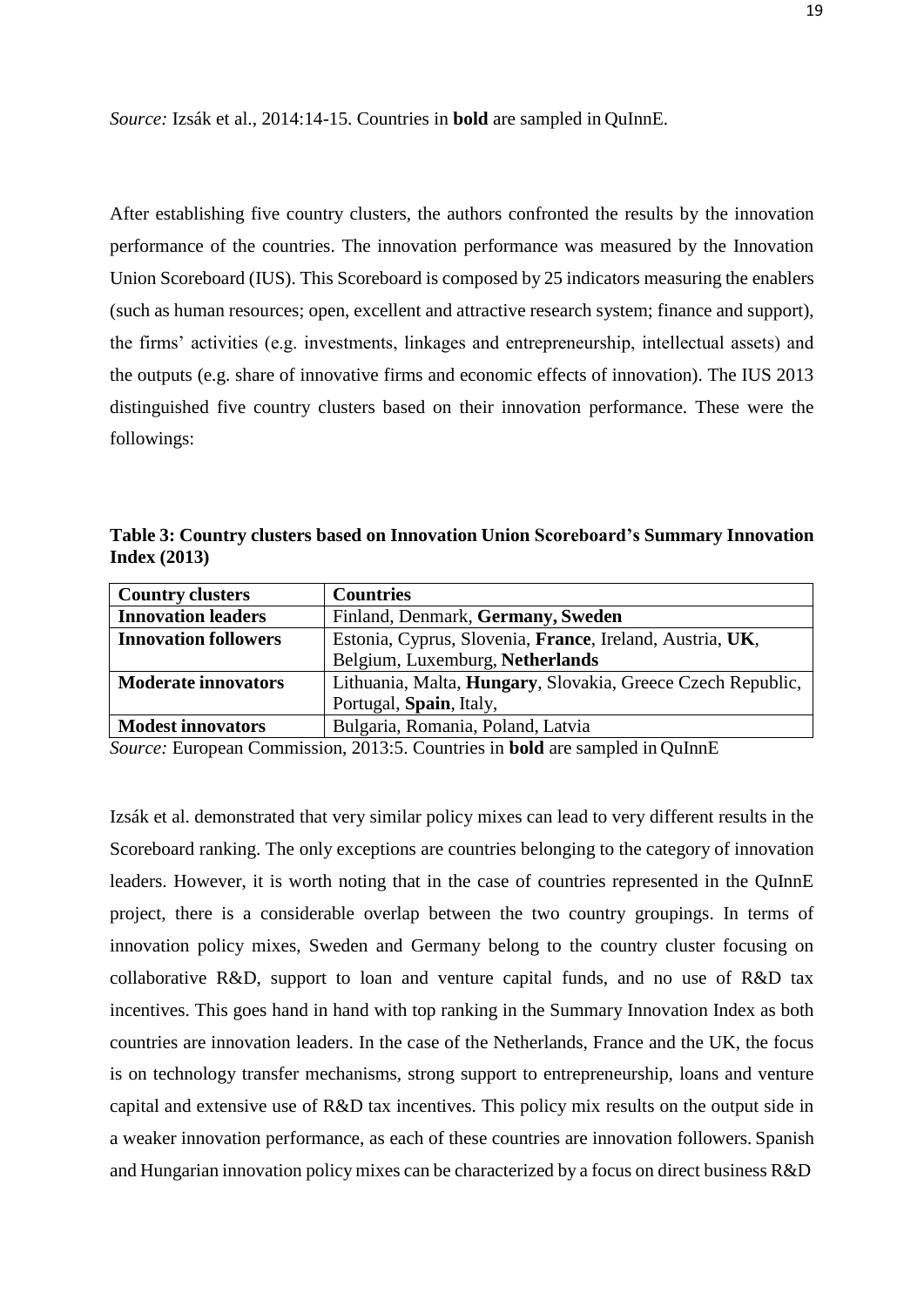and business innovation, use of R&D tax incentives and this is coupled with the weakest innovation performance reflected by the country cluster of moderate innovators.

<span id="page-20-0"></span>3. LESSONS FROM THE COMPARISON OF THE NATIONAL POLICY REVIEW IN THE QULNNE **COUNTRIES** 

After reviewing the characteristics of the innovation policy measures and instruments in the EU-27 countries, in this section we turn our attention to the content analysis of innovation policies in the QuInnE countries, that is in Sweden, Germany, the UK, the Netherlands, France, Spain and Hungary. Although the comparison of the Member States elaborated by Izsák et al. is of great value, the aspects they investigated (i.e. public R&D; industry-science collaboration; knowledge and technology transfer; business RDI; tax incentives; and venture capital funds) reflect very much the so-called narrow approach of innovation policy. It seemed therefore necessary to widen the focus fitting better to the broad concept of innovation policy.

As we mentioned earlier in the Introduction, all partners participating in Work Package 4 were asked to write a short report on the existing national innovation policies. The Hungarian research team as work package leader prepared a guideline to identify the following main characteristics of the national innovation policies:

- 1) **What features innovation in the policy document(s):** if there are explicit or implicit references to different types of innovation, with a special focus on the classification of the Oslo Manual, the radical vs incremental dichotomy of innovation, broad or narrow approaches, sectorial distinctions, etc.
- 2) **Drivers, motives and priorities of innovation policies**: triggers of innovation, to what extent are these policies evidence-based, top three priorities (if any), linkages between innovation policies and the EU innovation policies or other national level policies (e.g. policies aimed to foster education, employment, economy, science and technology, etc.)
- 3) **Stakeholders**: main actors involved in the processes of design and the implementation of the innovation policy.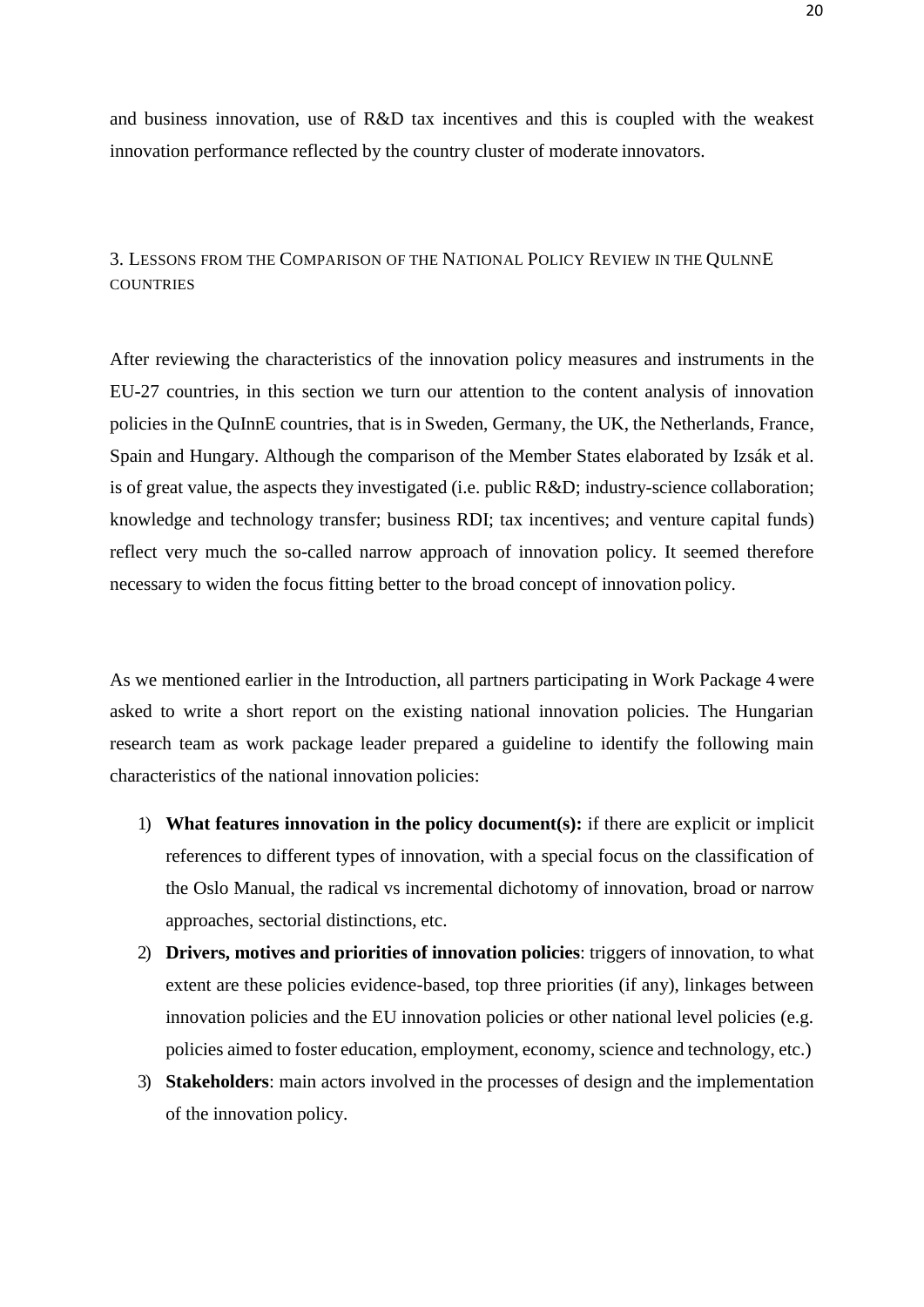- 4) **Implementation:** main instruments of the policy, sources of funding, territorial scope of the policy (e.g. regional aspects), mechanisms through which the policy document was adopted (i.e. a top-down or bottom-up approach)
- **5) Monitoring and evaluation:** what are the expected outcomes of the policy and how are these monitored and evaluated with a special focus on the mechanisms of policy learning.

In what follows we will briefly synthetize the results of these national reports according to the following structure: first it will be surveyed whether the national policies adopted a narrow or broad approach of innovation, second we will give an overview on the top policy priorities, thirdly the main actors and stakeholders will be identified, then we will focus on the policy tools implemented by the policies and finally we will analyse the learning mechanisms set up by these policies.

<span id="page-21-0"></span>3.1 Innovation in policy documents: dominance of the narrow approach and recent shift to broaden it

Policy makers in all countries participating in the QulnnE project emphasized the key role science and innovation play for both the economic future (i.e. sustainable growth) and wellbeing. For example, the main UK policy document 'Our Plan for Growth: Science and Innovation' elaborated by the UK Department for Business, Innovation and Skills (UK BIS) states that 'firms with high innovation intensity grow twice as fast as non-innovative firms; far better during periods of economic turmoil; and are more likely to still be active after eight years." (Our Plan for Growth, 2014:17)

It is not surprising that in all countries parliaments (legislative assemblies) approved a bill for innovation strategy and governments developed several key policy documents for the countries' innovation strategy. For a list of key laws and strategy documents see Annex 1 at the end of this report.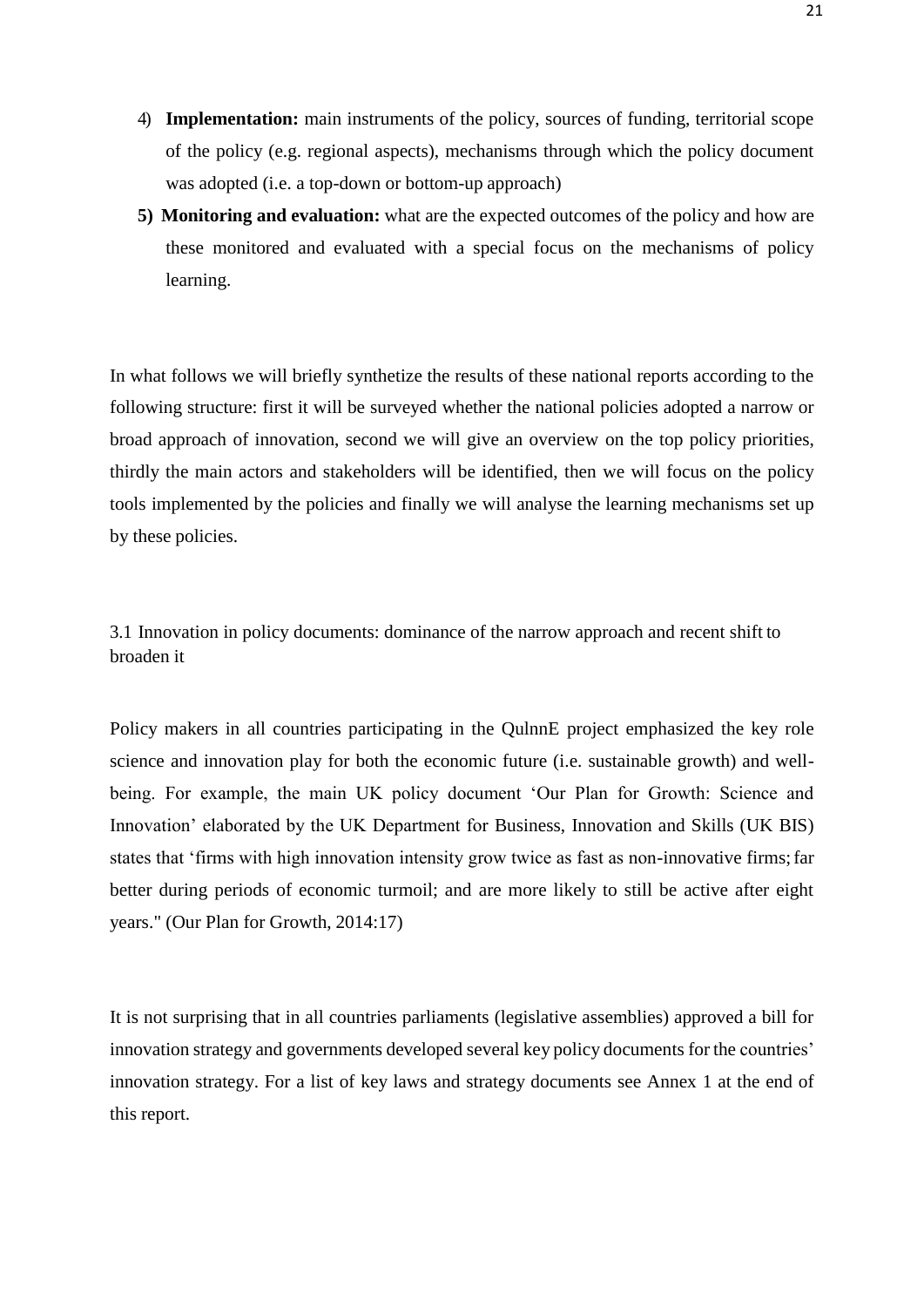The majority of the government innovation strategies are shaped by the narrow, technologyfocused approach and reflect the STI mode of innovation. However if we look at the debate surfacing in the policy analysis, we may say that in **France** a debate has been recently started on how to change the existing top-down 'dirigiste' industrial and innovation policy and implement a 'new industrial policy'. Until the 2010's there was no discussion of the various models of innovation, 'France hesitates between the American model of the Silicon Valley, where radical innovation are introduced by start-ups, the German model of the well-established industrial "Mittelstand", highly successful in terms of incremental innovations, and the French tradition of industrial planification in key state-led sectors. This hesitation blurs the representation of innovation in France, as it does not make a distinction between radical innovation, incremental innovation, strategic innovation policy.' (Beylat&Tambourin, 2013:6). ln the **Netherlands**, there were some attempts using the European Social Fund to support workplace innovation. However the Dutch government did not integrate this scheme into the national innovation policy, the innovation policy of the Dutch government is mainly focused on technological innovation without making clear differences between product and process.

Similarly, in the **UK**, while the need for innovation is discussed throughout the policy document, it makes reference to a narrowly defined, science based approach of innovation. The policy largely reduces innovation to R&D. However the Scottish and other local authorities initiatives such as 'Local Enterprise Partnership' (LEP) programmes are aiming to exploit impacts of both technological and non-technological innovations and training on the development of SMEs. (Devins, 2013: 8-9.)

Similar pattern could be identified in **Hungary** too, where the background report the Bill on the 'National Research – Development and Innovation Strategy (2013-2020)' is based on did mention the importance of non-technological or adaptive innovation only in the public service sector where '... the great majority of adaptive innovations are as follows: organising, marketing, service innovations relying on ICT to improve productivity and quality in both private and public sectors.' (IF, 2013:38) ln the case of **Spain**, from the innovation policy review, it is difficult to identify the implicit approach of innovation behind the Spanish strategy of science, technology and innovation for the period 2013-2020.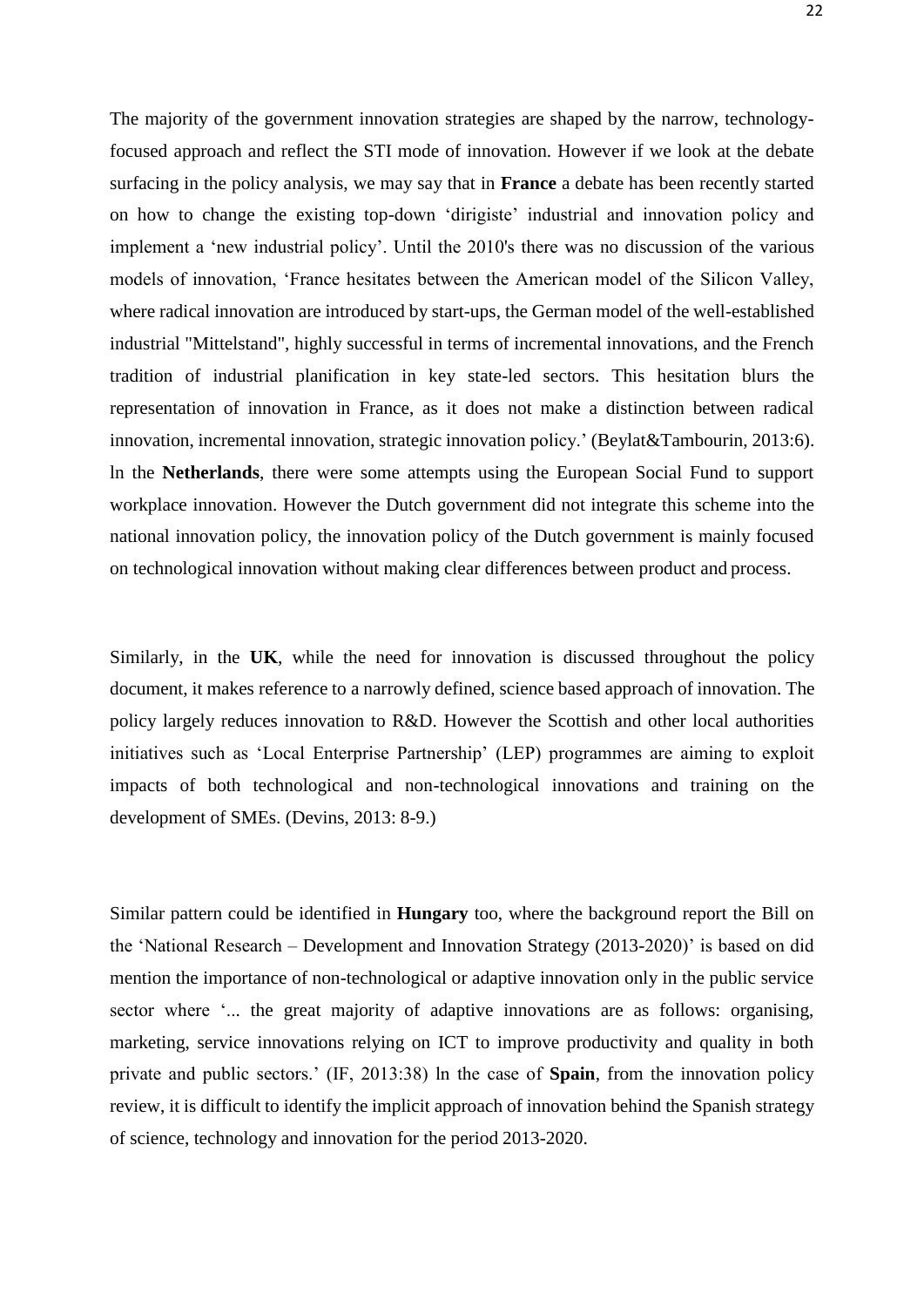Only in the cases of **Sweden** and **Germany**, we found clear and decisive governmental action to make distinctions between strategies of Research and Development and Innovation. For example, the Swedish Ministry of Education prepared the bill on research and innovation (2012) and the Ministry of Business produced the National Innovation Strategy (2012) The situation is very similar in Germany, where the Federal Ministry of Education and Research is responsible for research policy, while the Federal Ministry of Economics and Technology is in charge of the innovation policy. This more differentiated approach of the Swedish policy makers was the result of the application of the system approach and the refusal of the linear mode of innovation in the community of researchers. A direct consequence of abandoning the linear model would be to down-play the role of academic research as the primary source of innovation and turn serious attention to the other components of innovation systems; and breaking the policy link between research and innovation and seeing and dealing with them as two separate policy areas. In Germany the federal government went further very recently, and approved the 'New High-Tech Strategy' in 2014. This is a core document for German innovation policy designating 6 key priority areas where government should primarily intervene. Five of them respond to global challenges such as climate change, digital society and economy, but the sixth one aims to promote 'innovative world of work' representing a clear rupture with the narrow approach.

Another source of a slight shift in the policy orientation can be observed in countries where the state is organised on a federal basis. The innovation policy itself is geographically fragmented allowing states or regions to implement autonomous innovation policies at a subnational level. This is true for the **UK, Spain** and **Germany**. This fragmentation paves the way for innovation policies with an alternative approach at the regional level. This is especially true for the UK, where Scottish, Welsh and Northern Irish administrations approved their own innovation policies echoing much more the key notions of broad-based innovation approach like 'systemsbased approaches to innovation', and 'non-science-based forms of innovation' with the aim to promote some kind of incremental and organisational and social innovation.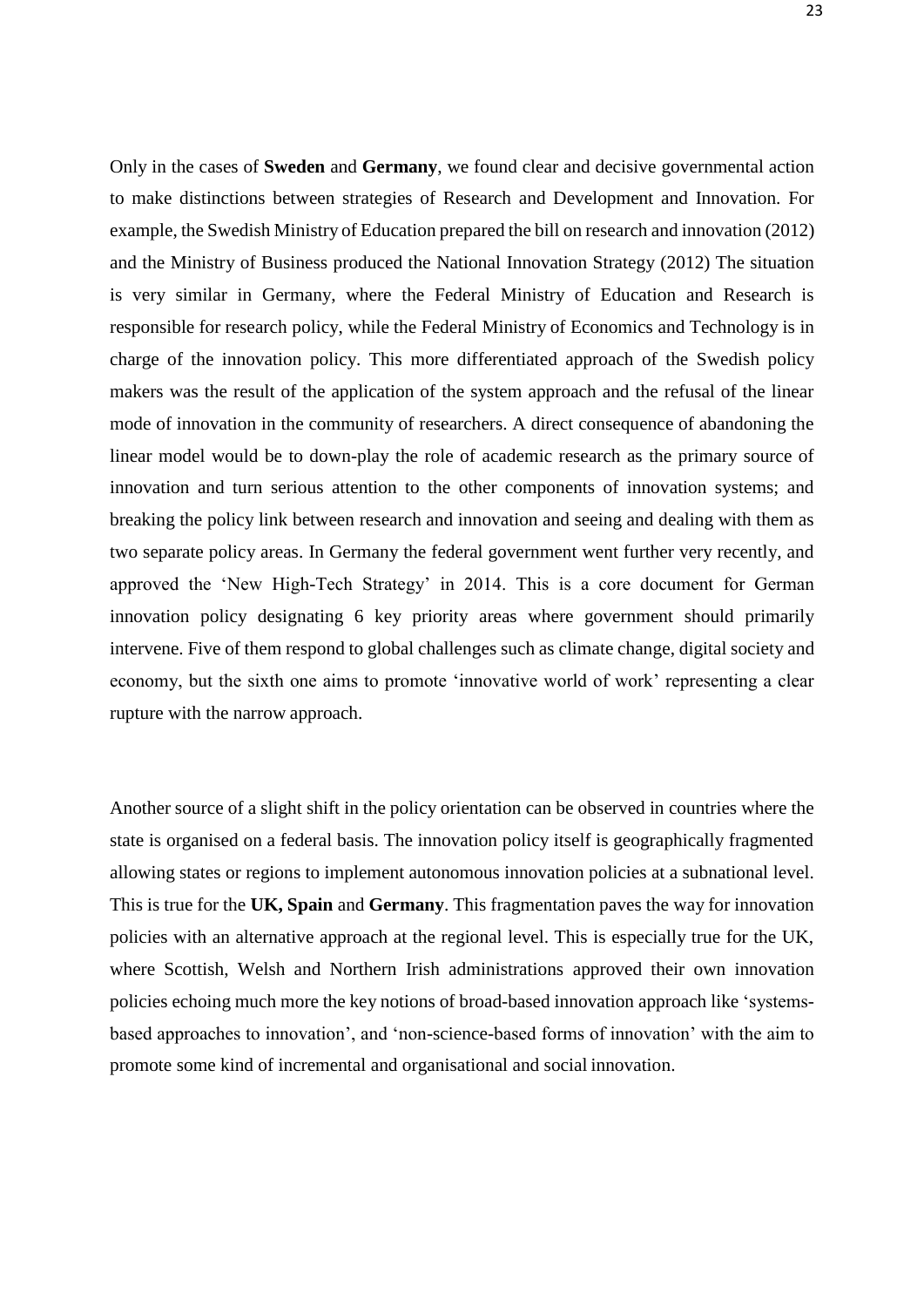Similar trends can be observed in **France** where an 'Action plan for innovation in service activities' was adopted in 2011 emphasising the importance of non-technological and incremental innovations. Along the same lines, the recent 'New Deal for Innovation' (2013) adopts a new vision and definition of innovation, much broader than in previous policies. It refers explicitly to the Oslo Manual, in particular to break with the narrow view of exclusively "R&D technological based" innovation. Whereas previous policies were mainly focused on start-ups (innovative entrepreneurship, the Silicon Valley model), and, at the other extreme, on big firms ('national champions' of the strategic industrial policy), more focus is put in the new policy on medium-sized firms. The document presenting the law mentions (implicitly) job quality as a precondition of innovation. What is more: since 2012, public funding has been extended more explicitly to non R&D based and/or technological innovations, with the introduction of an 'innovation tax credit', and the broadening of the criteria of Bpifrance<sup>[5](#page-24-1)</sup> to provide financial support to innovators.

It is too early to assess the real impact of these initiatives, but a broad-based orientation has been clearly emerging in these countries in the recent years.

<span id="page-24-0"></span>3.2 Priorities in the innovation strategies: focus on sectors, intelligent infrastructure and on their combination

Reviewing priorities identified in the various national innovation policy reviews is giving more insights into the thinking of policy makers on the various types of innovations. In the **French**  case, knowledge transfer between public research and business, innovative entrepreneurship and promotion of young technology companies are mentioned. In addition we have to note that due to the strong regional dimension of the French economy, regional and local actors are playing visible role in promoting 'competitiveness clusters'. In the **Hungarian** case, the three prioritised or pull sectors for the 2013-2020 innovation policy are the following: pharmaceutical, automobile and ICT industries. In the **Netherlands** the path-dependent history of industrial policies and science & technology policy worth highlighting: 'Focus and mass'in 'key areas' of (research) capacity provided a rationale during the first decade of the 21st century for a strategy to strengthen the sector orientation of science, technology and innovation policy in the Netherlands and is the predecessor of the top sector policy since 2011. The following

<span id="page-24-1"></span><sup>&</sup>lt;sup>5</sup>Key French institution for the promotion and financing of innovation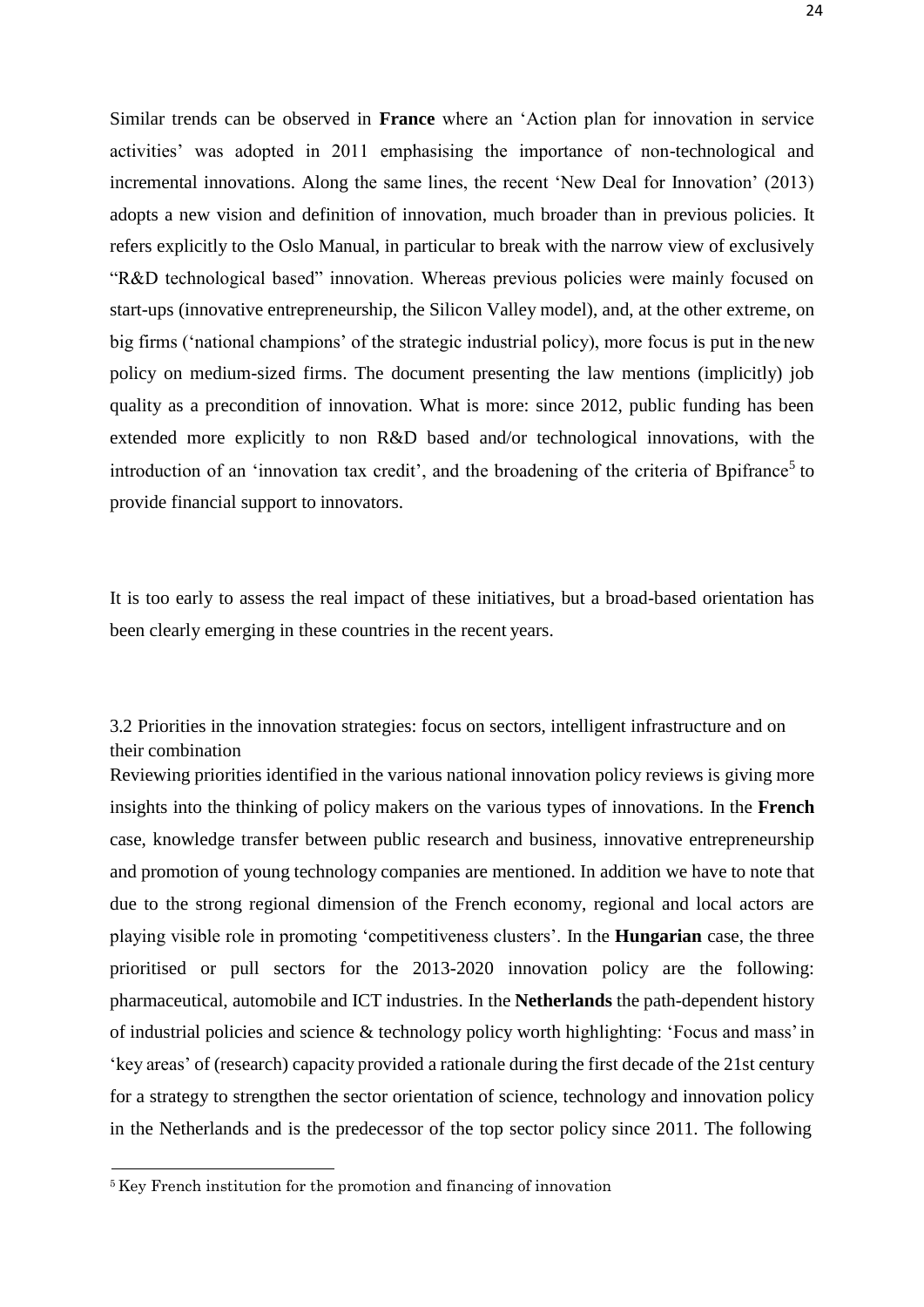main priorities are underlined in the Dutch policy documents: focusing on technological innovation, improving cooperation between the public and private sectors (i.e. better collaboration between the knowledge institutions, firms and government), promoting entrepreneurship and improve workers skills by training and education.

In the **Swedish** case globalization is the key determinant when selecting priorities. The push sectors are the following: sustainable health care, pharma-biotech, energy systems, IT/communications, construction and transportation. 'These are the areas that Sweden feels it can capitalize on a frontrunner position and invests in already established research and innovation rich environments. Here we see an emphasis on science, technology and engineering, but the presence of the social and welfare sectors indicates an interest in more organizational and (public) service activities.' ln the case of the **UK**, the main targeted sectors and technologies include big data, satellites, robotics and autonomous systems, synthetic biology, regenerative medicine, agricultural science, advanced materials and energy storage. In the **Spanish** case, primary attention will be paid in the 2013-2020's state plan to the following fields: promotion of talent and employability, stimulus of scientific and technical research excellence, promoting entrepreneurial leadership in R&D&I. In addition, there is no explicit reference to key sectors or technologies, instead they defined priority areas where the Spanish government should intervene more actively. These are the followings: promotion of talents and employability, stimulus of excellence, boost of entrepreneurial leadership, promotion of R&D&I addressed to the challenges of the society.

In **Germany**, the six key priority areas laid down in the 'New High-Tech Strategy' are: Digital economy and society; sustainable economy and energy; healthy living; intelligent mobility; civil security and innovative world of work. Beside these, the policy defines four cross-cutting activities, that is: 'support of clusters and networks between science and industry; increasing participation of SMEs in the innovation process; innovation funding and provision of venture capital; education and training policies, and regulatory policies with regard to standardisation, property rights, innovation-oriented public procurement, as part of the creation of innovationfriendly framework'. As we can see, some of the countries clearly identify key sectors and/or technologies, others define key thematic areas, but most of them combine the two. The following table summarises the main findings.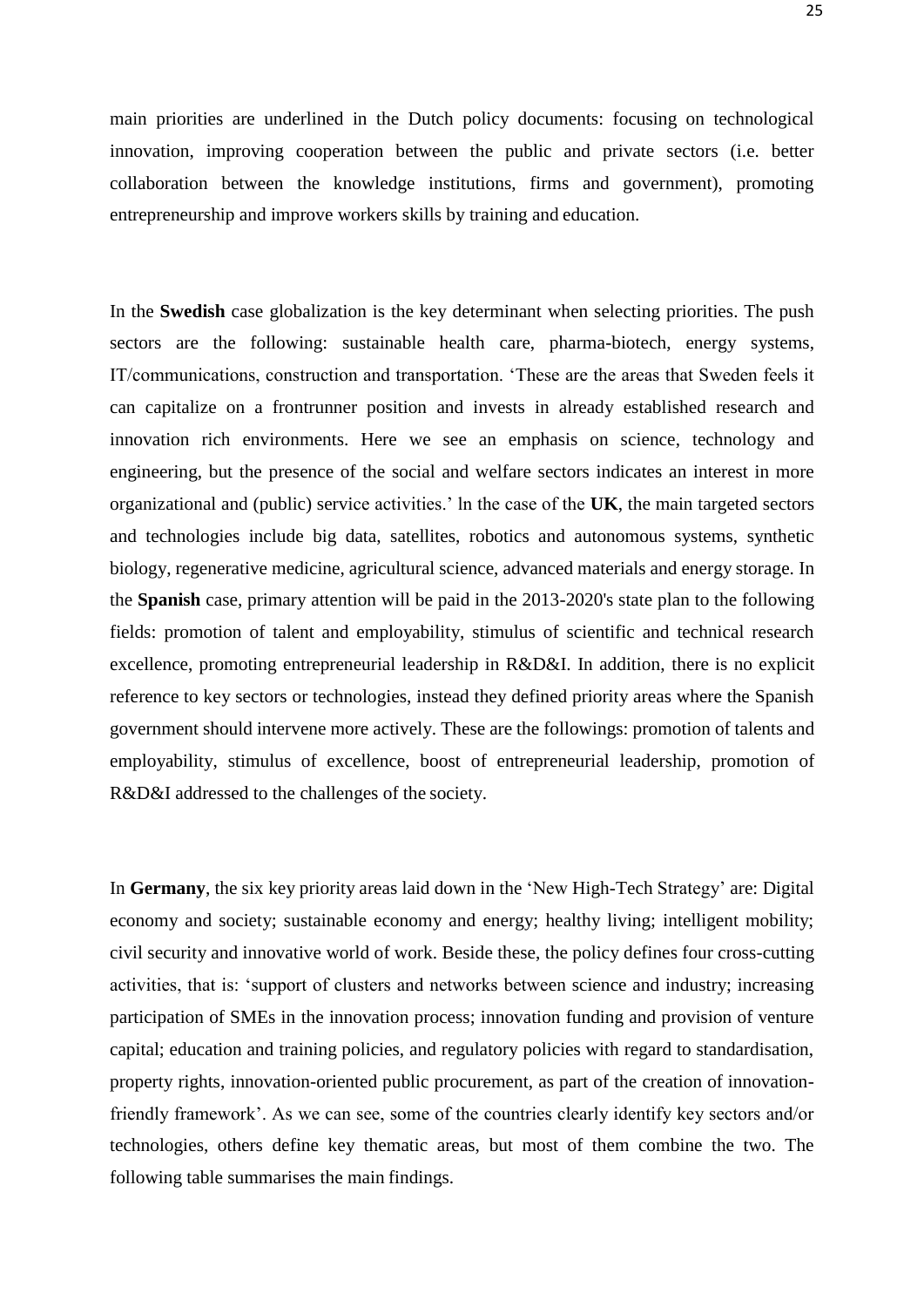| <b>Country</b>                  | <b>Sectors or technologies</b>                                                                                                                                                                          | <b>Thematic priorities</b>                                                                                                                                                                       |
|---------------------------------|---------------------------------------------------------------------------------------------------------------------------------------------------------------------------------------------------------|--------------------------------------------------------------------------------------------------------------------------------------------------------------------------------------------------|
| <b>United</b><br><b>Kingdom</b> | 1) Big Data<br>2) Satellites<br>3) Robotics and autonomous<br>systems<br>4) Synthetic biology<br>5) Regenerative medicine<br>6) Agri-Science<br>7) Advanced materials and energy<br>storage             | 1) Nurture scientific talents<br>2) Invest in scientific<br>infrastructure<br>3) Support research<br>4) Participate in the global sciences<br>and innovation                                     |
| <b>Sweden</b>                   | 1) Health care<br>2) Pharma-Biotech<br>3) Energy systems<br>4) IT/Communication<br>5) Aviation and space technology                                                                                     |                                                                                                                                                                                                  |
| <b>Netherlands</b>              | 1) Agri-Food<br>2) Horticulture and propagation<br>materials<br>3) High-tech systems and materials<br>4) Energy<br>5) Logistics<br>6) Creative industry<br>7) Life sciences<br>8) Chemicals<br>9) Water | 1) Knowledge exchange<br>2) Entrepreneurialism<br>3) Enhance skills of workers                                                                                                                   |
| Spain                           | 1)Health<br>2) Agriculture<br>3) Energy<br>4) Marine and Maritime research<br>5) Digital society<br>6) Intelligent, sustainable and<br>integrated transport<br>7) Security, protection and defense      | 1) Promotion of talents and<br>employability.<br>2) Stimulus of excellence.<br>3) Boost of entrepreneurial<br>leadership.<br>4) Promotion of R&D&I addressed<br>to the challenges of the society |
| <b>Germany</b>                  | 1) Digital economy and society<br>2) Sustainable economy and<br>energy<br>3) Healthy living<br>4) Intelligent mobility<br>5) Civil security<br>6) Innovative world of work                              | 1) Networking and transfer<br>2) Innovation amongst SMEs<br>3) Innovation funding and<br>provision of venture capital<br>4) Innovation-friendly framework                                        |
| <b>France</b>                   | no explicit sector or technology<br>focus                                                                                                                                                               | 1) Knowledge transfers<br>2) Innovative entrepreneurship<br>3) Governance of innovation<br>policy                                                                                                |
| <b>Hungary</b>                  | 1) Pharmaceutical industry,<br>2) Vehicle/auto industry,                                                                                                                                                |                                                                                                                                                                                                  |

**Table 4: Priority areas in innovation policies in QuInnE countries**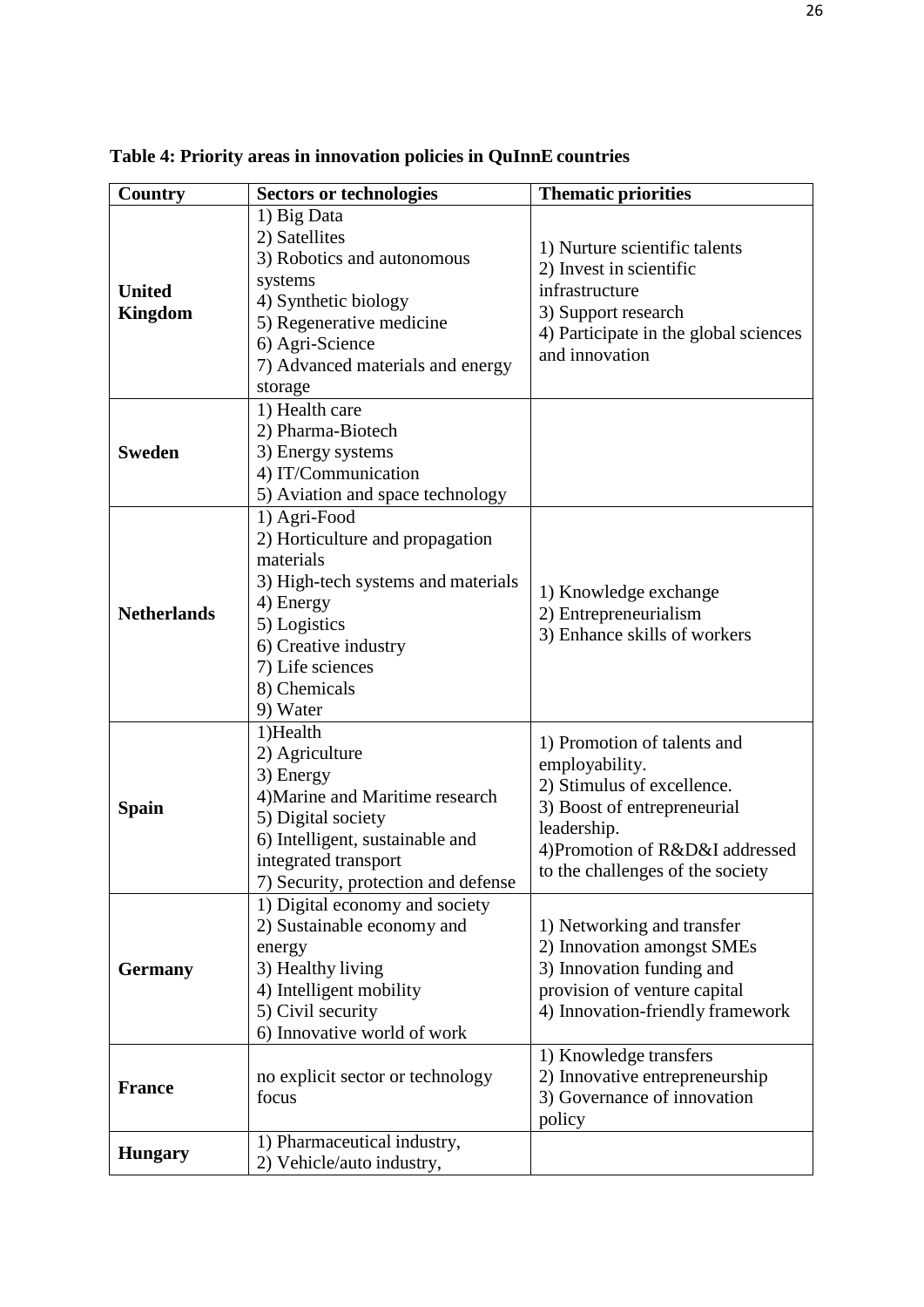<span id="page-27-0"></span>3.3 Role of stakeholders in designing innovation strategy: coexistence of asymmetric and more balanced patterns of stakeholders' involvement

Without exception, all national innovation policy reviews stress the need for the strategic or value added partnership between knowledge institutions (universities, research and training institutes), business community and government organisations (triple-helix model). However, in the design and development of the innovation strategy policy (i.e. preparation of bills, developing evidence materials) – besides general rhetoric on the importance of wide consultations with the actors of these communities during strategy preparation – only two countries, **UK and Sweden** (and – to a lesser extent – **Germany**) were able to implement it in practice<sup>[6](#page-27-1)</sup>. In the UK, the list of stakeholders participating in the policy formation is impressive:

- Innovate UK; Innovation NI, Innovation Wales, Scottish Enterprise;
- UK Research Councils;
- Catapult Centres (7 specialist centres aimed at bridging academia and businesses to support commercialisation of new technologies the specific areas of High Value Manufacturing, Transport Systems, Digital, Cell Therapy, Offshore Renewable Energy, Satellite Applications and Future Cities);
- UK Intellectual Property Office;
- ln England, four University Enterprise Zones (local partnerships between universities and business in Bradford, Nottingham, Bristol and Liverpool),;
- ln England,39 Local Enterprise Partnerships (LEPs via City/Growth Deals) with LEJT Network
- research and technology organisations;
- UK companies including start-ups, SMEs and large companies;
- Employer peak bodies including the Confederation of British Industry (CBI);

<span id="page-27-1"></span><sup>&</sup>lt;sup>6</sup> In relation to Hungary, however, it is worth noting that, according to the former officials of the National Innovation Agency, so-called 'road shows' were organised in order to ensure a wider consultation for the national innovation strategy, but it is impossible to identify the scope and type of stakeholders involved in these consultation forums, nor the impact of this process can be evaluated.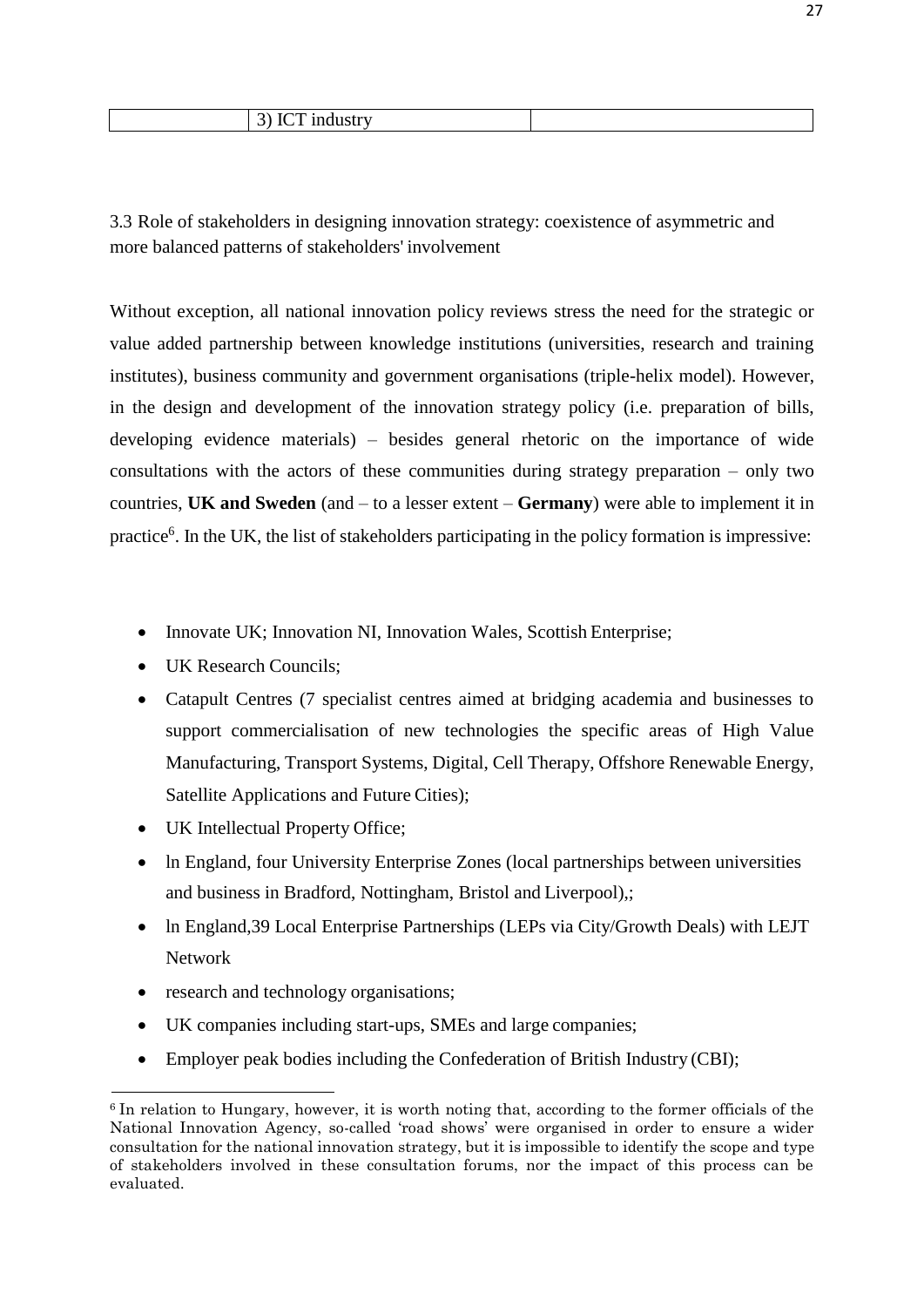- (British) Trade Union Council (TUC) (51 affiliated unions and eight regional offices in England, Wales and Scotland), Scottish TUC, Welsh TUC, lrish Congress of Trade Unions – Northern Ireland Congress
- NESTA (UK innovation charity)
- Banks including the British Investment Bank (BIS, 2014a:51).

ln **Sweden**, there is a Swedish tradition of basing legislation on a variety of parliamentary commission reports (SOU reports) and then sending draft legislation out for comments to a wider range of organizations and agencies, the so-called remiss process. There is a list of commission reports that this bill is based on, and then final 50 pages of the bill consists of annexes that summarize the commentaries received on various draft initiatives. These usually include state agencies and authorities, universities, civil society and environmental groups, unions and employers organisations, charity and religious organizations, and branch or sector organisations.

In **Germany** the Federal Ministry of Education and Research (BMBF) is primarily responsible for research policy, while the Federal Ministry of Economics and Technology (*BMWi*) is in charge of the innovation and technology policy. These policies and their implementation is evaluated on a yearly basis by a national expert commission (EFI) which is a central advisory board consisting of 20 experts from the areas of science, industry and civil society. This body is charged with developing proposals for the strategy's further development and implementation. In contrast to the previous advisory boards, the newest commission also includes representatives from civil society (e.g. trade unions). Recently the government also seeks to initiate a broad social dialogue on the risks and opportunities associated with the digital economy which will serve as an input for a white book in 2016.

<span id="page-28-0"></span>3.4 Implementing innovation strategies: policy tools and policy learning

In **France** the most important policy tools are the fiscal ones, for example, different tax credits for research. This is a longstanding tradition in France, it was first introduced in 1981 and has been recently extended by an innovation tax credit system, which is available for non R&D-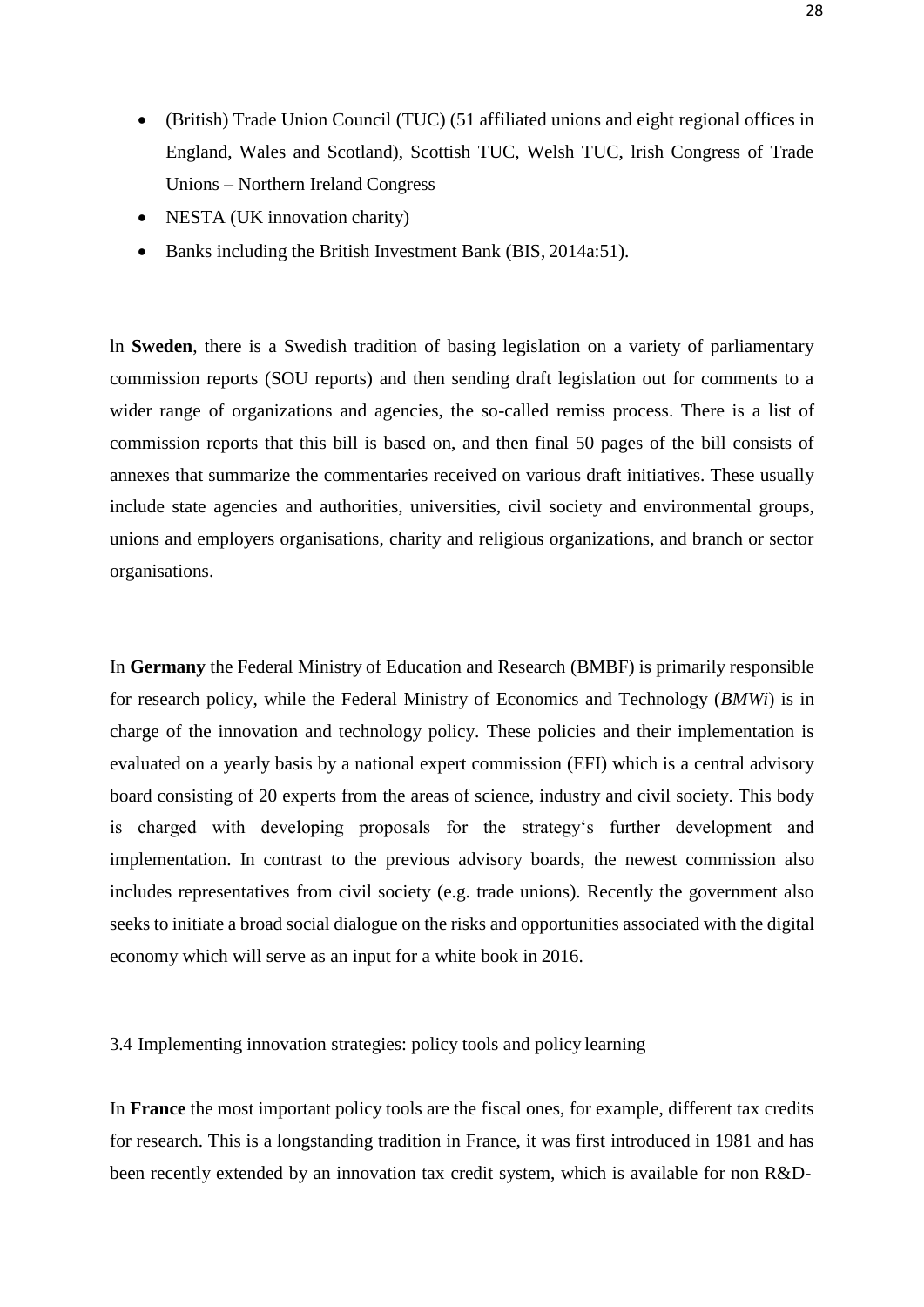based and non-technological innovators also. Above these financial instruments, institutionsto facilitate knowledge transfers from public research to business (such as the 'Carnot Institute', the 'societies for the acceleration of transfers'), or to help start-ups (such as 'incubators') have also been put in place by the State. From 2004, competitiveness clusters were created to bring together private firms, research laboratories and educational establishments. The state plays an important role in the financing of innovation, the share of public spending in the total R&D is 37% and reaches 50% if research tax is included.

Tax reduction is an important policy tool in the **Netherlands** also, but 'governing innovation networks' can be seen as the primary role of the government in the implementation of national innovation policy. This is achieved on the basis of the so-called innovation contracts signed by the main stakeholders involved in the innovation process (enterprises, universities and research institutions and other public bodies). Different ministries are the leading and coordinating partners in these contracts. The innovation budget consists of three main parts: national funds on knowledge and innovation (57%), sector contributions from ministries (40%) and European funds (3%).

**Germany** represents a unique case in Europe in many respects. The share of R&D spending has practically reached 3% of the GDP (2,97%), a target defined already by the EU Lisbon Strategy in 2000. On the other hand, Germany is among those few countries in which there are no tax incentives to promote innovation. Instead, the Federal Ministry of Education and Research (BMBF) and the Federal Ministry of Economics and Technology (BMWi) and the federal states launch direct R&D programmes which are the main channel to provide financial means to companies. These include financial supports for start-ups , subsidies for 'Business Angels' providing venture capital; financial aid for spin-offs from universities; public loans for high-tech-based start-ups. A new element of the innovation policy was the turn towards a 'mission-oriented' approach by defining a number of 'forward looking projects' on which future research, innovation and technology development should target.

In **Sweden** there are two main channels of the funding mechanisms of innovation. The first is a direct funding to certain prioritized areas and projects including block funding for universities.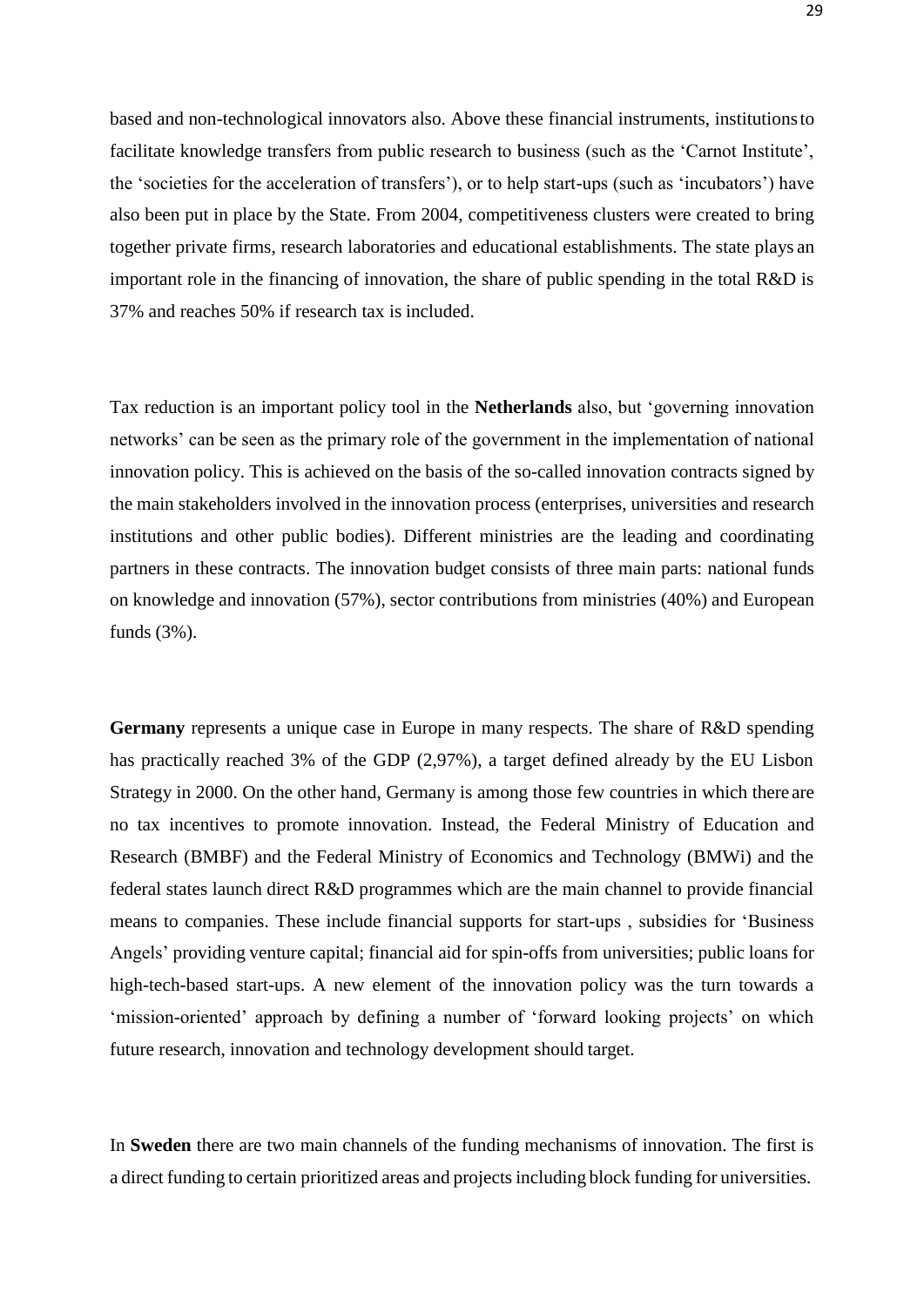The second channel is allocated by four main research agencies: Swedish Research Council, The Swedish Research Council for Environment and Nature, Agricultural Sciences, Animals and Food, and Spatial Planning, Sweden's Innovation Agency, and the Swedish Research Council for Health, Working Life and Welfare. As a business sector research institution, Research Institutes of Sweden Holding A/B aims to support commercialization of research findings. Another mechanism of promoting collaboration is to reward universities monetarily for engaging in collaboration with research money or block grants.

The **Spanish** innovation policy ('Strategy of Science, Technology and Innovation 2013-2020') defines four priority areas where state intervention is needed the most. The strategy assigns state programs and subprograms for each of these priority areas asfollows:

| Spanish Strategy of Science, Technology<br>and Innovation 2013-20 | State Plan of Scientific, technical and<br>Innovation 2013-16                   |
|-------------------------------------------------------------------|---------------------------------------------------------------------------------|
| Promotion of talent and employability                             | State Program for the Promotion of talent<br>and employability                  |
| Stimulus of excellence                                            | State program of stimulus of scientific and<br>technical research of excellence |
| Boost of entrepreneurial leadership                               | State<br>of<br>entrepreneurial<br>program<br>leadership in R&D&I                |
| Promotion of R&D&I addressed to the<br>challenges of society      | State program of R&D&I addressed to the<br>challenges of society                |

**Table 5: Priority areas, programs and sub-programs in the Spanish innovationstrategy**

The different projects are run by the Centre for Industrial technological Development, CDTI, based at the Ministry of Economy and Competitiveness. In each of these subprograms there are different types of participation and financing instruments (grants and subsidies, financial credits, capital risk instruments, and others such as tax incentives).

In the **UK**, targeted financial support (business loans, co-investment schemes and grants, advice to firms on how to access finance and the provision of tax incentives for investment in R&D)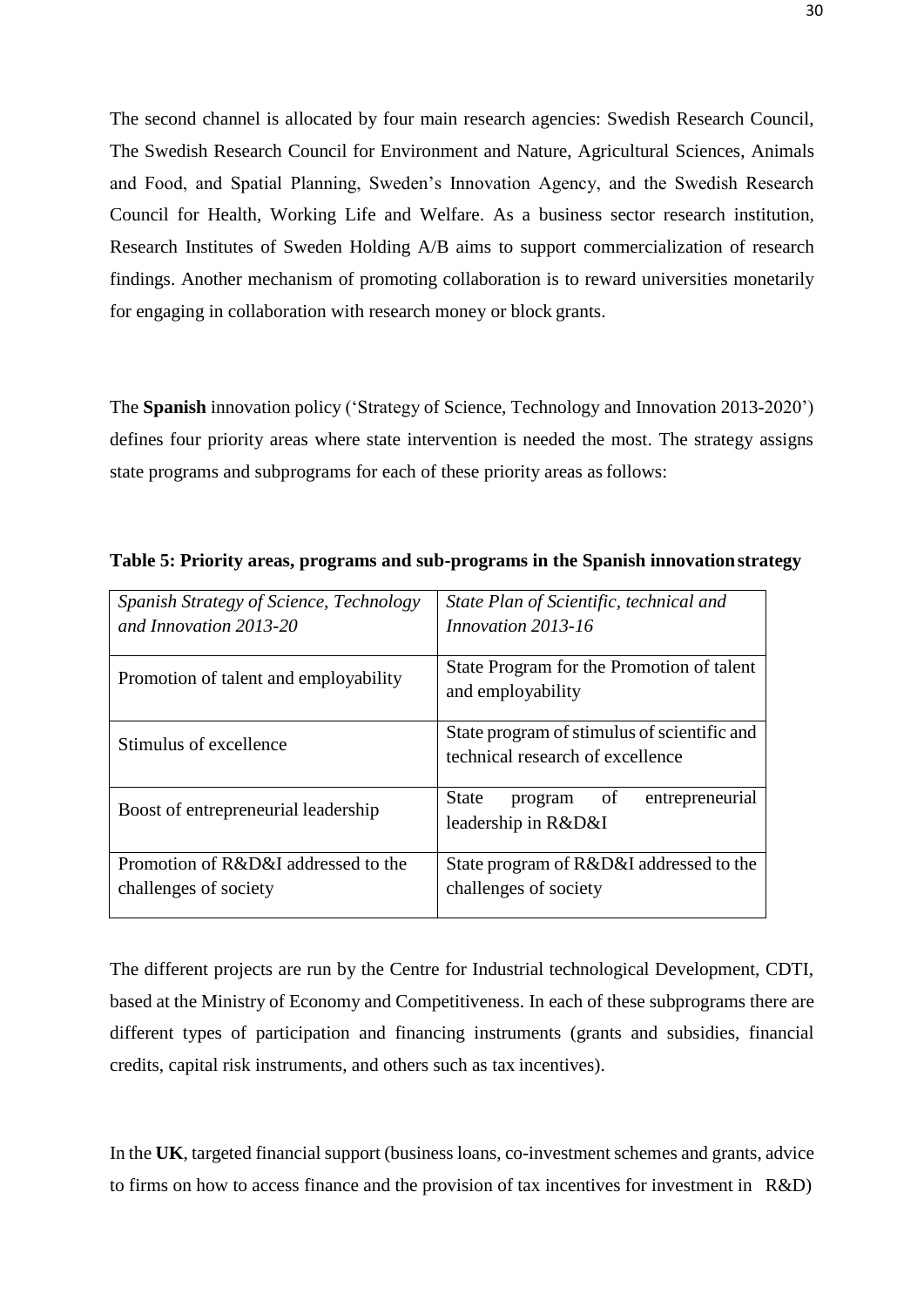play a crucial role in promoting innovation primarily among SMEs and high growth firms. Priority is also given to funding and supporting a wider research base by encouraging multipartner collaborations between researchers and business. The implementation of the policy is the responsibility of multiple actors, including collaboration between research institutions (primarily Research Councils [UK research councils and universities, but not limited to UK and University Enterprise Zones], networks [in particular the 7 Catapult Centres], private sector businesses [including SMEs] and charitable organisations). The role of the UK government agencies is largely conceived as one where their role is to create an environment conducive to businesses to innovate.

In **Hungary**, the government plays a very similar role to that in the UK, i.e. its primary aim is to create an innovation-friendly environment and framework. The innovation policy document distinguishes three types of policy tools as follows.

| <b>Direct</b><br><i>instruments</i><br>promoting RDI |       | <b>Indirect</b><br>instruments<br>promoting RDI   | <b>Other instruments</b>                             |
|------------------------------------------------------|-------|---------------------------------------------------|------------------------------------------------------|
| side<br>tools<br>Supply<br>grants)                   | (e.g. | Financial<br>tools<br>(e.g.<br>tax<br>incentives) | Various types of risk capital<br>(e.g. seed capital) |
| Systemic state intervention                          |       | Systemic state intervention                       | Systemic state intervention                          |
| side<br>Demand<br>tools<br>public procurement)       | (e.g. | regulations<br>Other<br>(e.g.<br>quality control) | State guarantee (e.g. new<br>market development)     |

**Table 6: Main Types of Innovation Policy Tools in Hungary**

## <span id="page-31-0"></span>4. SUMMARY

Innovation policy has a relatively young tradition and came into the focus of policy makers only during the 1990's. To understand the priorities and policy tools of the various innovation policy strategies – both at EU and national level – it is necessary to identify their theoretical and methodological background. It is not a surprising coincidence that the first innovation policies in Europe were launched at a time when the first edition of the OSLO Manual (1990)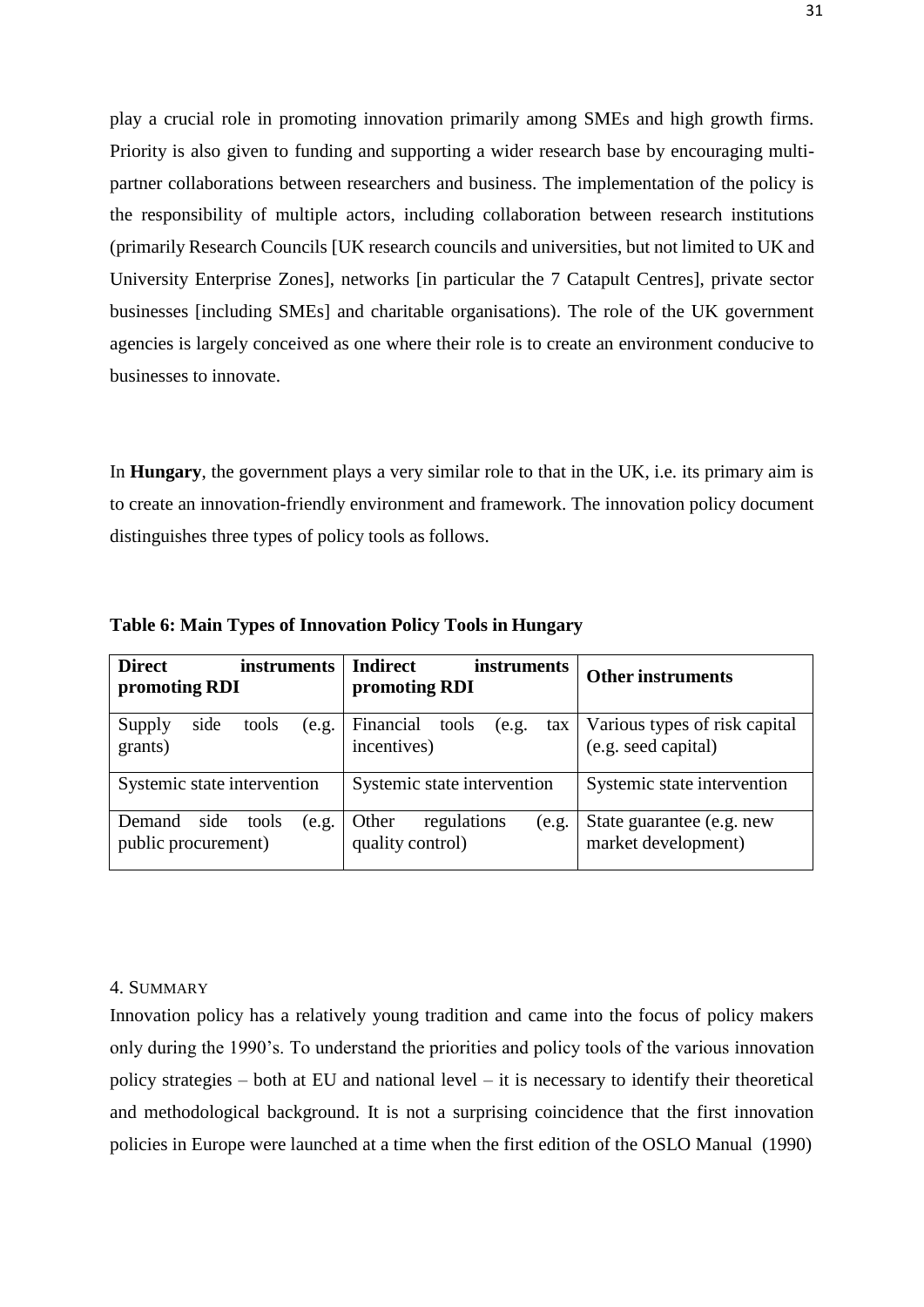was published – this theoretical and methodological guideline aims to supply innovation policy makers with scientifically proven evidence.

Literature dealing with innovation policies makes a distinction between policies based on narrow and broad approaches. Both of them have strong theoretical implications. For example the narrow approach to innovation policy is focusing on technological innovations and nontechnological innovations (i.e. marketing, organisational etc.) have secondary or residual importance. In addition, the radical nature is the decisive character of innovation. Knowledge management – in this narrow view of innovation – is dealing mainly with scientifically supported and codified knowledge where the interpretative frame and skills are required (STI mode of knowledge management). In the narrow version of innovation policy, the market failure syndrome justifies and triggers state interventions (policy measures) to keep investment in R&D&I at the necessary level.

The broad innovation policy view stresses the co-evaluation of both codified and non-codified (tacit in nature) practical knowledge. Due to the uncertain and fluid nature of innovation, this approach indicates the interactivity (recursive character) of the innovation process characterised by complicated feedback mechanisms between numerous actors and institutions. In this case non-codified and localised knowledge have crucial role (DUI-mode of knowledge management). Collective – organisational – learning process associated with this innovation approach varies from company to company, from region to region and even from country to country and is shaped by different kind of capitals (e.g. human, organisational, relations, social) resulting in differing learning capacity of social and economic actors. In this logic, the performance and quality of innovation policy is shaped by the historically evolved national innovation system. This system is embedded into the historical, social-ideological and economic environment and reflects various forms of path-dependencies (i.e. structural, ideological and cognitive ones). In the centre of the stylised model – elaborated by Fagerberg (2014) – of the national innovation system is the 'technology dynamics' which is the outcomes of five – locally and globally influenced – processes of knowledge, skills, demand, finance and institutions.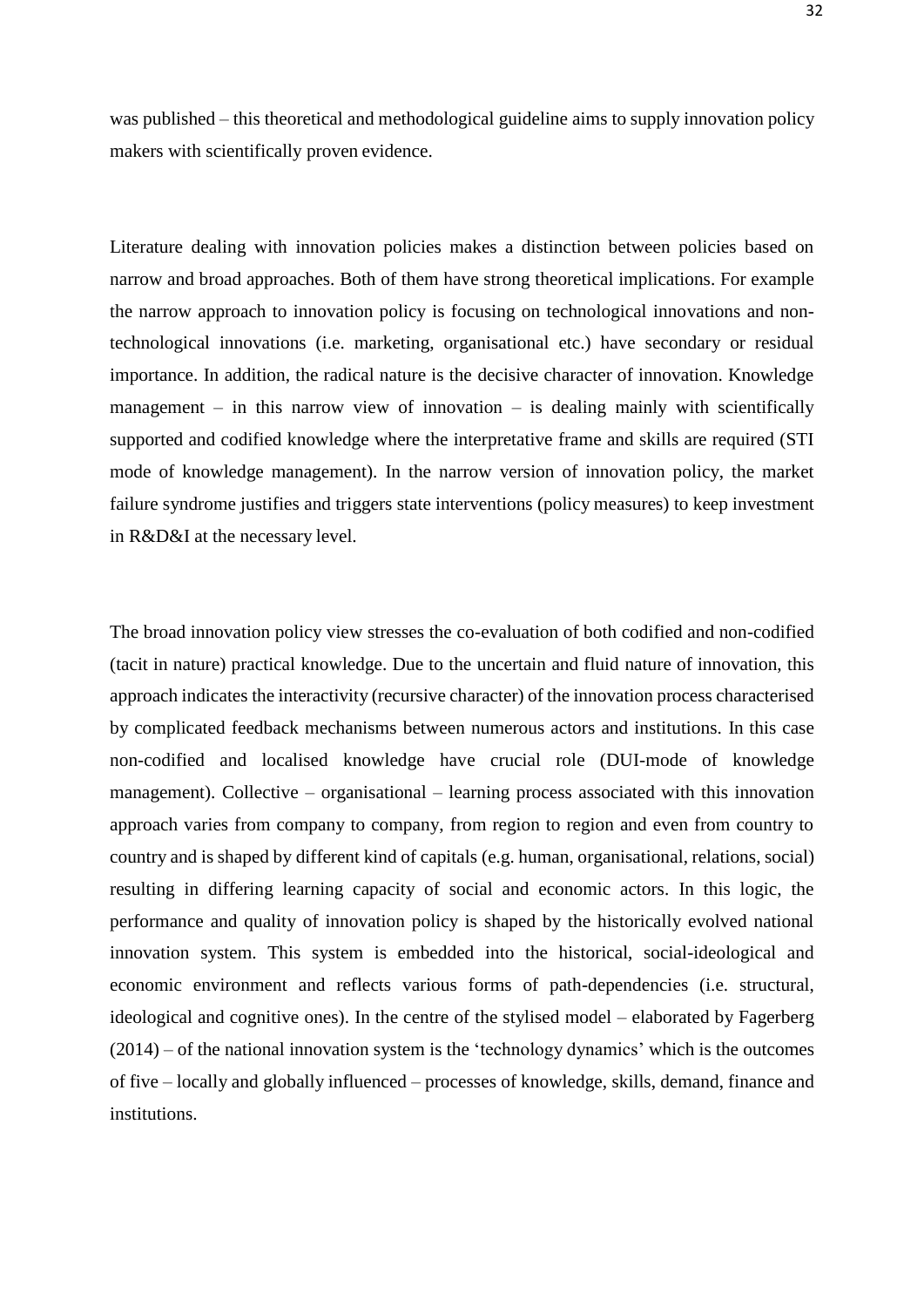Review of the EU-level innovation policies indicated a relative stability of policy mixes. This result is based on the analysis of the following five categories of policy instruments: 1. Public R&D, 2. Industry-sciences collaboration, 3. Knowledge and technology transfer, 4. Business R&D&I, 5. Tax incentives, 6. State backed venture capital funds. However, it is interesting to see in some QuInnE countries (e.g. France, UK and Netherlands) a shift from collaborative R&D&I into the direction of "commercialization of public R&D to speed of the transfer of innovation into the practice.

Analysing the national innovation policy reviews, this working paper presents the lesson on the issue such as:

- 1. Dominant innovation concept reflected in the national innovation documents.
- 2. Drivers/priorities in the innovation strategies.
- 3. Stakeholders' role in preparing innovation policy for the law makers.
- 4. Policy tools of the national innovation strategies.

The narrow, technological and radical form of innovation views are reflected in the various national innovation policies with the exception of Sweden and Germany. In relation to the priorities of innovation strategies, the patterns of sector versus intelligent infrastructure focus and their combinations were identified. In the majority of countries, sectors were prioritised. However, in the cases of Spain, Germany and the UK combination of sector, intelligent infrastructure developments were stressed by the innovation policy makers. Without exception, all national policy reviews made remarks on the important role of stakeholders. However, only in three countries – UK, Sweden and Germany – described the complex practice and theforms of involvement of the stakeholders. In the case of the UK, varieties of stakeholders were supplied with evidence-based background analyses. In Sweden, wider communities of organisations/agencies have opportunities to comment on the draft legislative proposals – this is the so-called "remiss" process in the legislation procedure. In Germany, the so-called 'National Expert Commission' (EFI) includes even representatives from civil society (e.g. trade unions).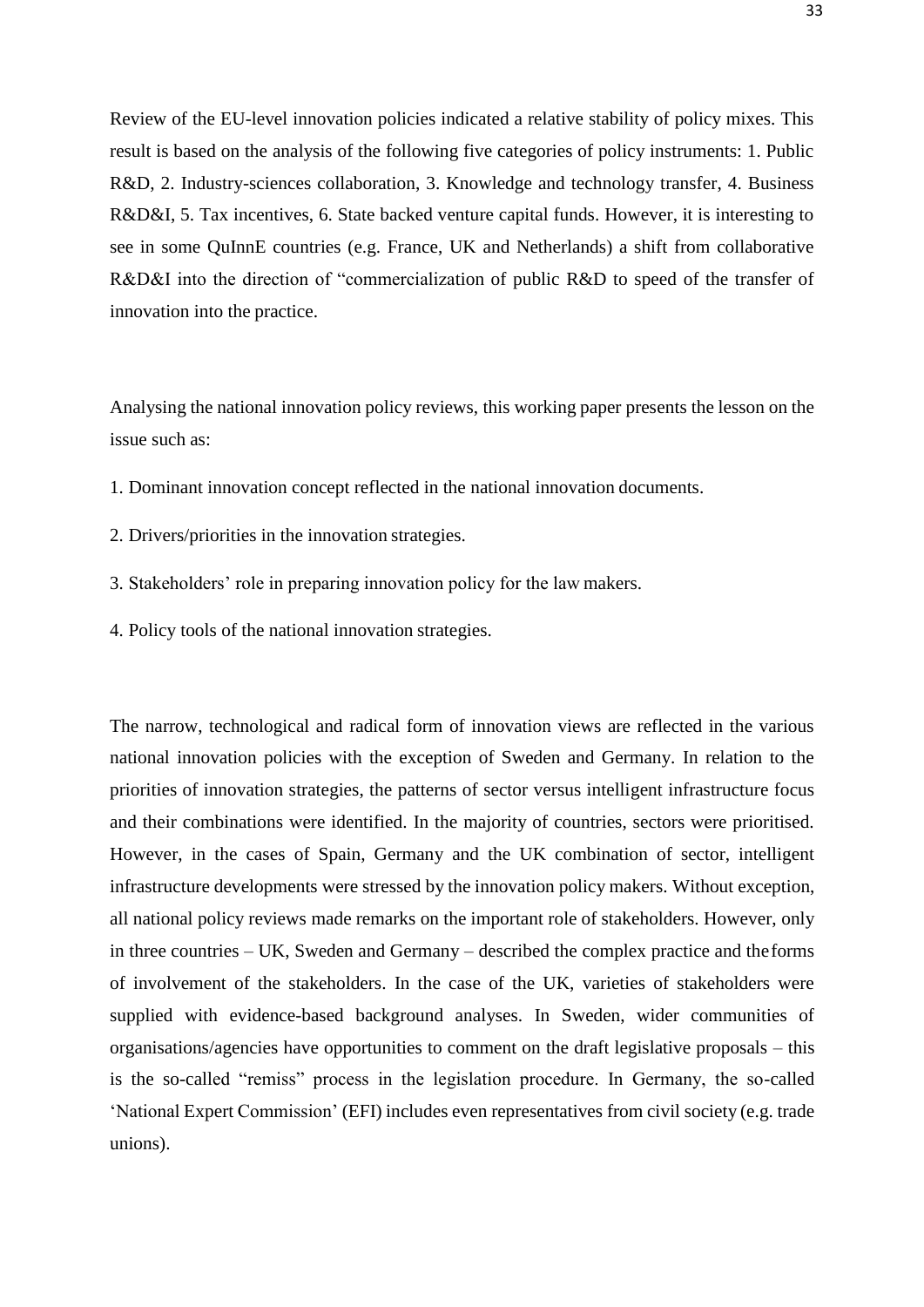Evaluating the forms of policy tools described in the national innovation policy reviews, two main categories were mapped. Firstly the combined use of the fiscal tools (i.e. tax incentives) and direct government programs, and secondly a variety of government programs without significant incentives. France, Hungary and Netherlands belong to the first country group, where differential tax incentives are used to create innovation friendly financial environments. In France, a special institution was established to speed up the knowledge transfer from pubic to business community (e.g. Carnot Institute) together with the creation of the 'competitive clusters'. In the Netherlands, beside the tax incentives the special 'innovation contracts' between the key stakeholders (i.e. firms, universities-research institutes and other public bodies) are the vehicles to improve the innovation performance of the firms. In Hungary too, both direct instruments (e.g. grant to stimulate the supply side and public procurement to attract demand side etc.) and indirect tools (e.g. tax incentives) are used together with the other tools (i.e. various types of risk capital, state guarantee to get access into the new market, etc.)

In the second country group – represented by Germany, Sweden, Spain and UK - a variety of government programmes and agencies are operating with the ambition to increase the intensity of the innovation activity in the countries concerned. Germany represents the highest R&D spending and the federal government relying on the tools of direct R&D programs to improve innovation performance of the firms (e.g. supporting in general start-ups, but especially hightech start-ups, university spin-offs etc.) In addition it is worth mentioning the so-called 'forward looking projects'. In Sweden, beside the direct government fundingtargeted to certain projects (e.g. block funding for universities) four national research agencies together with business sector research facilities are used to speed up the innovation activities. In Spain, the state selected four priority fields and numerous sub-programs within these priority areas.

We will also summarise the national innovation policies according to the criteria of extended triple helix model developed by Ramstad (2014). This approach reflects clearly the indicators of a broad-based innovation approach, focusing on its four core distinctive elements: broadbased concept of innovation (including organisational and social innovation); acknowledging the importance of business organisation and non-public bodies in shaping innovation policy;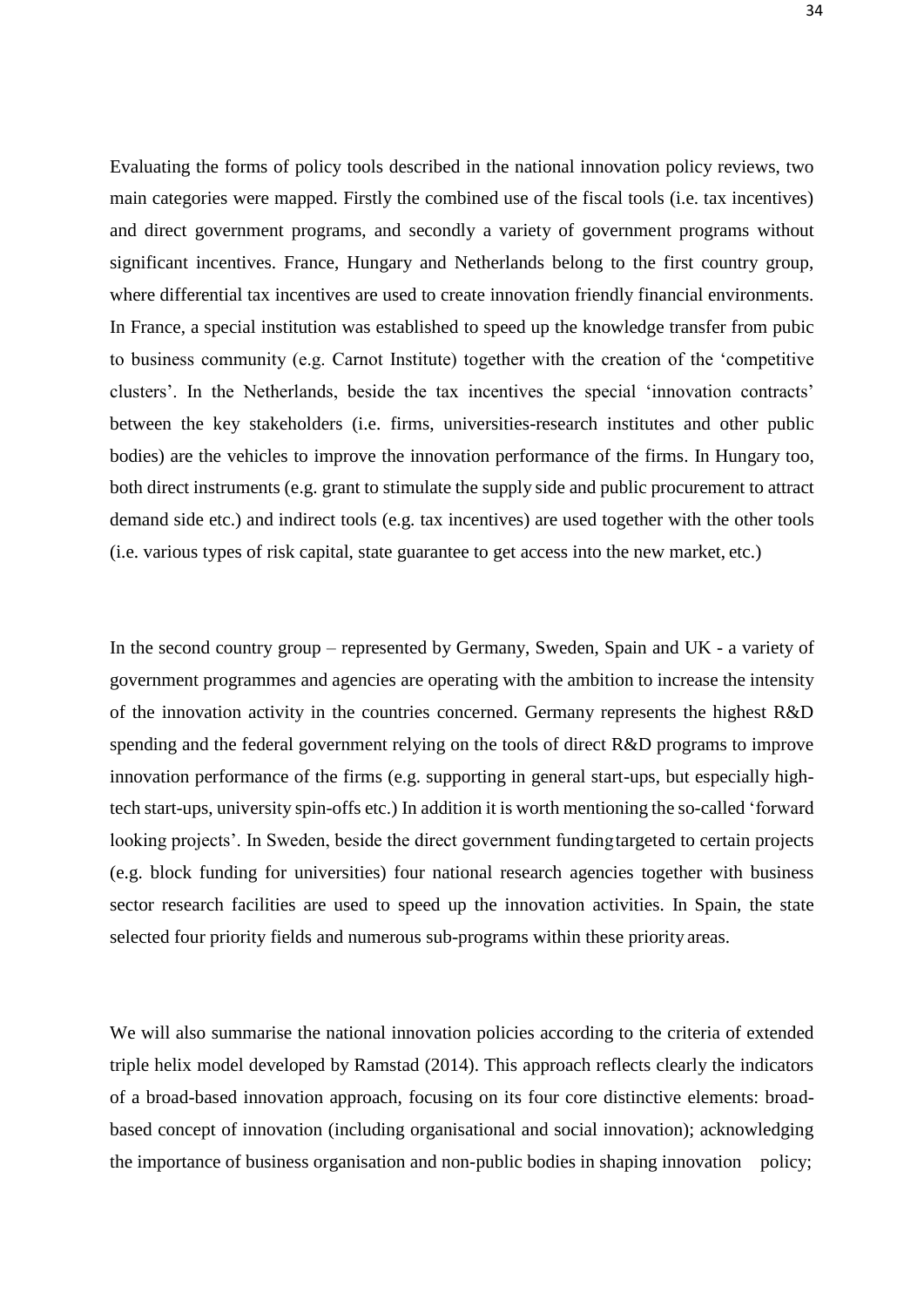focusing on both inter-organisational and intra-organisational relationships (this latterincludes high-involvement innovation practices); instead of applying a top-down approach it emphasises the interrelated character of actors and processes at macro-, meso- and micro levels. The analyses of different national innovation policies provide evidence mainly on the first point, while the remaining three aspects remain discussed in a fragmented way. Therefore the summary analysis is forced to reflect these imbalances.<sup>[7](#page-35-1)</sup>

As concerning the concept of innovation applied, all national innovation policies acknowledge the importance of the high-quality knowledge-base and they all make more or less explicit reference to narrow version of the triple helix model, promoting the strategic or high valueadded partnership between business, universities and public bodies which is of course a crucial element of improving innovation performance. Another common characteristic is linking innovation and research. Innovation is rarely emerging on its own right but most of the time it is coupled with science, research and development or technology. This is best reflected by the fact that there is no innovation strategy as such, national policies target to improve research and innovation or R&D&I. However, there are some national variations in the approaches national policies apply.

<span id="page-35-0"></span>4.1 Varieties in national innovation policies: mixed practices instead of clear shift into the direction of more open and broad approach

In the **UK** there has been a shift away from a knowledge-transfer and institution-focused approach towards an open and collaborative system with government, partner organisations and individual citizens as integral partners. Further, there are also innovation strategies for **Scotland, Wales, Northern Ireland** as well as local growth strategies for the 39 Local Enterprise Partnerships (LEPs) in **England**. These local innovation strategies show much more open and broad concept of innovation. For example, in Wales the new innovation strategy moves away from a traditional technology-based definition to one that instead recognises that

<span id="page-35-1"></span><sup>7</sup>A further methodological limitation is due to the fact that the innovation generating model was elaborated for systemic analysis purposes encompassing all key elements of a national innovation system. In contrast, the present analysis is based upon a short analysis of national innovation policies in the QuInnE countries which is only a small and maybe even not the most important part of an innovation system.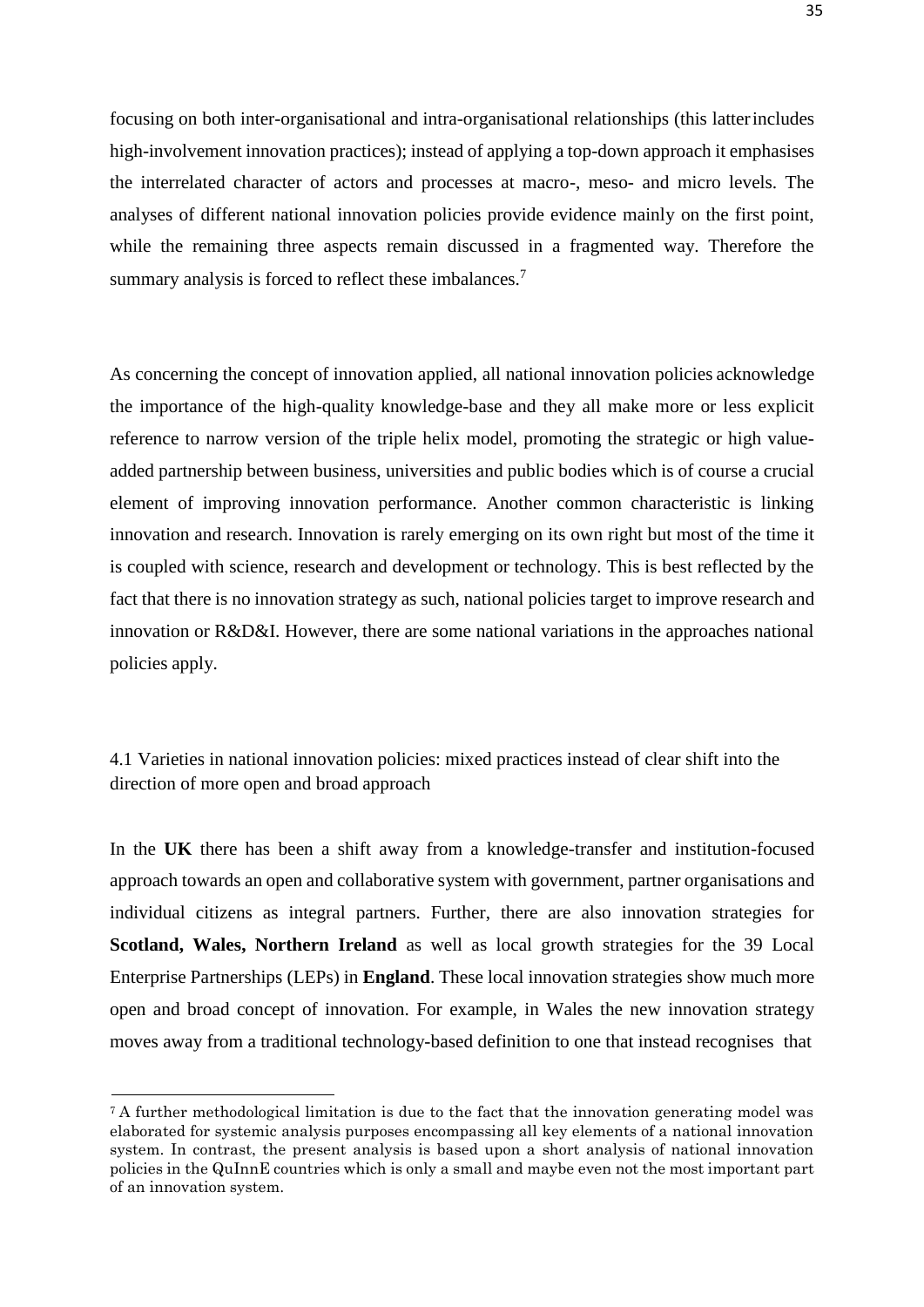innovation can be achieved everywhere and anywhere and by anyone. Research and innovation are strongly linked in the **Swedish** policy as well, reflecting the old-fashioned linear model of innovation processes. However, innovation and social and welfare issues are also tightly linked, which is a unique feature of the Swedish innovation policy. In contrast, in the case of other countries social relevance of innovation only appears through increased economic competitiveness. Although this holds mainly true for Sweden also, in the case of social and welfare service delivery, the logic is reversed: the explicit aim of the strategy is to renew these services and innovate new service models and then to become international service providers in this field.

The case of **Germany** illustrates well that policy learning is a rather complex and timeconsuming process. The current 'New High-Tech Strategy 2020' adopted in 2014 represents the third stage of (research and) innovation strategy launched originally in 2006. But this is the first time that the elements of a more open, broad-based approach to innovation are emerging, recognising the importance of social and organisational innovations. The strategy emphasizes that in order to enhance competitiveness, value creation and employment, the simple implementation of technological innovations in production processes is no longer sufficient. Instead, innovation policy has to confront the necessity of achieving sustainable consumption patterns and behaviour and to address societal change processes such as the development of resource-optimised forms of production and lifestyles.

The **Dutch** innovation policy highlights a particular trajectory. Until 2012, there has been a national taskforce on workplace innovation, but this has come to an end without the introduction of new national policies in the field of organizational or workplace innovation. Since then the government took a step back to the narrow approach of innovation policy, consequently organisational and social innovation gained a residual role. The **French** innovation policy hesitates between the adoption of the American model of Silicon Valley and German-type Mittelstand model. The former is successful mainly in radical innovation carried out by small start-up firms, while the latter is particularly efficient in incremental innovation introduced by large enterprises. Beside the policy is very much focused on technology and applies a narrow approach to innovation. However, recently a clear shift can be identified towards a broader concept of innovation. There are two strands of this policy reorientation: the first is to help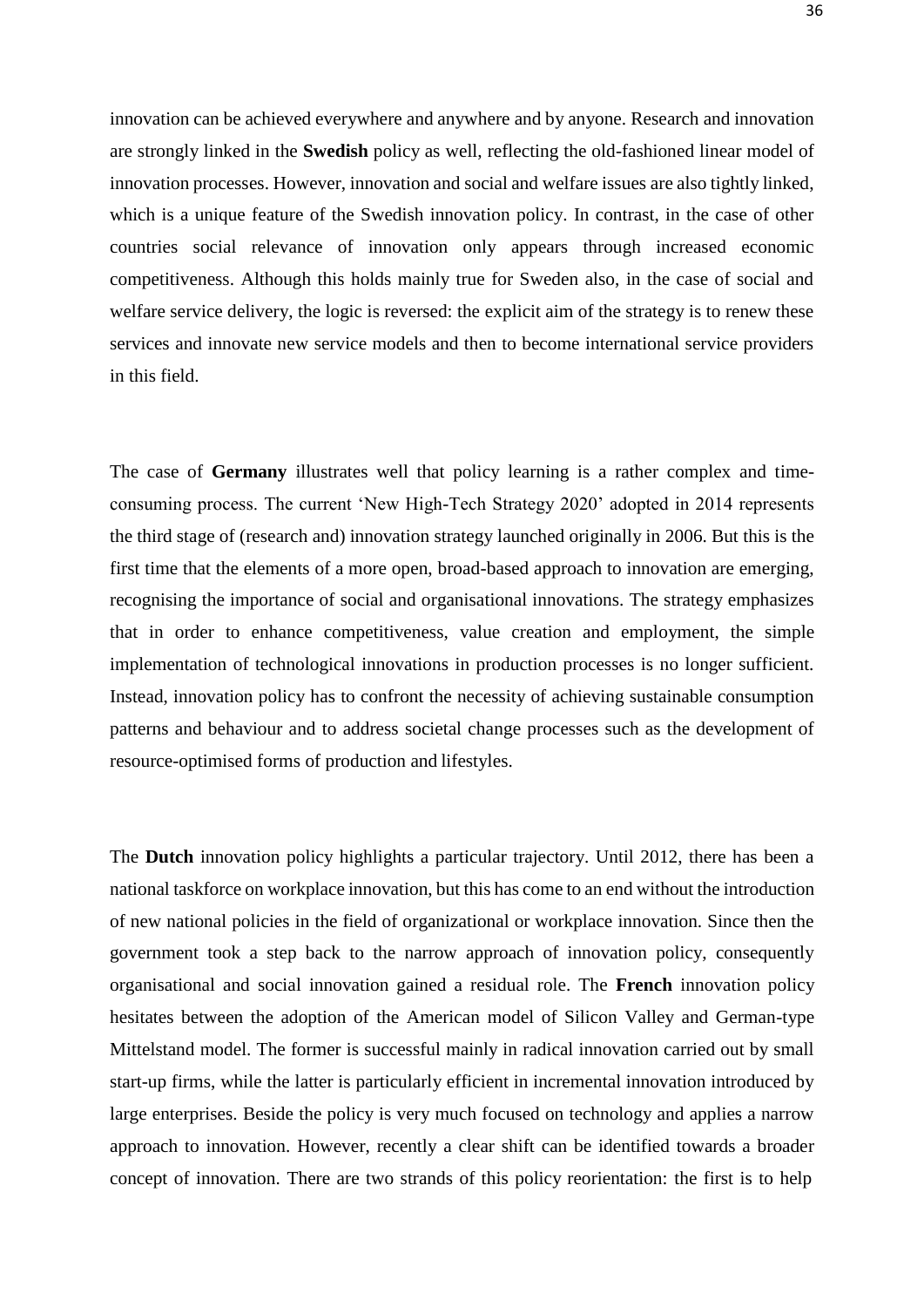SMEs' innovation activities in the service, while the second is the 'New Deal for Innovation' which applies an approach more open towards non-technological innovation and instead of prioritising either SMEs or large enterprises(cf. American vs German model) puts more focuses on medium-sized firms.

The innovation policies currently being implemented in **Spain** and in **Hungary** are reflecting the old-school innovation policy paradigm characterised by a strong technology focus, an emphasis on science-based radical innovation representing the linear mode of innovation. In Spain for example the acts and strategies are targeting 'Science and Technical Research *and*  Innovation'.

#### <span id="page-37-0"></span>4.2 Growing role of business community as the locus of innovation

As concerning the business orientation, all national policies acknowledge the importance of enterprises as the main locus of innovation, where "the transformation of knowledge into new innovative products and services takes place" (Ramstad, 2014:2). In **Spain**, the government transferred the competences of Research and Development from the Ministry of Science and Innovation to the Ministry of Economy and Competitiveness, sending a clear message of the major economic role played by R&D&I in their growth strategy. In the past, R&D was largely managed by the Ministry of Science and Innovation and before its creation by Ministry of Education, although other economic departments had also an important role in innovation policy. The **Hungarian** innovation policy identifies key actors of the innovation system as follows: (1) 'leading edge' research institutes, (2) R&D centres operating in Hungary within the innovation systems of the large global companies, (3) R&D-intensive Hungarian middle sized firms expanding in the international market, (4) fast growing R&D&I based small firms ('gazelles"), (5) innovative SME's suppliers, (6) innovative start-up firms, (7) early phase and risk capital investors integrated into the international markets, (8) R&D&I activity in the public sector or using the innovation in the public sector. As we can see 5 out of 8 actors are firms of various types.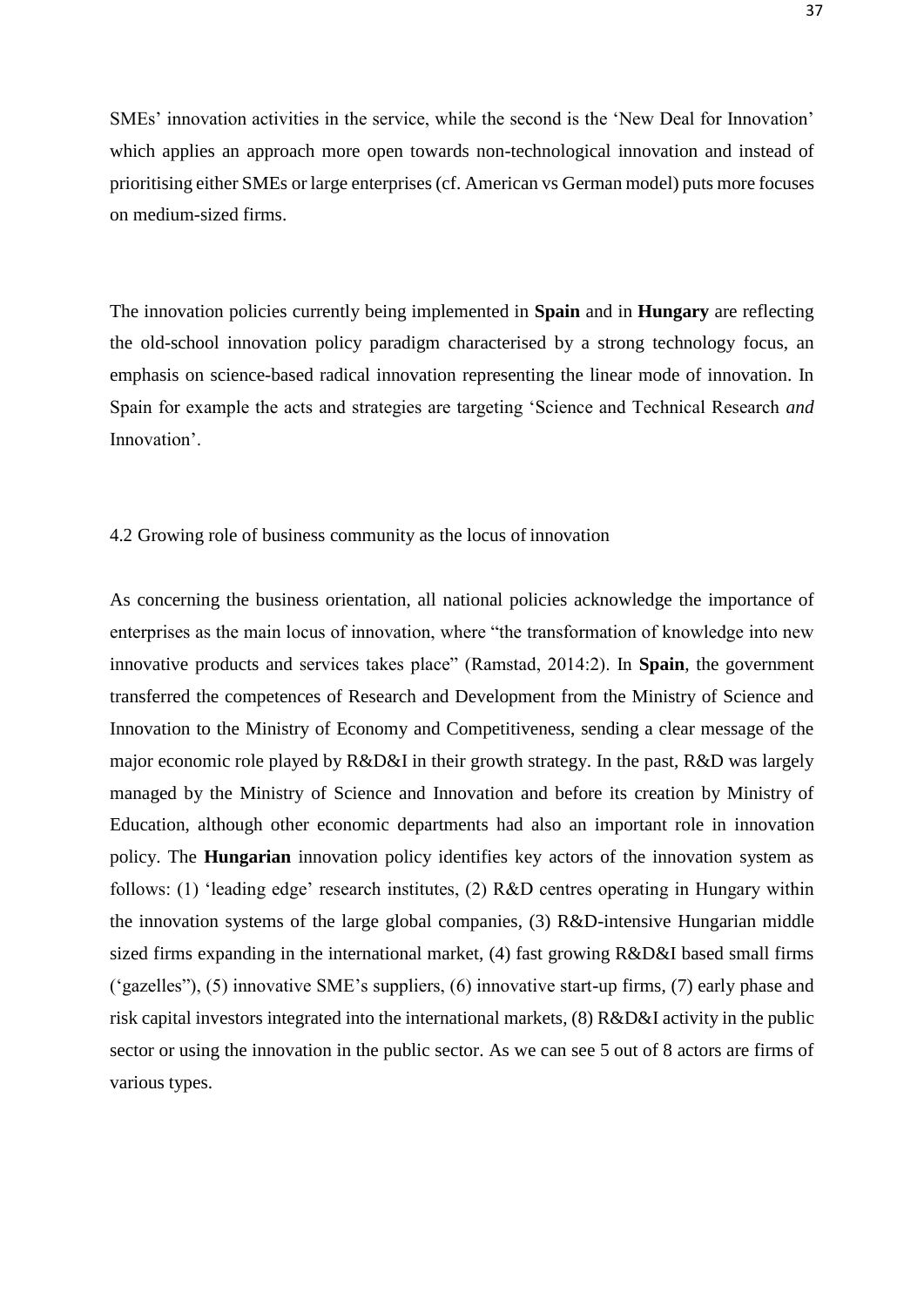The **Dutch** policy also focuses on the transformation of knowledge into new products and processes through a better cooperation between enterprises, knowledge institutes and government. In the Dutch triple helix model the role and functioning of government is seen as 'governing networks' among many stakeholders in business, research and education institutes and public bodies. In **France**, innovation policy has been highly centralised until the end of the 1990s, the state playing the main role, while business organisations have a residual role and lobbies of big (often once state-owned) companies in key technological sectors were powerful. In the past 15 years this landscape has changed significantly paving the road for other stakeholders such universities (gaining autonomy in 2007), business organisations of SMEs and various local and regional actors.

There is a shift in the division of tasks and roles between public and private sector also in the **UK**. In contrast to previous innovation strategies, the current policy assigns a central role to the private sector, whereby the government plays a role in creating the right environment for entrepreneurs, financiers and innovations to operate. Other elements of this shift are encouraged multi-partner collaborations between research and businesses and a special focus on SMEs. These latter two are key elements of the **German** innovation policy that address cross-cutting activities to ensure a climate for innovation and innovation-friendly framework conditions. Other key elements include provision of venture capital; education and training policies; and regulatory policies with regard to standardization, property rights, and innovation-oriented public procurement. A greater emphasis than before is placed on transparency and participation in order to increase societal acceptance for new technologies, to identify problems in the implementation process and to account for risks of new technologies in the design of innovation policies. In **Sweden** the primary objective of the innovation strategy is to increase the quality of research. This is well reflected by different funding schemes targeting mainly higher education and research institutions.

#### <span id="page-38-0"></span>4.3 National Innovation System: Re-focusing the role of intra-organisational relationships

Intra-organisational developments are the less accentuated dimension in the national innovation policies. This is partly because of the narrow approach applied in these strategies, neglecting the importance of organisational innovation. On the other hand as it was shown in the previous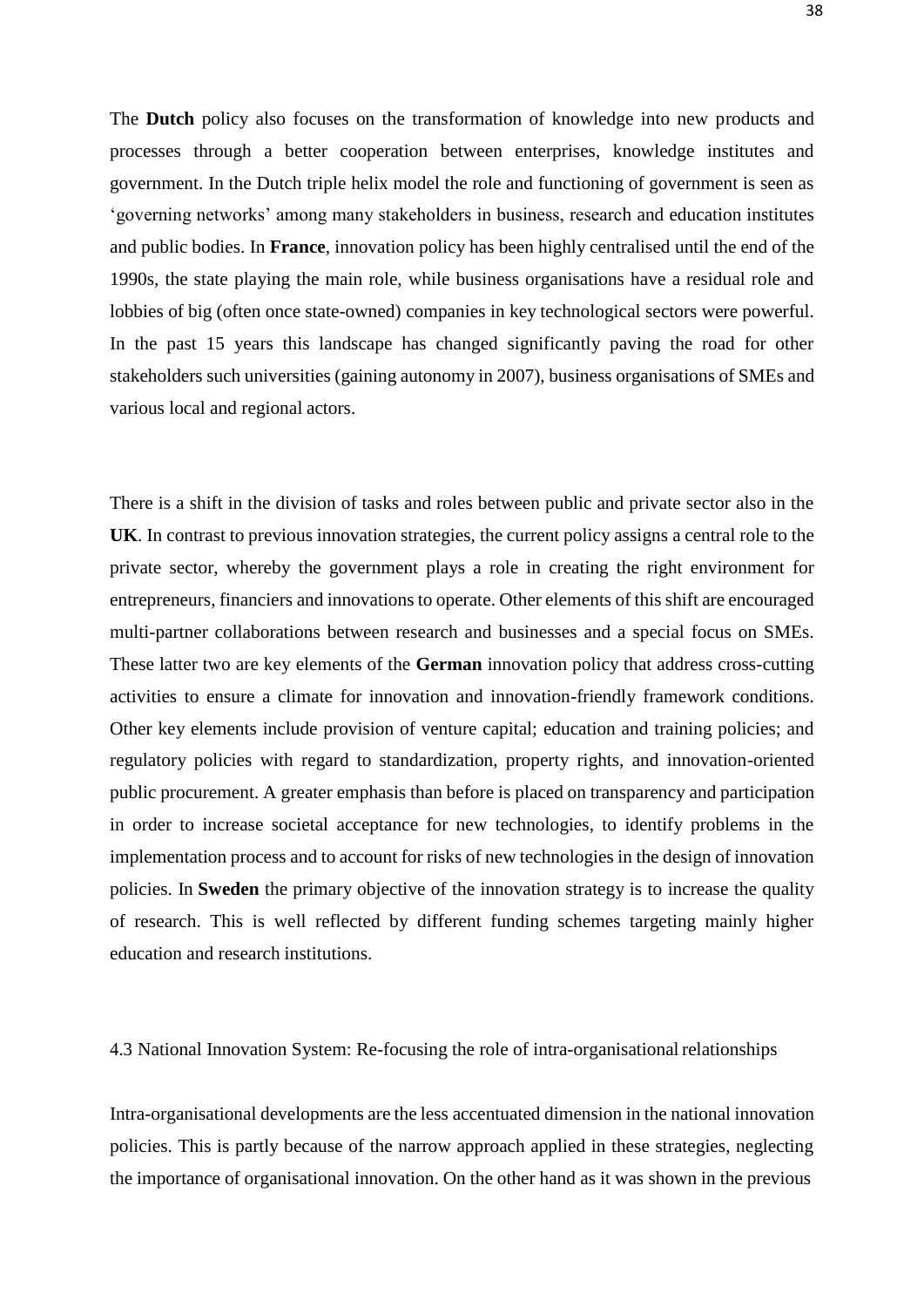section, the business orientation of these policies is poor, consequently their intra-organisational developments gain less attention. This is true for all countries analysed. The only exception is **Germany** where one of the six priority areas is 'innovative world of work' targeting to develop suitable measures and precisely adapted frameworks for 'good digital work' that both support technical progress and comprehensively take account of social factors such as employee rights, competency development, work and process innovations and health protection and safety in the workplace. It is worth highlighting again the special case of the **Netherlands** where workplace innovation was a priority area for a long time but this came to end in 2012. Considering the fact, that soft forms of innovation (particularly organisational, workplace and social innovations) has recently been gaining more attention in the EU, it can be expected that this withdrawal will be cancelled sooner or later.

# <span id="page-39-0"></span>4.4 Need for a better equilibrium between players and locus (macro-, meso and micro levels) of innovation policies

The fourth distinctive element of the innovation generating model developed by Ramstad emphasizes the importance of the relationships between players and processes at macro-, mesoand micro-levels. This view of the innovation policy is going beyond the well-known "topdown" and "bottom-up" dichotomy of the stakeholders. It insists on the necessity of interactions between different players and various levels of fields of actions too. In this section we were also looking for elements of policy learning processes in the national reports, to what extent these policies are capable of learning and what kind of feedback mechanisms exist. Monitoring and evaluation tools were also assessed.

As we have seen previously, there is a shift in UK innovation policy from a knowledge-transfer and institution-focused approach towards an open and collaborative system, involving active participation of not only the government but its partner organisations and individual citizens as well. It was also indicated that the list of stakeholders involved in policy shaping is one of the most impressive, including a wide range of actors (see p. 25.). What is more, in the UK separate innovation strategies were developed at regional levels. Beside the UK-level policy, Scotland, Wales and Northern Ireland have their own innovation policies reflecting much more their local needs and capabilities. These strategies apply often a more broad-based concept of innovation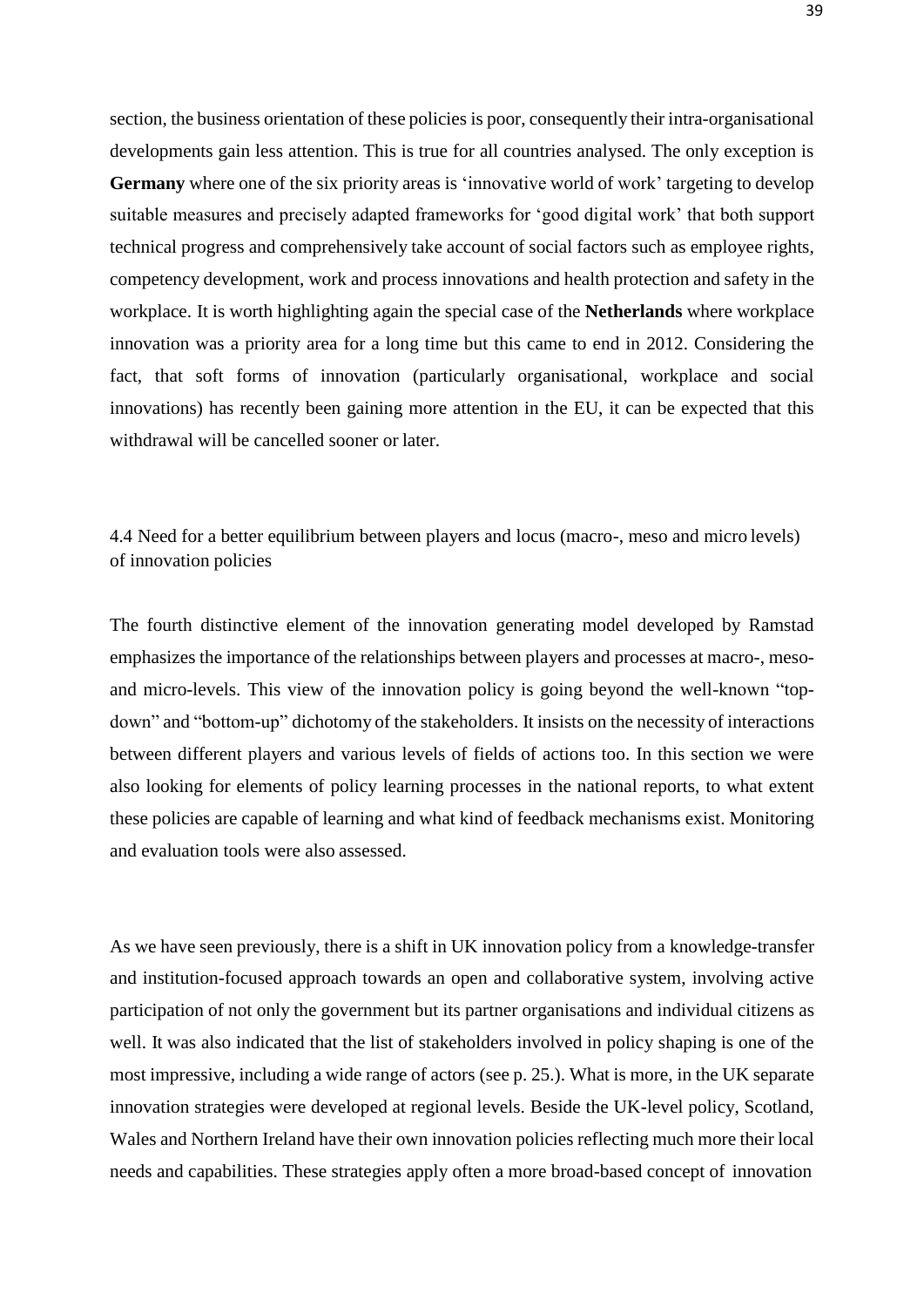also. For example, the Scottish Government acknowledges and appreciates non-science-based forms of innovation. The Scottish innovation policy uses a systems-based approach to innovation, in some initiatives as 'hubs', that involve knowledge transfer opportunities, cohesive learning systems, support for R&D, and which together stimulates and supports greater demand for innovation amongst domestic organisations, public, private and voluntary. There are similar trends in Wales and Northern Ireland also, whilst in England regional development agencies were abolished and were replaced by 39 Local Enterprise Partnerships. This can be assessed as a shift from a top-down to a bottom-up approach. In the UK, monitoring and evaluation is done to a large extent by Nesta (National Endowment for Science, Technology and the Arts) which works as an independent 'innovation charity'. For example, they developed their own index to measure (not exclusively technological) innovation in the UK. They also carry out policy and programme evaluation in the field of innovation.

**Germany** is another country where the state is organised on a federal basis. The main activity of the 16 federal states include funding universities, co-funding jointly with the state government four large research organisations: Max Planck Society, Fraunhofer Society, Helmholtz Association, Leibniz Association and fundraising from the European Regional Development Fund (ERDF) in order to finance programmes launched in the framework of the regional smart specialization strategies. Besides, the federal states administer direct thematic R&D programs together with the Federal Ministry of Education and Research and the Federal Ministry of Economics and Technology. These programs represent the main channel to provide financial means to companies. As concerning monitoring processes, the German R&D and innovation system is evaluated on a yearly basis by the Expert Commission on Research and Innovation composed by internationally well-known experts of innovation, research and technology. The current government has also established a central advisory body (High Tech Forum) consisting of 20 experts from the areas of science, industry and civil society. This body is charged with developing proposals for the strategy's further development and implementation. Unlike its predecessor, the Industry-Science Research Alliance that was initiated by the government in 2006 as an advisory group to accompany the High-Tech Strategy, the new advisory body also includes representatives from civil society (e.g. one trade unionist). Another feature of the German system is that professional and business organisations play a decisive role in shaping the innovation policy and its projects. A good example for that is the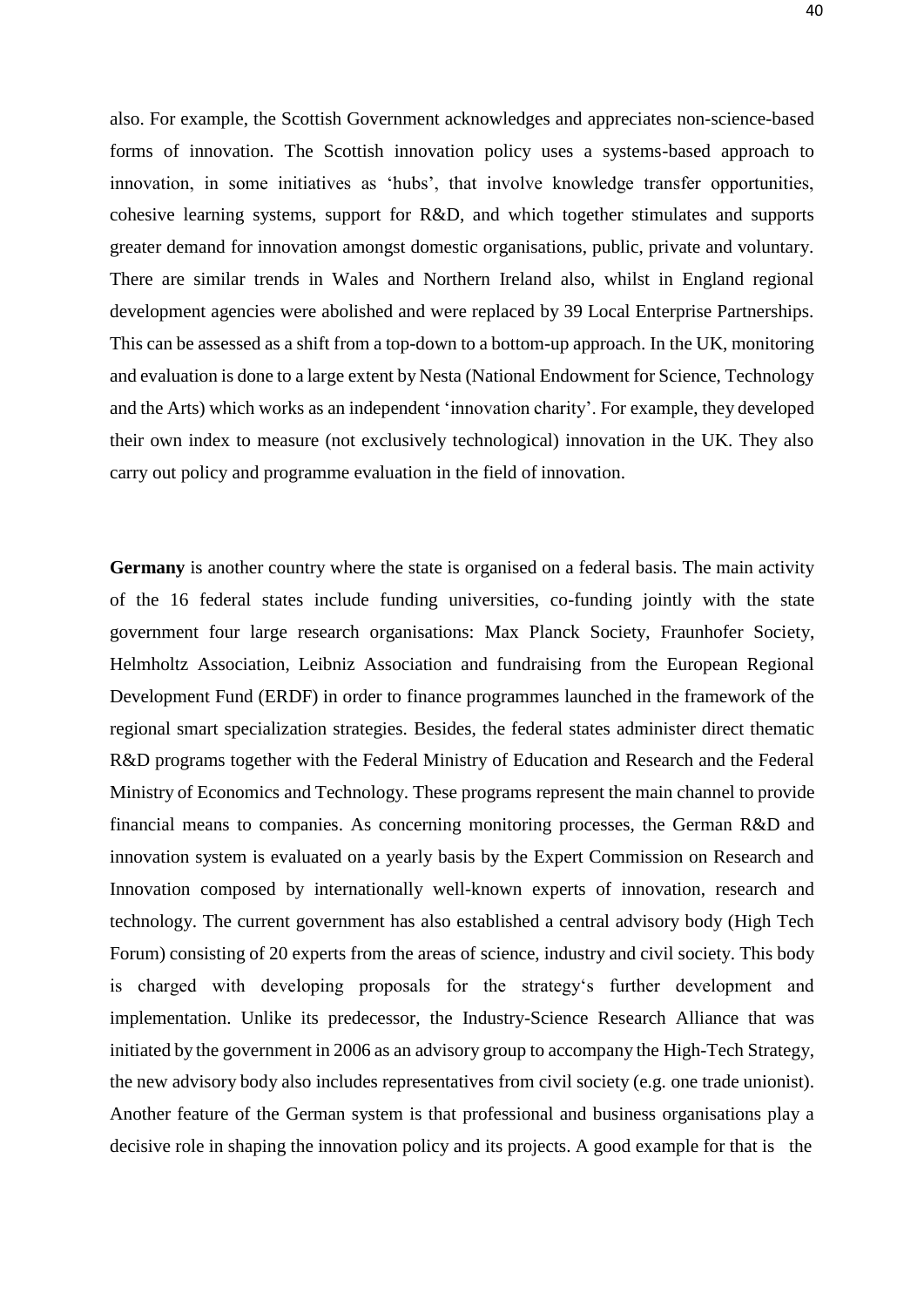Industrie 4.0 project, one of the largest "forward looking projects"<sup>[8](#page-41-0)</sup> in Germany. It was initiated by the federal state in 2012, but from 2015 it was handed over to non-governmental actors, including the representatives of science, professional and business organisations and trade unions.

In **Sweden** innovation policy is shaped in an interactive way. Although it is formulated by the Ministry of Education, it is based on academic research and parliamentary reports which also usually canvass lower level actors, and then the so-called *remiss* process allows organisations and agencies to comment on draft legislation and ideas, which allows meso-level actors the opportunity to participate in the policy formulation process. Beside there is an advisory board (Innovation Council) helping the Prime Minister consisting of top level national experts on innovation. The funding schemes also combine top-down and bottom-up approaches. On the one hand, similarly to the UK, direct funds are allocated to prioritized areas and – similarly to Germany – specific projects. On the other hand, money is also allocated to the four primary research funding agencies: the Swedish Research Council, The Swedish Research Council for Environment and Nature, Agricultural Sciences, Animals and Food, and Spatial Planning, Sweden's Innovation Agency, and the Swedish RESEARCH Council for Health, Working Life and Welfare, to develop models for evaluating and rewarding or promoting excellence in their respective research areas. There are also increased allocations to business sector research institutions - Research Institutes of Sweden Holding A/B to help with commercialization of research findings. There are blocks of funding dedicated to universities in order to facilitate stable research environment.

In the **Netherlands**, there does not exist innovation policy as such, innovation is part of a new enterprise policy, the so-called Top-Sector policy adopted by the Ministry of Economic Affairs. It identifies nine clusters of economic activities that are of key importance for Dutch industrial development. The implementation of the policy is monitored mainly by the Ministry. Three main targets were set up<sup>[9](#page-41-1)</sup> and these targets are monitored on a yearly basis. However, external

<span id="page-41-0"></span><sup>8</sup>These projects serve to concentrate the public R&D expenditures and orient research and innovation towards the most important global challenges.

<span id="page-41-1"></span> $9(1)$  The Netherlands has to be listed in the 'top 5' of knowledge economies in the world in 2020; (2) increasing the total R&D investments in the Netherlands to 2.5% of GDP in 2020; and (3) investing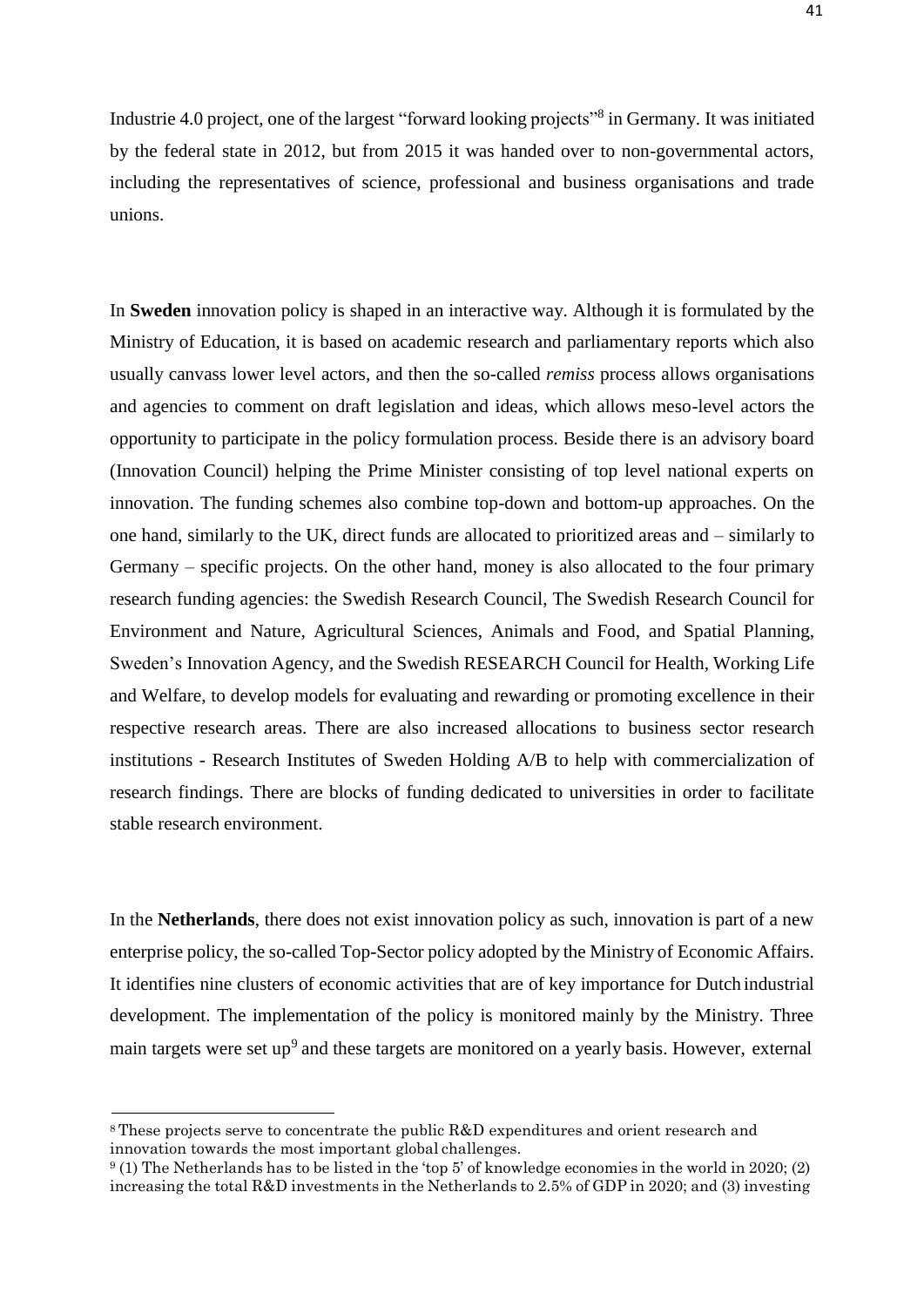evaluations are rare and seem to lack real impact. For example, academic policy advisers highlighted the importance of social innovation and workplace innovation for innovation successes but the government ceased to support innovation activities in these fields. In 2014, a more independent, and more qualitative evaluation have been published, focused on the experiences of several stakeholders in the implementation of the Top sector policy.

In **France**, as a consequence of the legacy of the post-World War II "industrial policies" led by the 'dirigiste State'– which has a very strong tradition in France, since the XVIIth century – innovation policy is shaped very much in a top-down way. However, a slight shift from this top-down, 'dirigiste', traditional 'industrial policy' (aiming at promoting key technological sectors via sustaining 'national champions', such as Airbus in the aeronautic, Areva in nuclear fields) to a new industrial policy, more focused on innovation and competition, took place at the end of the 1990s - beginning of the 2000s. Beside this, we found little evidence of how the policy learning is ensured, or how implementation is monitored in France.

**In Spain** the most important feature of the innovation system is the central role of the 17 regional governments. These regional governments dispose significant proportion of budgetary resources. Spain is among the OECD countries with higher decentralization of public expenditure. In 2009, 36% of total public expenditure was controlled by the regional governments (compared with 8.5% OECD average). R&D is one of the areas where central and regional governments share competences. We didn't have enough efforts to analyse these regional innovation policies in the framework in this work package. However, the share of R&D expenditure in regional government budgets show significant differences. Regions such as Rioja or the Basque Country (País Vasco) spending more than three times the national average, while other, such as Castilla-La Mancha or the Balearic Islands spend less than a third of the national average. It is also worth noting that one basic principle of the national level innovation strategy is the coordination between the administrations at different levels: EU, Regional Government, and sectors of economic activity in order to gain synergies.

in 'Topconsortia voor Kennis en Innovatie' for at least 500 Million Euro's and 40% participation from business.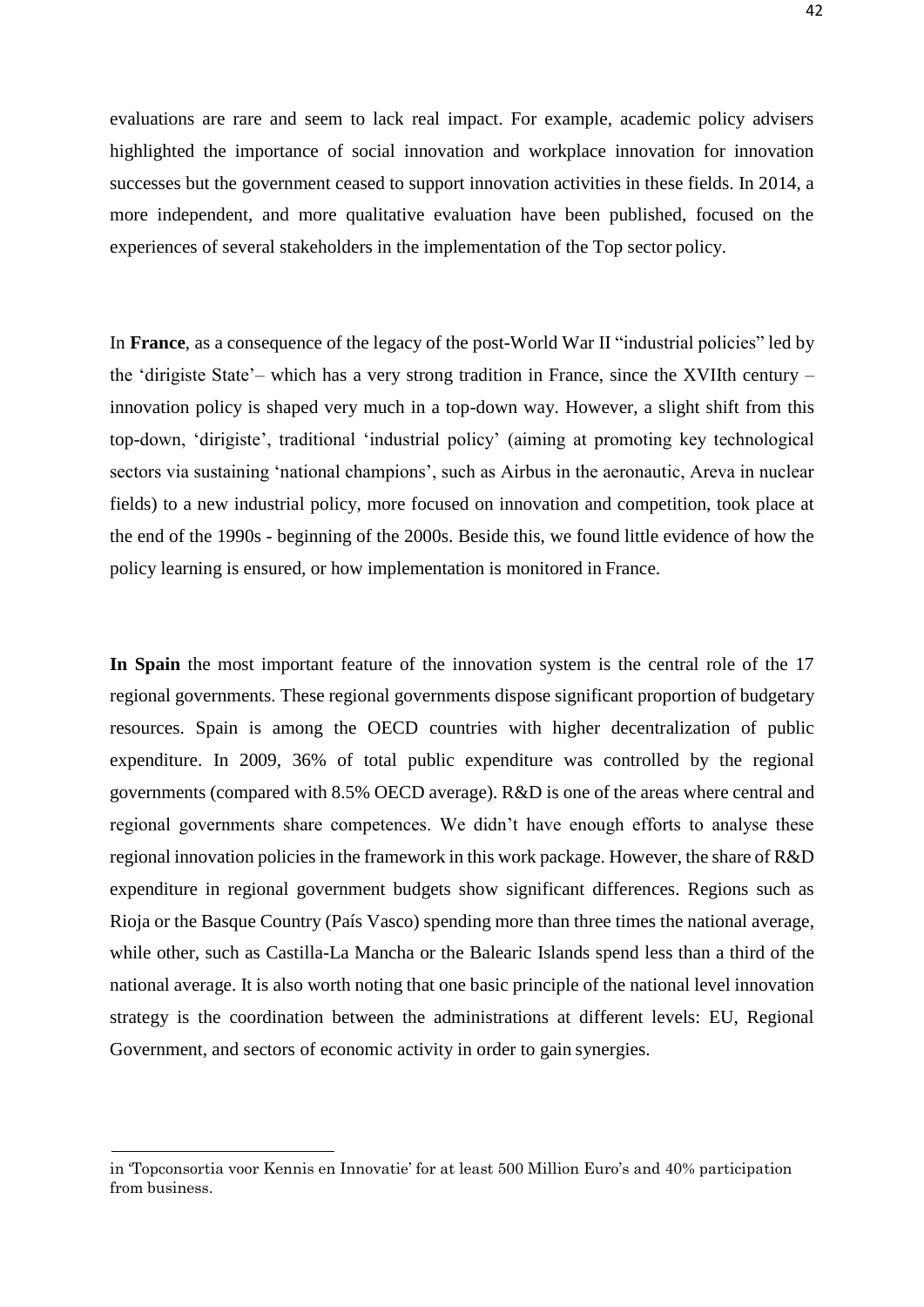The **Hungarian** innovation policy identifies the lack of strategic approach as the main weakness of the Hungarian innovation system. This is coupled with unstable, often modified policies, regulations and institutional structure in the last decades which constrained the systematic monitoring, consistent assessment of the various programs; lack of coordination between the EU cohesion policy and the Hungarian R&D&I polices; weak cost efficiency of the state R&D financing system; debate on the public service innovation and its socialeconomic impacts still in its infancy. In a European comparison, Hungarian innovation system is underperforming in the field of cooperation. Especially cooperation between research institutes and firms is below the EU average but weak cooperation characterises the relationships between the Hungarian SMEs sector and the knowledge base of both large Hungarian and foreign firms. Although the strategy acknowledges these weaknesses of the Hungarian innovation, it is not clear what steps are taken to address them. In the document a whole section is dedicated to the evaluation and monitoring mechanisms accompanying the implementation of the strategy. However, we have no information about the real functioning of these elements of evaluation mechanisms. The transparency is surely lacking.

In the next table we summarised the results of the above analysis. The number of crosses refers to relative position of each country in the four distinctive dimensions of the innovation generating model. For example, three crosses for Sweden in the dimension of broad-based innovation doesn't mean that the Swedish innovation policy applies a fully broad-based concept of innovation, but it denotes that Sweden is among those countries which took the most steps toward such an innovation policy.

|                    | <b>Broad-based</b><br>innovation | <b>Business</b><br>orientation | Intra-<br>organisational<br>developments | <b>Interrelatedness</b><br>of actors and<br>processes at<br>different levels |
|--------------------|----------------------------------|--------------------------------|------------------------------------------|------------------------------------------------------------------------------|
| <b>Sweden</b>      | $+++$                            |                                |                                          | $^{++}$                                                                      |
| UK                 | $+++$                            | $++$                           |                                          | $++$                                                                         |
| <b>Germany</b>     | $+++$                            | $++$                           | $++$                                     | $^{++}$                                                                      |
| <b>Netherlands</b> | $++$                             | $++$                           |                                          |                                                                              |
| <b>France</b>      | $++$                             | $++$                           |                                          |                                                                              |
| <b>Spain</b>       |                                  |                                |                                          |                                                                              |
| <b>Hungary</b>     |                                  | $^{++}$                        |                                          |                                                                              |

**Table 7: Traces of extended triple helix model in national innovation policies**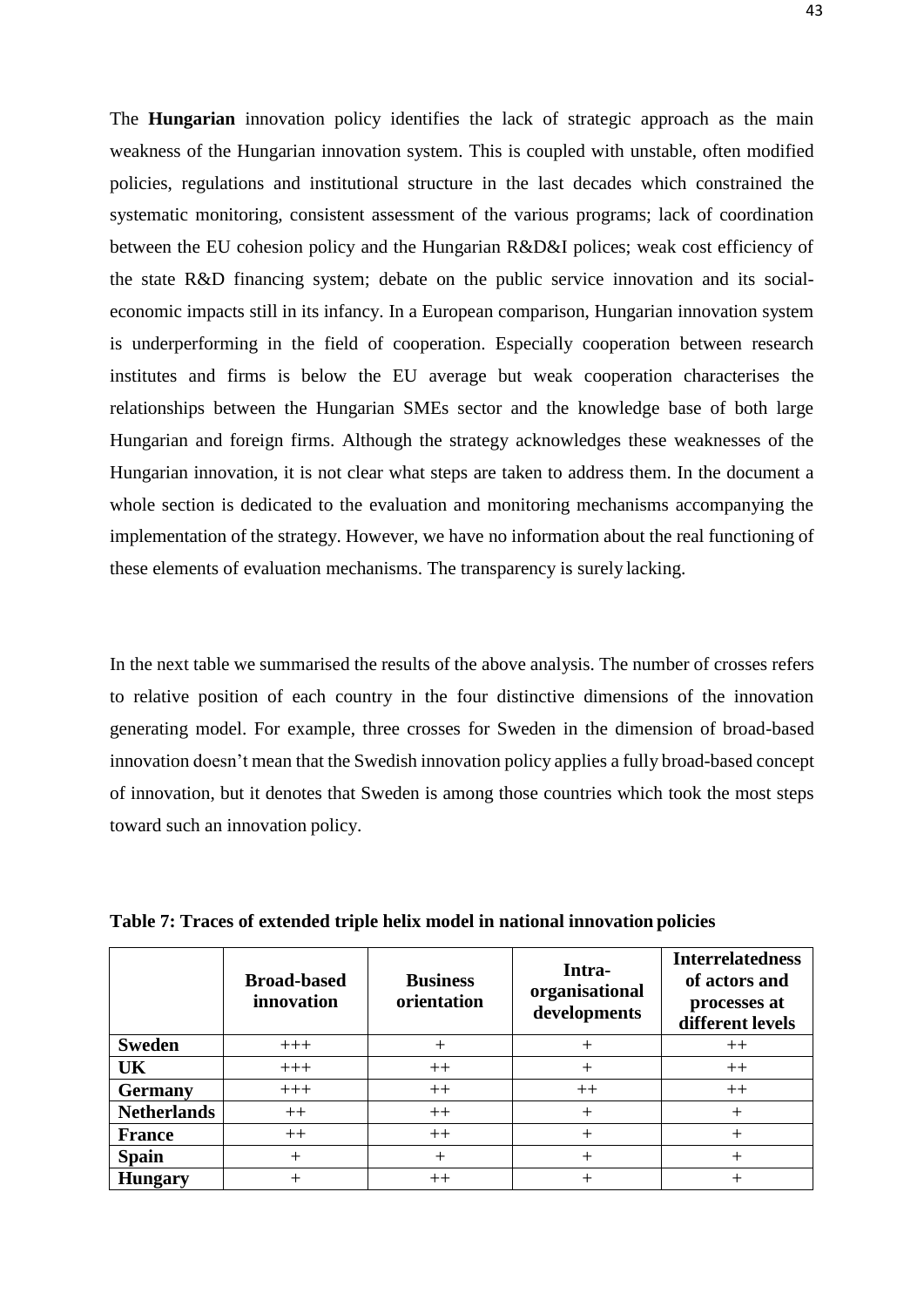<span id="page-44-0"></span>**REFERENCES** 

- Alasoini, T. (2015) Two decades of programme-based promotion of workplace innovation in Finland: past experiences and future challenges, European Journal of Workplace Innovation, Vol.1, No. 1. February, pp. 37-54.
- Arnold, E. and Bell, M. (2001) 'Some ideas about research for development', unpublished background paper provided to the Commission on Development Related Research in Denmark, Science and Technology Policy Research (SPRU), Technopolis.
- Befektetés a jövőbe, Nemzeti Kutatás-fejlesztési és innovációs Stratégia (2013-2020) (Investment into the Future -IF) (National Research-Development and Innovation Strategy), Budapest Nemzetgazdasági Minisztérium (Ministry of National Economy), 2013, p. 90.
- Devins, D. Webber, D. S. (2013) Innovation and Growth in the City Region: Microeconomic Evidence of Asymmetries, Working Paper for the *ISBEA Conference,* 12-13 November, 2013.
- Edquist, Ch. (2015) Innovation policy must be gathered in its own bill, [\(http://www.dn.se/debatt/innovationspolitiken-maste-samlas-i-egen-proposition/\)](http://www.dn.se/debatt/innovationspolitiken-maste-samlas-i-egen-proposition/)
- Edquist, Ch. (2014) Efficiencyof Research and Innovation Systems for Economic Growth and Employment, CIRCLE (Centre for Innovation, Research and Competence in the Learning Economy), Lund: University of Lund, Paper no. 2014/08, May, p. 35
- European Commission (2014a) State of the Innovation Union. Taking stock 2010-2014. Luxembourg: Publications Office of the European Union.
- European Commission (2014b) Lessons from a Decade of Innovation Policy. What can be learnt from the INNO Policy TrendChart and The Innovation Union Scoreboard. downloadable: [http://www.technopolis-group.com/wp](http://www.technopolis-group.com/wp-content/uploads/2014/05/1720_Lessons-from-ten-years-of-innovation-policies-.pdf)[content/uploads/2014/05/1720\\_Lessons-from-ten-years-of-innovation-policies-.pdf](http://www.technopolis-group.com/wp-content/uploads/2014/05/1720_Lessons-from-ten-years-of-innovation-policies-.pdf)
- European Commission (2013a) Innovation Union A pocket guide on a Europe 2020 initiative. Luxembourg: Publications Office of the European Union
- European Commission (2013b) Innovation Union Scoreboard 2013. downloadable: [http://ec.europa.eu/enterprise/policies/innovation/files/ius-2013\\_en.pdf](http://ec.europa.eu/enterprise/policies/innovation/files/ius-2013_en.pdf)
- European Commission (2013c) Developing an indicator of innovation output Accompanying the document Communication From The Commission To The European Parliament,The Council, The European Economic And Social Committee And The Committee Of The Regions. Measuring innovation output in Europe: towards a new indicator. Brussels: European Commission. [http://ec.europa.eu/research/press/2013/pdf/staff\\_working\\_document\\_indicator\\_of\\_inno](http://ec.europa.eu/research/press/2013/pdf/staff_working_document_indicator_of_inno)

vation\_output.pdf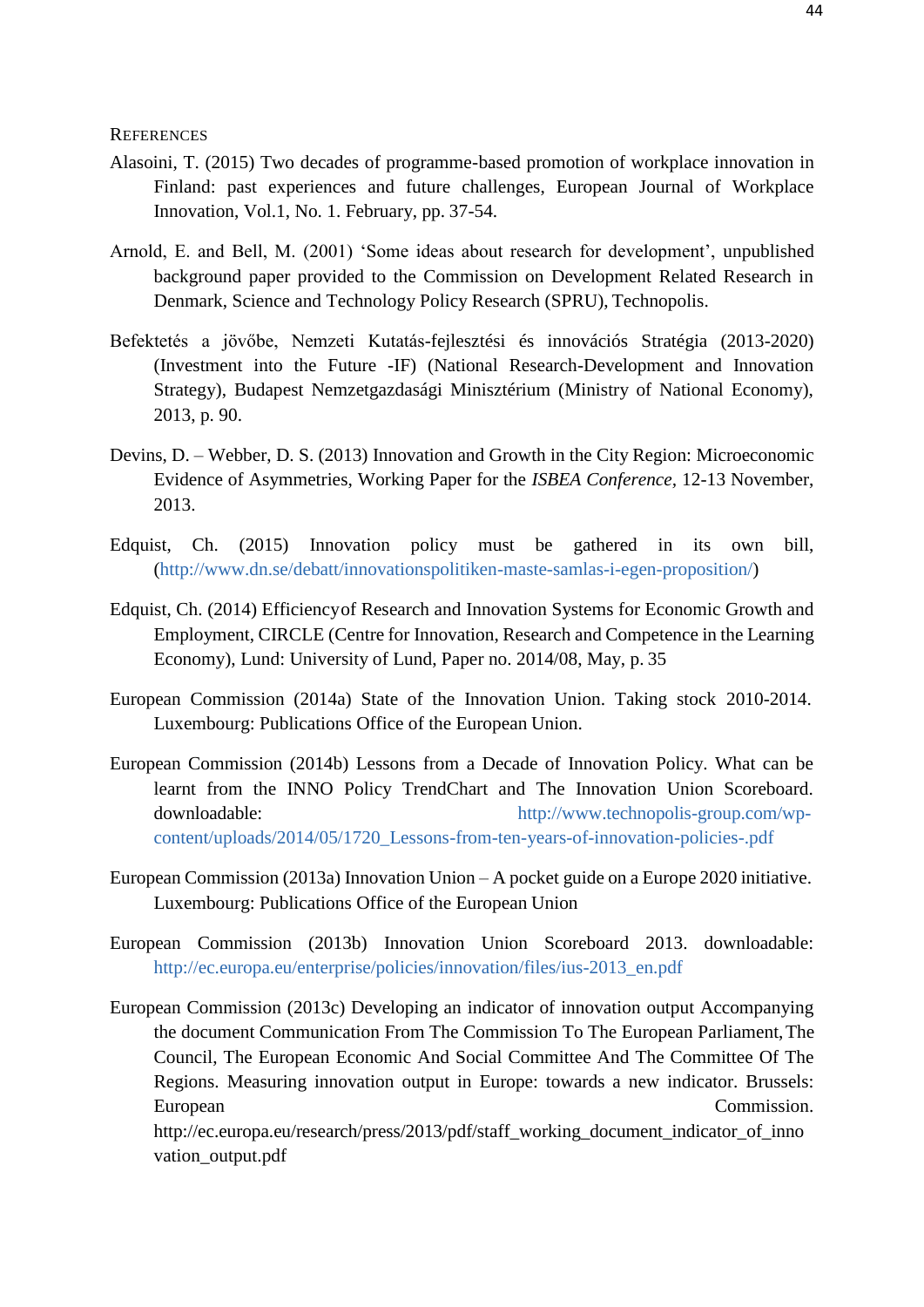- European Commission (2010a) Europe 2020 Flagship Initiative Innovation Union. Communication from the Commission to the European Parliament, the Council, the European Economic and Social Committee and the Committee of the Regions. SEC(2010) 1161
- European Commission (2010b) Elements for the setting-up of headline indicators for innovation in support of the Europe 2020 strategy Report of the High Level Panel on the Measurement of Innovation established by Ms Máire Geoghegan-Quinn, European Commissioner for Research and Innovation. Brussels: European Commission, DG Research and Innovation, <http://ec.europa.eu/research/era/docs/en/hlp-report-en.pdf>
- Fagerberg, J. (2014) *Innovation policy: in search of a useful theoretical framework*. Paper prepared for the 2014 EU-SPRI conference, Science and innovation policy: Dynamics, Challenges, Responsibility and Practice, 18-20 June, 2014, Manchester, UK
- Gautié, J. (2015) France National Innovation Policy, Paris, 14<sup>th</sup> May, p. 5.
- Havas, A. Izsák, K. Markianidou, P. Radosevic, S. (2015) Comparative analysis of policymixes of research and innovation policies in Central and Eastern European countries. GRINCOH (Eu-funded FP7 project) WP3 Task7 Report, [www.grincoh.eu](http://www.grincoh.eu/)
- Havas, A. (2014) Mit mér(j)ünk? Az innováció értelmezései szakpolitikai következmények (What we (are to) measure. Interpretations of innovation – policy consequences). *Közgazdasági Szemle*, Vol. 61., No. September, pp. 1022-1059.
- Izsák, K. Markianidou, P. Radosevic, S. (2014) Convergence among national innovation policy mixes in Europe – an analysis of research and innovation policy measures in the period 2004-2012. GRINCOH (Eu-funded FP7 project) Working Paper Series, Paper No. 3.11, [www.grincoh.eu](http://www.grincoh.eu/)
- Jensen, M.B., Johnson, B., Lorenz, E. and Lundvall, B.-A. (2004), Absorptive Capacity, Forms of Knowledge and Economic Development, paper presented at the Second Globelics Conference in Beijing, October 16-20.
- Lundvall, B.-A. (2009) The Danish Model and the Globalizing Learning Economy Lessons for Developing Countries. United Nations University, World Institute for Development Economics Research (UNU-WIDER), Research Paper No. 2009/18.
- Lundvall, B.- A.(2008) One knowledge base or many knowledge pools? DRUID Working Paper, No.06-08., p. 31.
- Lundvall, B.-A.(2006) The University in the learning economy, DRUID Working Paper. No.02-06, p. 31.
- Mandle, I. (2013) Restructuring SMEs in Europe, Eurofound, Luxemburg: Publications Office of the European Union, p. 110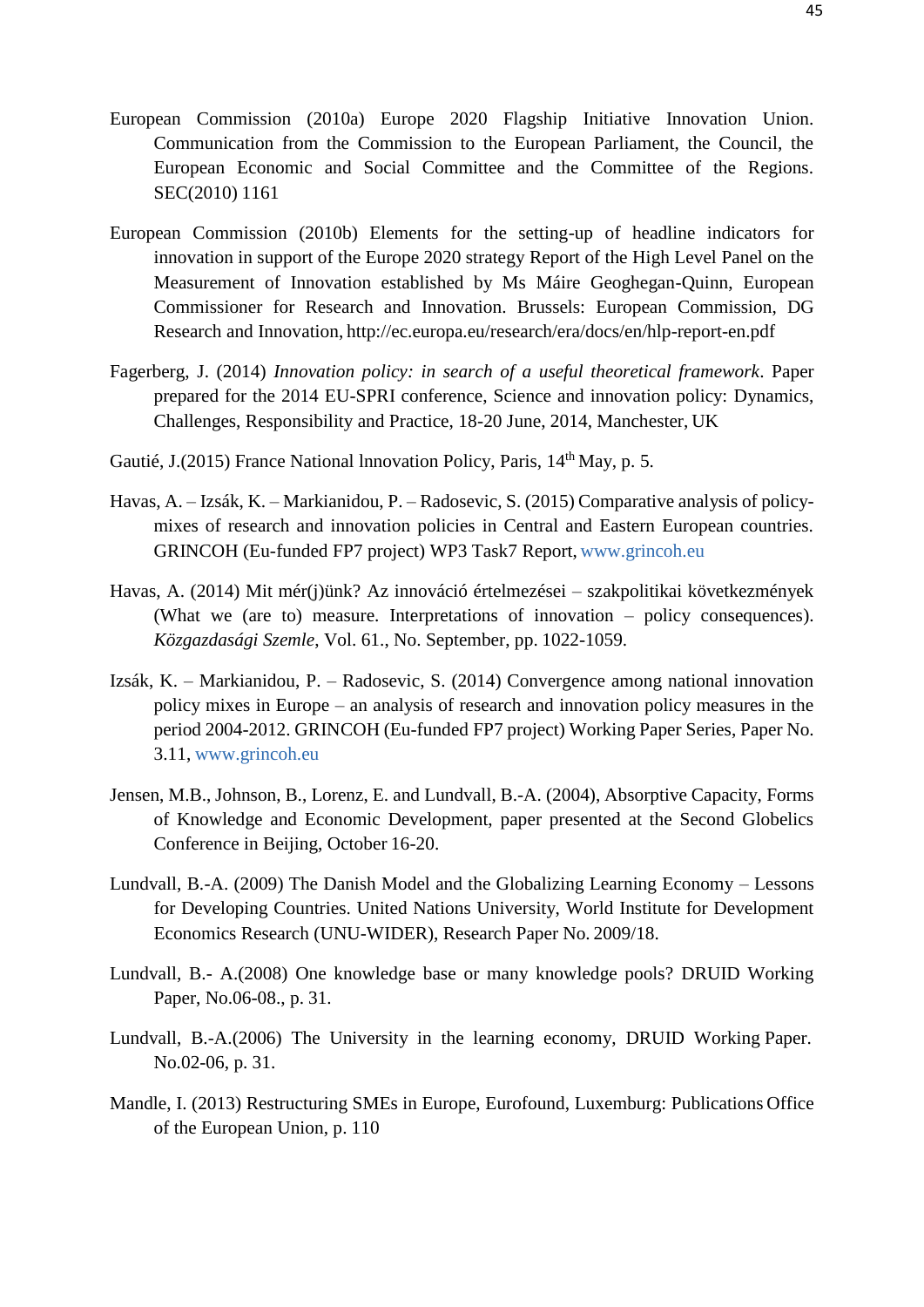- Nielsen, P., Nielsen, R., Bamberger, S., Stamhus, J., Fonager, K., Larsen, A., Vinding, A., Ryom, P. and Omland, O. (2012) 'Capabilities for innovation: the Nordic model and employee participation', Nordic Journal of Working Live, 2 (4):pp?,October.
- OECD and Eurostat (2005) Oslo Manual Guidelines for Collecting and Interpreting Innovation Data, third edition, Paris: OECD.
- Orlikowski, W. (1991) 'Radical and incremental innovations in systems development: an empirical investigation of case tools', Cambridge: Center for Information Systems Research, Sloan School of Management, Massachusetts Institute of Technology, CISR Working Paper No. 221.
- Our Plan for Growth: Science and Innovation, Evidence Paper. Department for Business lnnovation & Skills,December, 2014. p. 34
- Pot, F. (2015) Complementing technological innovation with workplace innovation, European Workplace Innovation Network, April Bulletin [http://portal.ukwon.eu/Complementing\\_technological\\_innovation\\_with\\_WPI](http://portal.ukwon.eu/Complementing_technological_innovation_with_WPI)
- Ramstad, E. (2014) A systemic framework for a broad-based innovation policy: The expanded triple helix as an innovation generating policy model, downloaded from: [http://uk.ukwon.eu/pdfs/Elise-v4.pdf,](http://uk.ukwon.eu/pdfs/Elise-v4.pdf) date of download: 08. 07. 2015.
- Renzl, B. (2008) Trust in management and knowledge sharing: The mediating effects of fear and knowledge documentation, Omega 36, 206–220.
- Schienstock (2007) Creating a New Growth Path: Finland's Transformation from a Resourcebased to a Knowledge-based Economy. In: Makó, Cs.–Moerel, H.–Illéssy, M.– Csizmadia, P. (eds.): Working It Out? The Labour Process and Employment Relations in the New Economy. Akadémiai Kiadó, Budapest, pp. 26-46.
- Schienstock, G. Hamalainen, T. (2001): Transformation of the Finnish Innovation System. SITRA Reports Series 7, Helsinki.
- Szunyogh, Zs. (2010) Az innováció mérésének módszertani kérdései (Methodological questions of measuring innovation), Statisztikai Szemle (Statistical Review), Vo. 88., No.2.
- Totterdill, P. Exton, O. Exton, R. Sherrin, J. (2009) Workplace Innovation Policies in European Countries. UK Work Organisation Network.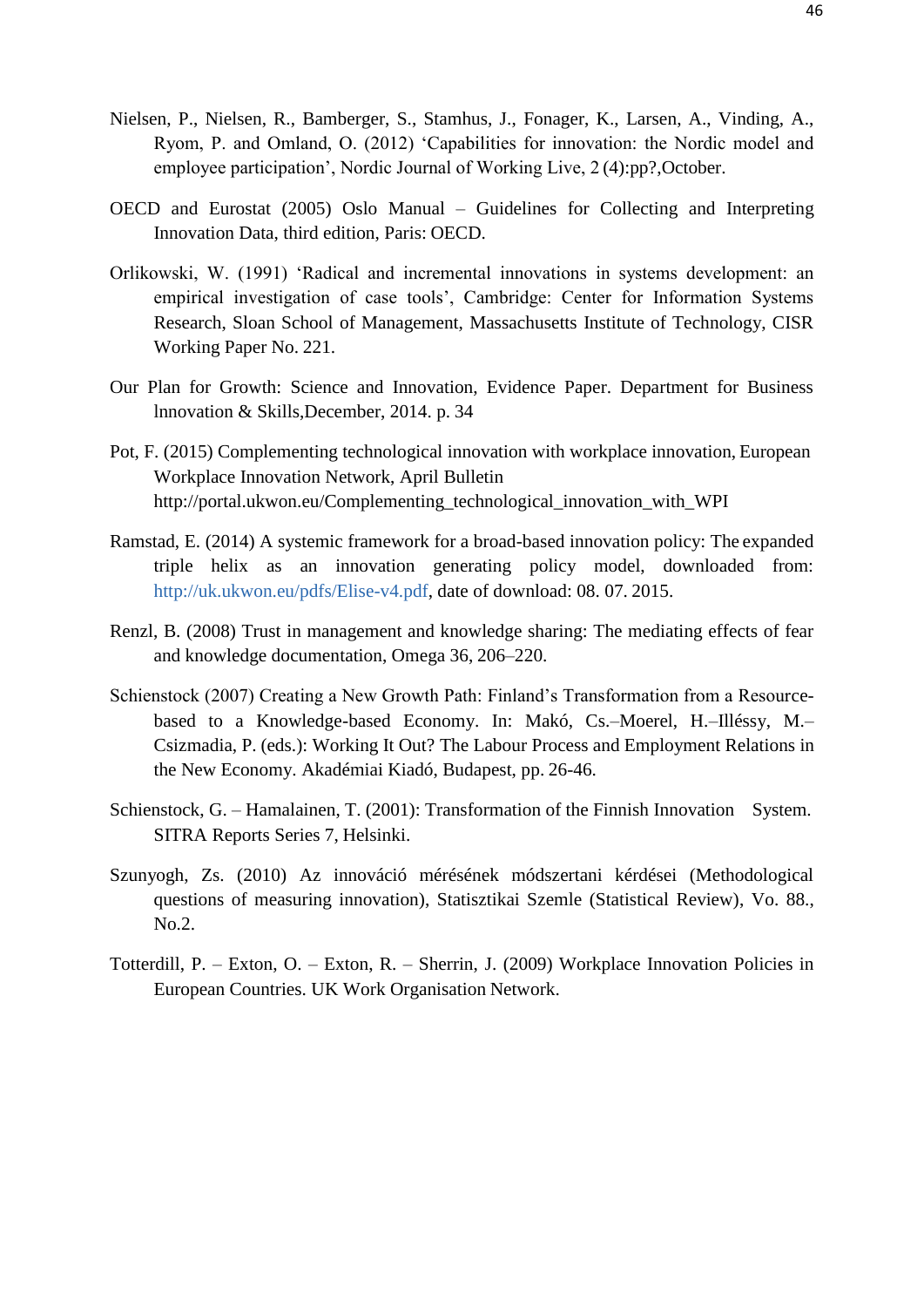<span id="page-47-0"></span>

| Country          | <b>Bills</b>                                                                                                                                                                                                              | <b>Strategy documents</b>                                                                                                                                                                                                                                                                                                                                                                                                                                                                                                                                                                                                                                                                                                                                                                                                                                                |
|------------------|---------------------------------------------------------------------------------------------------------------------------------------------------------------------------------------------------------------------------|--------------------------------------------------------------------------------------------------------------------------------------------------------------------------------------------------------------------------------------------------------------------------------------------------------------------------------------------------------------------------------------------------------------------------------------------------------------------------------------------------------------------------------------------------------------------------------------------------------------------------------------------------------------------------------------------------------------------------------------------------------------------------------------------------------------------------------------------------------------------------|
| France           | Bill on Innovation and Research (1999)                                                                                                                                                                                    | [1] OECD (2014), Reviews of Innovation Policy, France, Paris<br>[2] Beylat J-L., Tambourin P. (2013), L'innovation, un enjeu<br>majeur pour la France, [Innovation, a major stake for France]<br>Rapport pour le Ministère du Redressement Productif et pour le<br>Ministère de l'Enseignement Supérieur et de la Recherche.<br>[3] Lauvergeon A., Un principe et sept ambitions pour<br>l'innovation (Rapport de la commission Innovation 2030), (One<br>principle and seven ambitions $-$ report of the Innovation 2030<br>commission), La Documentation Française.<br>[4] Une nouvelle donne pour l'innovation. Quatre axes<br>stratégiques, quarante mesures (A new deal for innovation. Four<br>strategic priorities, forty policy measures)<br>[5] Plan d'action en faveur de l'innovation dans les services<br>(Action plan for innovation in service activities) |
| Hungary          | Bill 1414/2013 (VII.4.) National Research – Development and<br>Innovation Strategy (2013-2020)<br>www.kozlonyok.hu/nkonline/MKPDF/hiteles/MK13115.pdf                                                                     | Befektetés a jövőbe (Nemzeti kutatás-fejlesztési és Innovációs<br>Stratégia) (2013-2020) (Investment into the Future - National<br>Research - Development - Innovation Strategy - 2013-2020).<br>(2013)Budapest: National Ministry of Economy - National<br><b>Innovation Office</b>                                                                                                                                                                                                                                                                                                                                                                                                                                                                                                                                                                                     |
| Netherland<br>S. | To<br>Towards<br>the<br>Top.<br>enterprise<br>a<br>new<br>policyhttp://www.government.nl/government/documents-and-<br>publications/parliamentary-documents/2011/02/04/to-the-top-<br>towards-a-new-enterprise-policy.html | In the years 2014-2020, projects in the field of social innovation<br>are related to activities at the local societal level, aiming to better<br>re-integration and participation in the labour market:<br>(NL)<br><i>'Kans</i><br>voor gemeenten:<br>sociale<br>innovatie<br>en<br>transnationale samenwerking'                                                                                                                                                                                                                                                                                                                                                                                                                                                                                                                                                         |

## ANNEX I: INNOVATION POLICIES: BILLS AND STRATEGY DOCUMENTS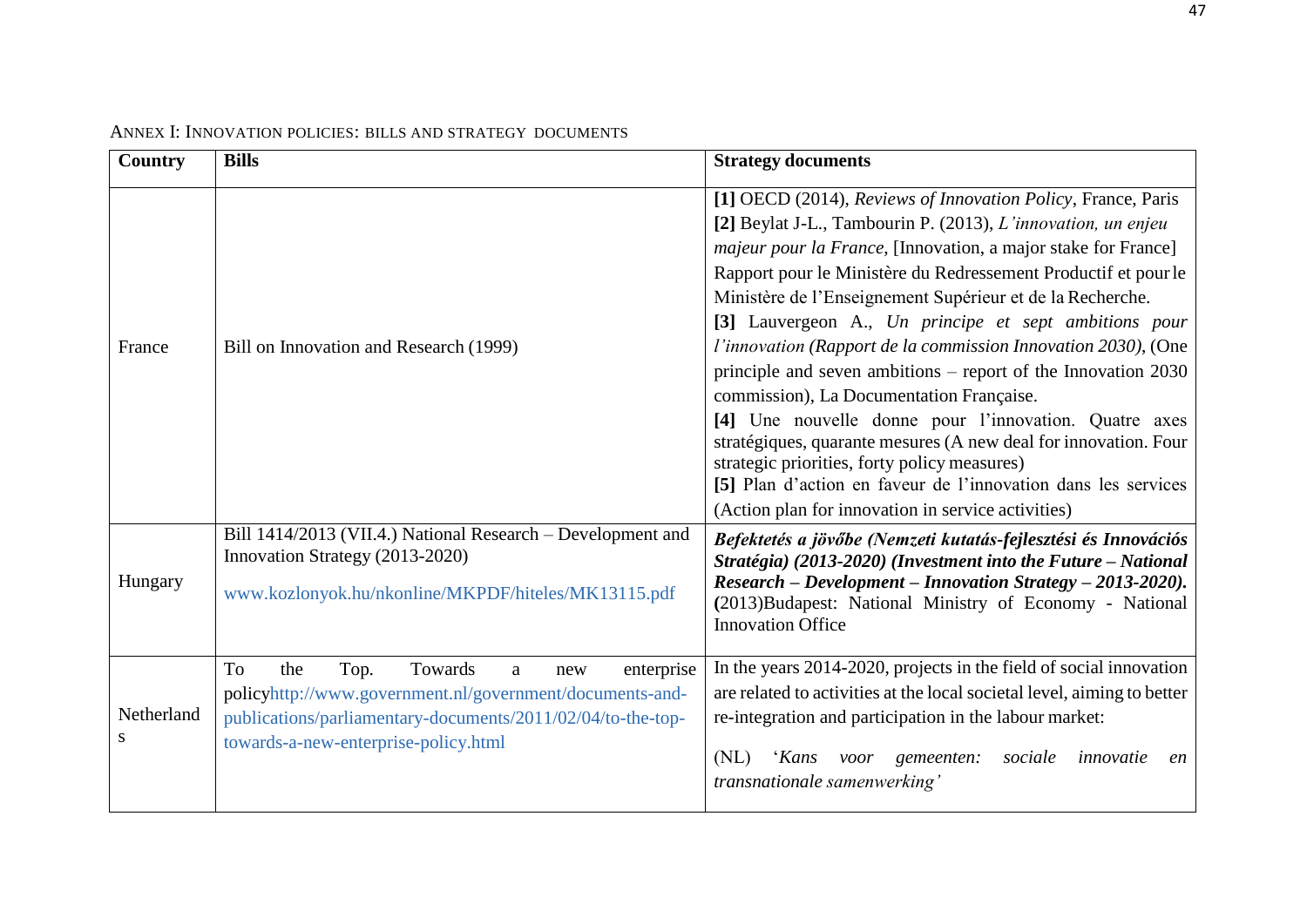| Sweden  | Bill on "Research and Innovation", October 2012. Ministry of<br>Education [Regeringens proposition 2012/13:30 Foskning och<br><i>innovation</i> : http://www.regeringen.se/sb/d/15650/a/201368]<br>Bill on National Innovation Strategy: Ministry of Education<br>[Regeringens proposition 2012/13:30 Foskning ochinnovation:<br>http://www.regeringen.se/sb/d/15650/a/201368] |                                                                                                                                                                                                                                                                                                                                                                                          |
|---------|--------------------------------------------------------------------------------------------------------------------------------------------------------------------------------------------------------------------------------------------------------------------------------------------------------------------------------------------------------------------------------|------------------------------------------------------------------------------------------------------------------------------------------------------------------------------------------------------------------------------------------------------------------------------------------------------------------------------------------------------------------------------------------|
| U.K.    | "Our Plan for Growth: Science and Skills", (OK BIS), UK<br>17 <sup>th</sup><br>Parliament,<br>December<br>2014.<br>https://www.gov.uk/government/publications/our-plan-for-<br>growth-science-and-innovation.                                                                                                                                                                  |                                                                                                                                                                                                                                                                                                                                                                                          |
| Spain   | Act of Science, Technology and Innovation, STI, (Ley 14/2011,<br>de                                                                                                                                                                                                                                                                                                            |                                                                                                                                                                                                                                                                                                                                                                                          |
| Germany | Law on Venture Capital (2008)                                                                                                                                                                                                                                                                                                                                                  | BMAS <sup>10</sup> (2015a): Grünbuch Arbeiten 4.0.<br>BMBF <sup>11</sup> (2015a): Berufsbildungsbericht 2015.<br>(2015b): Bekanntmachung von Richtlinien zur<br><b>BMBF</b><br>Förderung von Maßnahmen für den Forschungsschwerpunkt<br>"Arbeit in der digitalisierten Welt"<br>BMBF (2014a): Bundesbericht Forschung und Innovation 2014<br>BMBF (2014b) New High-Tech Strategy (2014-) |

<span id="page-48-1"></span><span id="page-48-0"></span><sup>10</sup> Bundesministerium für Arbeit und Soziales

<sup>11</sup> Bundesministerium für Bildung und Forschung